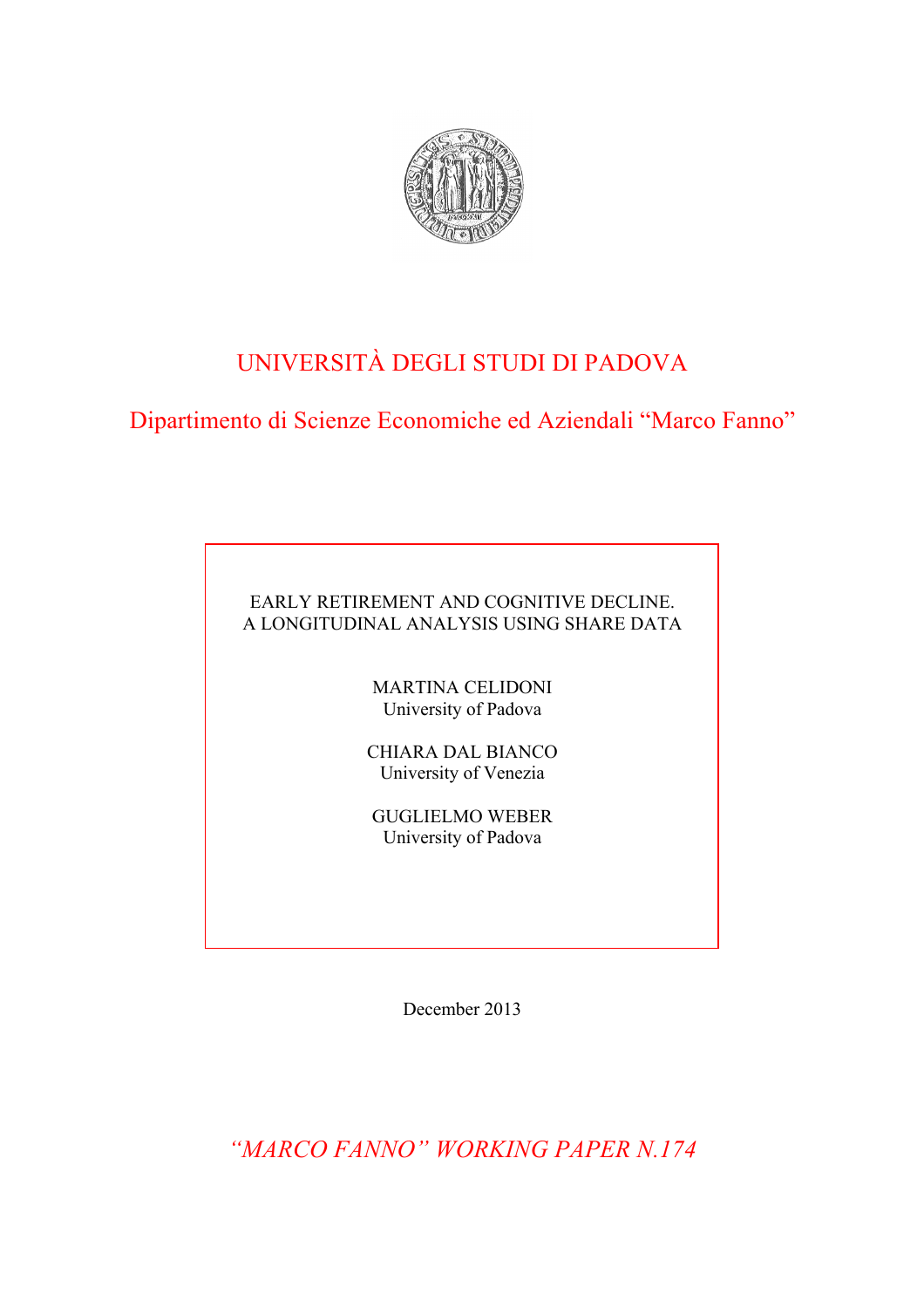# Early retirement and cognitive decline. A longitudinal analysis using SHARE data

### Martina Celidoni

Department of Economics and Management, University of Padua via del Santo 33, 35122 Padua, Italy martina.celidoni@unipd.it

### Chiara Dal Bianco

Department of Economics, Ca' Foscari University of Venice Cannareggio 873, 30121 Venice, Italy chiara.dalbianco@unive.it

### Guglielmo Weber\*

Department of Economics and Management, University of Padua via del Santo 33, 35122 Padua, Italy guglielmo.weber@unipd.it

19 December 2013

#### Abstract

We use a new measure of cognitive decline that is highly predictive of the onset of dementia and can be computed in standard surveys where recall memory tests are administered to the same individuals over the years. Using SHARE data, we investigate the association between cognitive decline and years in retirement controlling for age, physical health, early life conditions and socio-economic status. We find a positive association and an even stronger causal effect. The evidence we produce confirms the 'mental retirement' hypothesis and suggests its relevance for the onset of dementia.

Keywords: Ageing, cognition, retirement, instrumental variable estimation

JEL: I12, I1, J26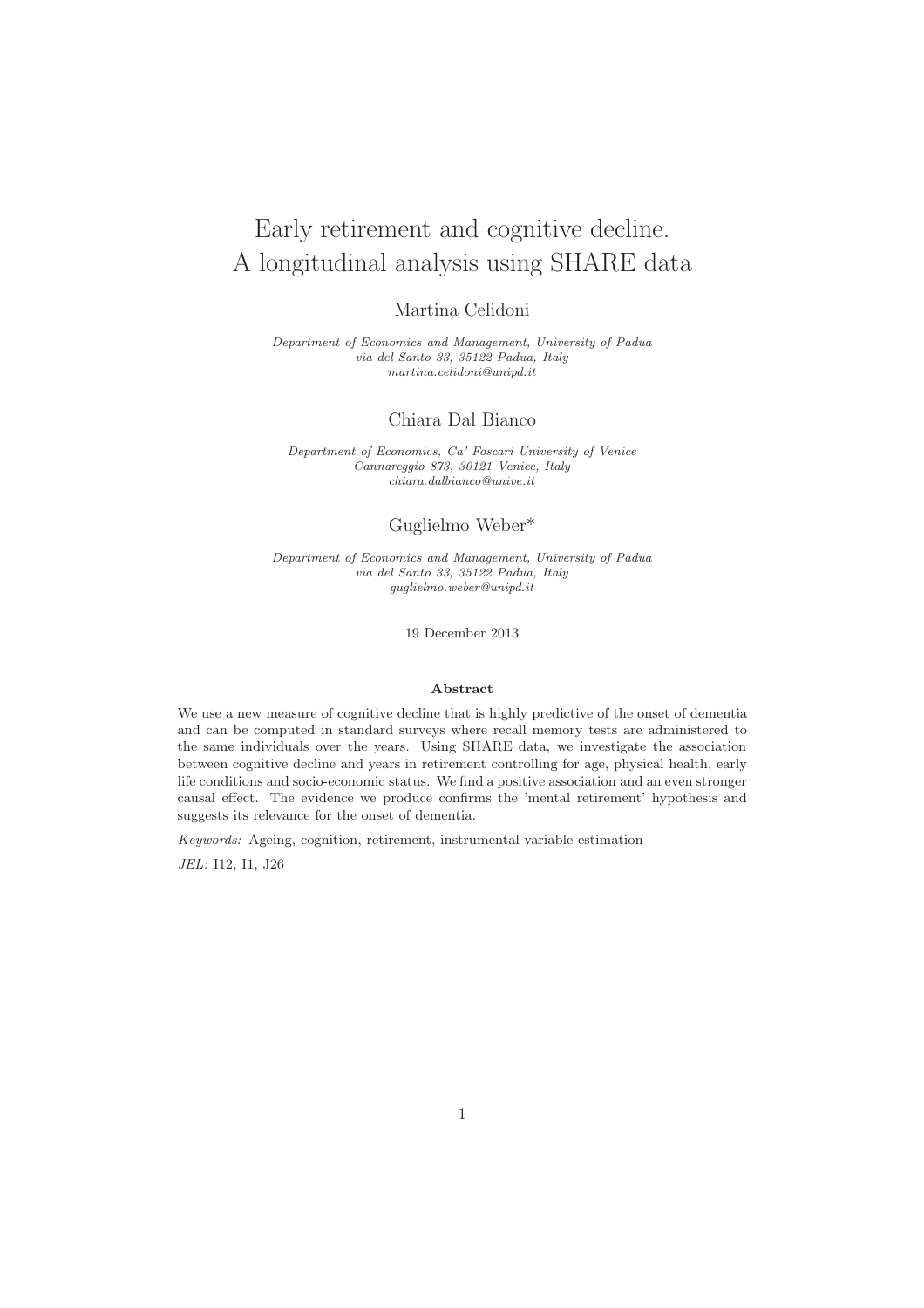### 1 Introduction

Cognitive abilities later in life have been traditionally and largely investigated in epidemiology and gerontology (Dixon et al., 2004; Schaie, 1994): the related literature documents a decline of cognition at older ages with strong effects on fluid abilities such as memory when recalling specific past events (Peterson *et al.*, 2002; Bäckman *et al.*, 2005)

The progressive cognitive decline which is likely to interfere with independent functioning is called dementia in psychiatric medicine (American Psychiatric Association, 2000); it has recently received particular attention also in the economic literature due to the generated costs for public and private health expenditure. According to a recent study about United States (Hurd *et al.*, 2013), dementia affects a large and growing number of older adults and represents a substantial financial burden for the society with estimated costs similar to those related to heart disease and cancer. As Mazzonna and Peracchi (2012) notice, understanding the decline in cognitive abilities is important for economists also because cognition is relevant for decision making.

According to Salthouse (2006), individual heterogeneity in cognition levels and the rate of agerelated change in cognitive functioning are likely to be associated with individuals' lifestyle such as the engagement in mentally stimulating activities. Maguire *et al.* (2000) show how stimulating environment and activities are able to improve, or maintain, cognitive functioning. Particular attention has been devoted to retirement (Adam et al., 2007; Mazzonna and Peracchi, 2012; Rohwedder and Willis, 2010; Bingley and Martinello, 2013; Coe and Zamarro, 2011; Bonsang et al., 2012) since this transition could represent a remarkable change in individuals' life-style and involvement activities that are likely to affect cognition at old ages.

A well-established hypothesis is that retirement has a negative impact on health, mostly mental health (Minkler, 1981), since it can be a stressful event and lead to a break with support networks and friends, with emotional and mental negative impacts. According to Rohwedder and Willis (2010), retirees are engaged in less mental exercise than workers: the latter are exposed to environments that are considered more cognitively challenging and stimulating compared to the non-work condition (the so-called *unengaged lifestyle hypothesis*). On the other hand, some authors, such as Ekerdt *et al.* (1983), Gall *et al.* (1997), Mein *et al.* (2003), Mojon-Azzi et al. (2007) and Westerlund et al. (2010), suggest that retirement could be beneficial to the extent that it eliminates work-related stress and preserves the health of retirees. Drentea (2002) especially supports the hypothesis that work is alienating and retirement liberating, because retirees experience less anxiety and distress.

Understanding the consequences of retirement on health becomes even more important if we consider that, recently, most developed countries have passed reforms aimed at increasing retirement age to ensure the financial sustainability of social security systems. A positive side effect could be the reduction of long-term care expenditure if later retirement delays the onset of dementia (Dave et al., 2008; Bonsang et al., 2012).

As pointed out in the literature, when assessing the role of retirement on cognition, endogeneity issues have to be taken into account. There could be a reverse causal link: individuals who experienced a bad health shock retire as soon as possible, or a selection problem could arise. As Coe and Zamarro (2011, p. 78) note, people self-select into retirement based on their gains from retirement: those with the most physically demanding jobs, or who enjoy their jobs the least, retire earlier to relieve themselves of the daily strain. For instance, Charles (2004) looks at longitudinal data, drawn from the Health and Retirement Study (HRS), and finds that depressed

<sup>\*</sup>Corresponding author: Guglielmo Weber, Department of Economics and Management, University of Padua, via del Santo 33 - 35122 Padua, Italy - tel: +39 049 8274271, email: guglielmo.weber@unipd.it.

This paper was presented at the EUGMS 2013 conference and the 4th SHARE user conference held in Liège, November 2013. We are grateful for comments and suggestions made by participants.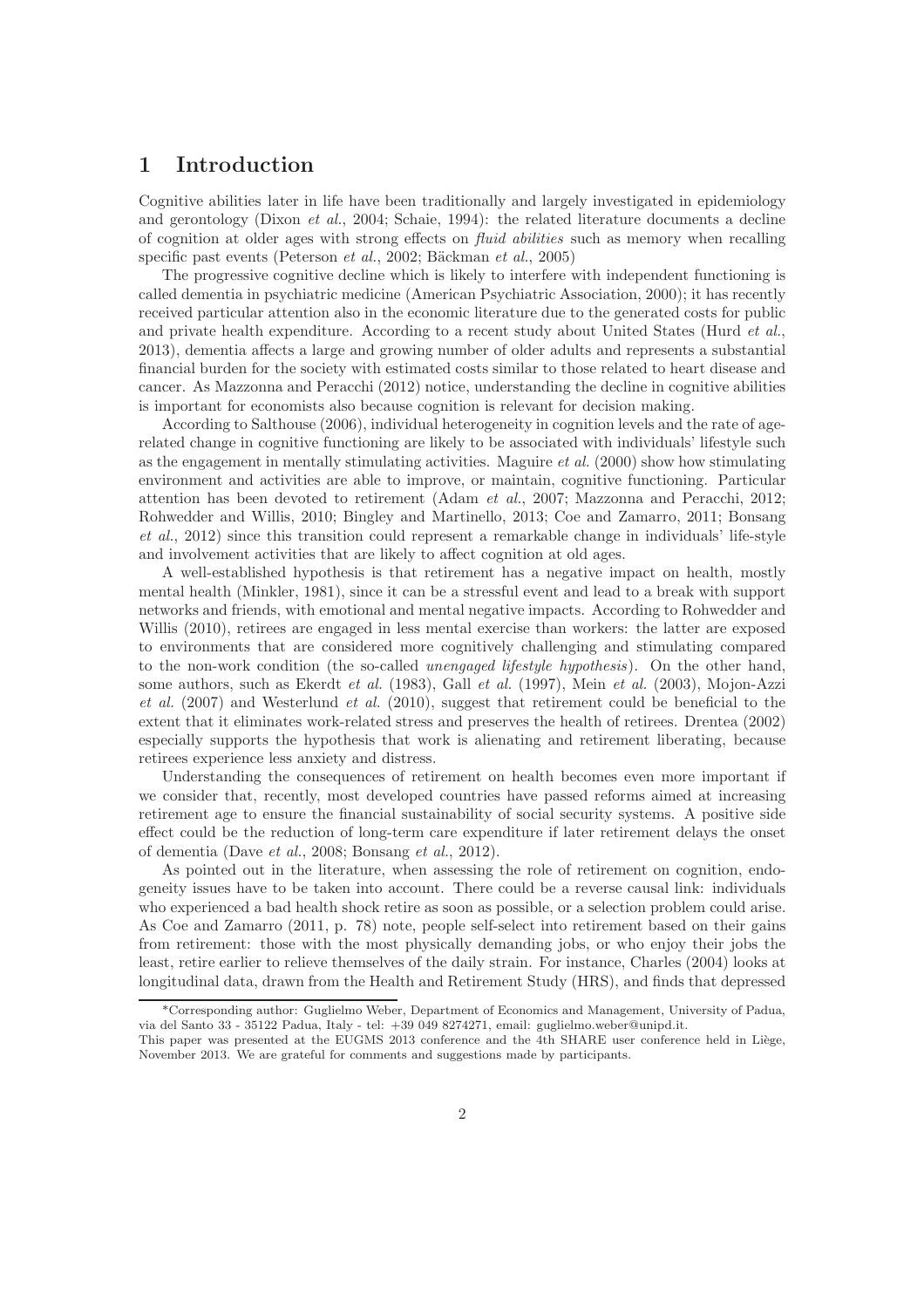people tend to select into retirement.

Endogeneity bias is typically addressed by exploiting changes in public pension eligibility rules as a source of exogenous variation.

In this paper we adopt the same strategy to account for the endogenous nature of retirement: we use eligibility ages for early retirement and old-age pension in several European countries over time as instruments for retirement and retirement-related variables (such as years from retirement). The variability across individuals of public pension eligibility reflects gender, time of retirement and country of residence, and this ensures that the instruments based on it are informative.

We improve upon most recent papers in several dimensions:

- we follow a longitudinal approach using SHARE data, that is we compare word recalled by the same individual across waves (as in Bonsang et al., 2012);
- we adopt a sharper measure of cognitive decline than the standard change in cognition score, based on a 20% drop in the number of words recalled across waves (see Dal Bianco et al., 2013);
- we show that the measure we use predicts well the onset of dementia in a commonly used US data set, the Aging, Demographics and Memory Study (ADAMS).

The cross-sectional variability in the data, largely exploited so far in the literature, could be uninformative about the potential cumulative effect of years spent in retirement on cognitive decline, if people born in different periods of time have enjoyed different standards of living (the current young old are typically much better off than the young old thirty years ago). These differences are known as cohort effects. To control for cohort effects one could pool together several cross sections, and condition on year of birth, but this type of analysis requires very large samples (with repeated cross sections, year-of-birth averages are assumed to converge to the true population means, as explained in Deaton, 1985). An arguably better solution is to use datasets where the same individuals are followed over a period of time (panel data).

The sharper measure of cognitive decline based on a 20% drop in words recalled is arguably more appropriate in presence of re-testing effects, typically found in longitudinal data (Ferrer et al., 2004): respondents tend to improve their performance in memory tests across waves, particularly the second time they are interviewed. Dal Bianco et al. (2013) present descriptive evidence on this issue using SHARE data. The authors argue that high decreases in words recalled are more informative about actual declines, as opposed to straight changes in the score.

We are able to show in this paper that the 20% decline measure is highly predictive of the onset of dementia: using a small sample of 432 individuals aged 70 or more who took part in ADAMS and were later medically assessed for dementia, we show that our test correctly classifies 74% of individuals according to their later dementia status.

Our econometric analysis shows that retirement status per-se has not effect on cognitive decline, but years in retirement has a significant, positive effect, after controlling for age and education, in line with Bonsang *et al.* (2012) results. Our evidence therefore supports the cumulative negative effect hypothesis. Early retirement increases the probability of experiencing cognitive decline at older ages - and this reinforces the view that it can be detrimental to the well being of individuals (as argued for other reasons by Angelini *et al.* (2009)).

We find that variables capturing early life conditions affect the probability of experiencing cognitive decline: especially doing well in math at age 10 lowers the probability, whereas living in rural area during childhood increases it. We estimate a protective role of physical activity but also activities in general if performed daily. Job characteristics play a role in terms of job experience: individuals with high job experience (more than 40 years), are more likely to experience a drop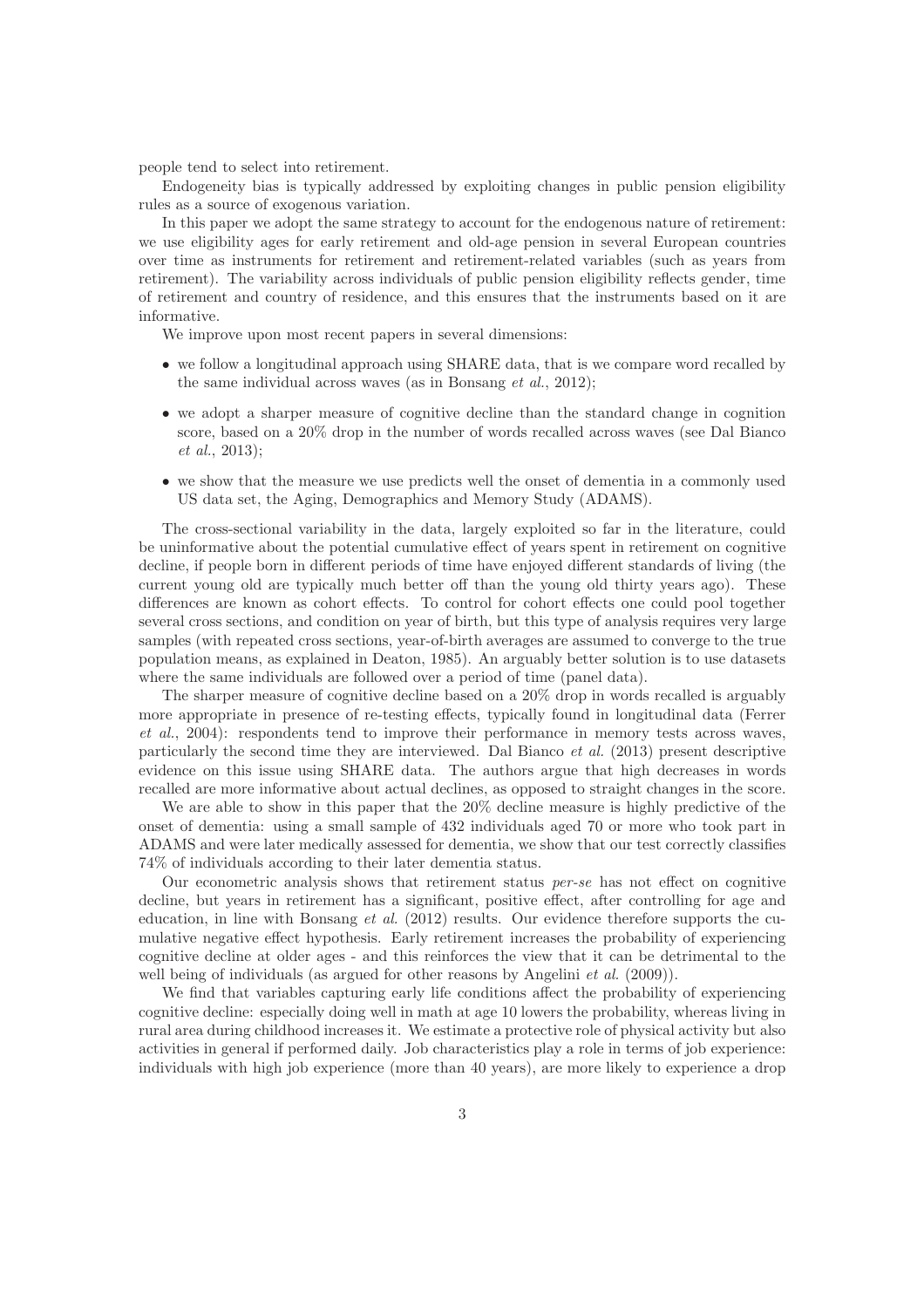in cognition (for a given age, they are more likely to have had low-skilled jobs). Finally, test administration features are important (whether the test is done in presence of someone else or there were distracting noises during the test) - they explain part of the heterogeneity that we see in the data.

The paper is organized as follows. Section 2 reviews the literature about the effect of retirement on cognition based on memory score levels and presents the issues in considering changes in cognition. Section 3 presents the data and section 4 describes the empirical strategy. Section 5 comments the results, section 6 concludes.

### 2 Literature review

It is largely documented in the literature that ageing is associated with a decline in the ability to perform several cognitive tasks (Dixon *et al.*, 2004), called *fluid abilities*, that include also episodic memory.<sup>1</sup>

This decline in cognitive abilities, also in episodic memory, though is heterogeneous across the population, with some individuals being able to more efficiently use their cognitive resources.

Salthouse (2006) stressed the role of individuals' lifestyle in shaping heterogeneity in cognition levels and rate of age-related change in cognitive functioning. If this is the case, retirement, that represents a remarkable change in life-style and involvement activities, plays an important role for cognition at older ages.

One of the first paper that analyses the causal impact of retirement on levels of cognitive abilities is Rohwedder and Willis  $(2010)$  who emphasize the use it or lose it hypothesis, i.e. an undemanding environment is likely to enhance the process of cognitive decline. The authors use data drawn from HRS, SHARE and ELSA in 2004 to investigate this effect and exploit the crosscountry variation in pension policies to instrument retirement and assess causality. They find a significant and quantitatively important negative effect of retirement on cognitive functioning, i.e. a drop close to 40% in average cognitive score. The measure of cognition used in their analysis is the total number of words remembered in questions of immediate and delayed recall as in Adam et al. (2007) and several other papers. The endogenous variable retired equals one if a person reports she is not currently working for pay. They include therefore not only people that are retired but also out-of-the-labour-force individuals, unemployed or disabled, relying on a very broad definition of retirement.

A drawback of their analysis, as pointed out by Mazzonna and Peracchi (2012), is to consider retirement as a binary treatment, it means in fact identifying a one-time shift in cognitive abilities levels, without allowing for a potential cumulative effect of years spent in retirement. Another limitation of their analysis is the lack of important controls such as gender, education and country of residence as well as early life conditions. Early life conditions, in particular, are recognised to be important in determining the development of both cognitive and socio-emotional skills (Heckman and Cunha, 2007).

Using the same broad definition of retired, Coe and Zamarro (2011) use SHARE data and focus their attention on men who worked at least some time in their lives. They estimate the effect of being retired on several health outcomes, ranging from self-reported health to verbal fluency. The memory score in particular, defined as in Rohwedder and Willis (2010) on a 20-point scale, is found to be unaffected by retirement when increasing the number of controls, even after instrumenting it.

<sup>&</sup>lt;sup>1</sup>Episodic memory is traditionally considered an information processing system that receives and stores information about temporally dated episodes or events, retains various aspects of this information and, upon instructions, transmits specific retained information (Tulving, 1972).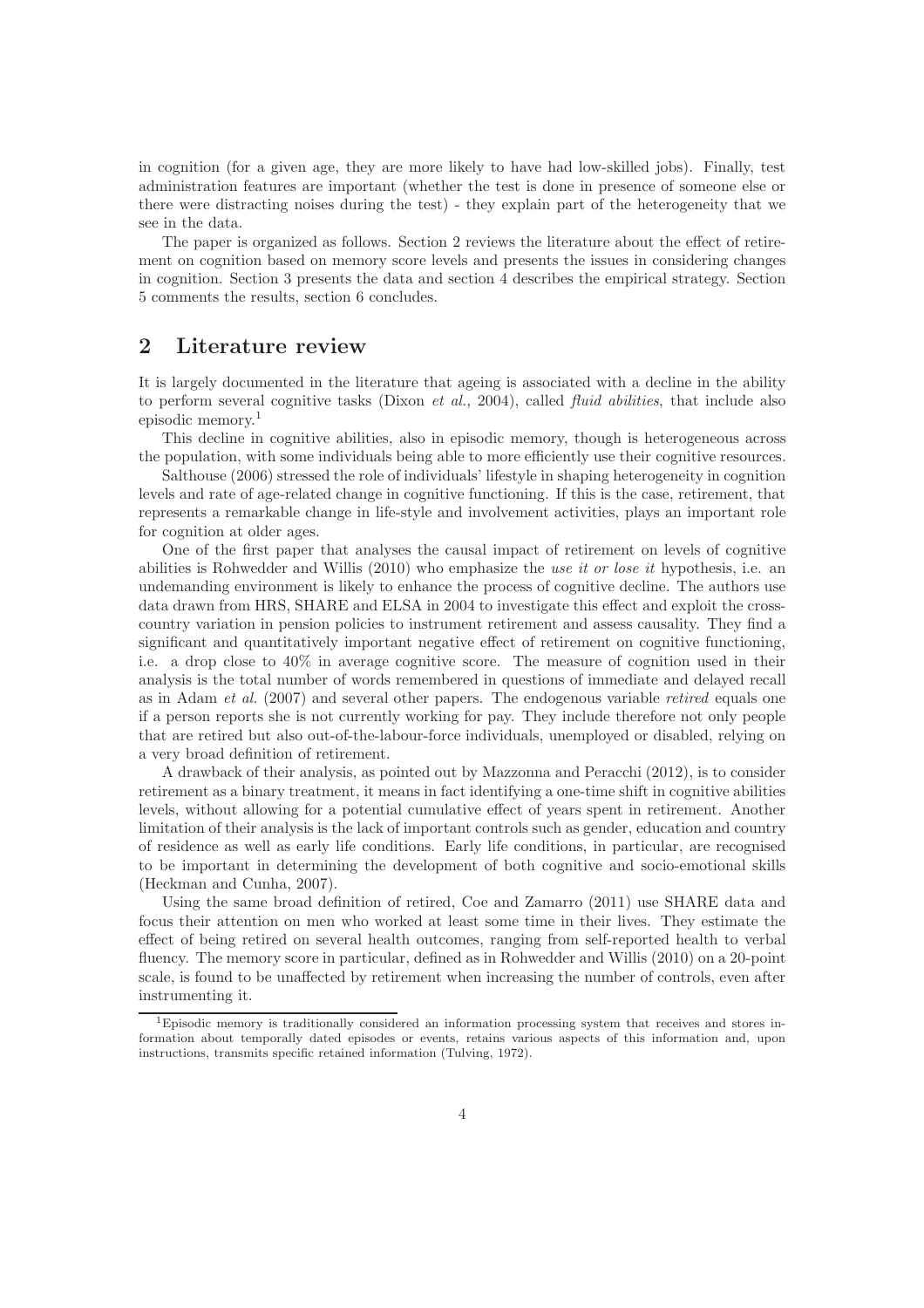Another paper dealing with the effect of retirement on cognitive abilities using SHARE crosssectional data is Mazzonna and Peracchi (2012) who provide also a theoretical framework, borrowed from Grossman (1972), to describe the link between cognitive abilities, ageing and retirement. The underlying idea is that individuals can partly control their level of cognitive capital by investing in cognitive repair activities, i.e. all types of cognitive-promoting behaviour, to mitigate the exogenous age-related deterioration. Differently from previous studies, they do not consider simply the status not currently working for pay but they account for the distance from retirement to identify the potential cumulative effect. Looking mainly at the first wave of SHARE, they find a negative and statistically significant effect of years in retirement, after taking into account the endogeneity of the retirement decision, using as instruments the positive parts of the difference between the actual and the legislated ages eligibility for early and normal retirement. They perform also a number of robustness checks, including the refreshment sample of the second wave, adding education and cohort controls as well as a variable that captures intra-household learning effects. Learning effects are found to be positive, significant and higher for high-school graduates.

More recently, Coe *et al.* (2012), using the pooled cross sections of all HRS waves between 1996 and 2008, model the effect of retirement duration on several measures of cognitive abilities including immediate and delayed recall, instrumenting retirement duration with offers of early retirement windows, that are legally required to be nondiscriminatory and therefore unrelated to cognitive functioning. Results do not suggest a negative cumulative effect of years spent in retirement, but even a beneficial effect for blue collars.

The only paper we are aware of that exploits the longitudinal dimension of the data is Bonsang et al. (2012). This paper uses HRS data to overcome the limitations of the crosssectional analysis. The authors report a negative and statistically significant effect of retirement duration on words recalled, but only when the logarithm of duration is used as a regressor (not the level).

Longitudinal analyses of cognitive decline are well known to suffer from re-testing effects (Ferrer et al., 2004), which cause an upward bias in cognitive ability measurement due to learning from tests performed in previous waves. To the extent that re-testing effects introduce nonclassical measurement error in the dependent variable, they may cause bias in the estimates reported in Bonsang et al. (2012).

In this paper we provide evidence about the effect of years spent in retirement along the lines of Bonsang et al.  $(2012)$  for a sample of European 50+ individuals, but account for re-testing effects. We follow standard practice and measure cognitive abilities as the sum of words recalled in the first and second trial with a score ranging from 0 to 20 in each wave (as Rohwedder and Willis, 2010; Bonsang *et al.*, 2012), but use an alternative measure of cognitive decline, i.e.  $20\%$ drop in words recalled between waves, based on Dal Bianco et al. (2013) who argue that it is more informative about the actual decline when re-testing effects are important.

We argue that our measure is useful on the basis of a validation exercise on US data. We use ADAMS and show that our measure of cognitive decline is predictive of a pathological impairment related to dementia.

### 3 Data

In our empirical analysis we use data drawn from the Survey of Health, Ageing and Retirement in Europe (SHARE)<sup>2</sup> which collects information on health, socio-economic status and social and

<sup>2</sup>This paper uses data from SHARE wave 4 release 1.1.1, as of March 28th 2013 or SHARE wave 1 and 2 release 2.5.0, as of May 24th 2011 or SHARELIFE release 1, as of November 24th 2010. The SHARE data collection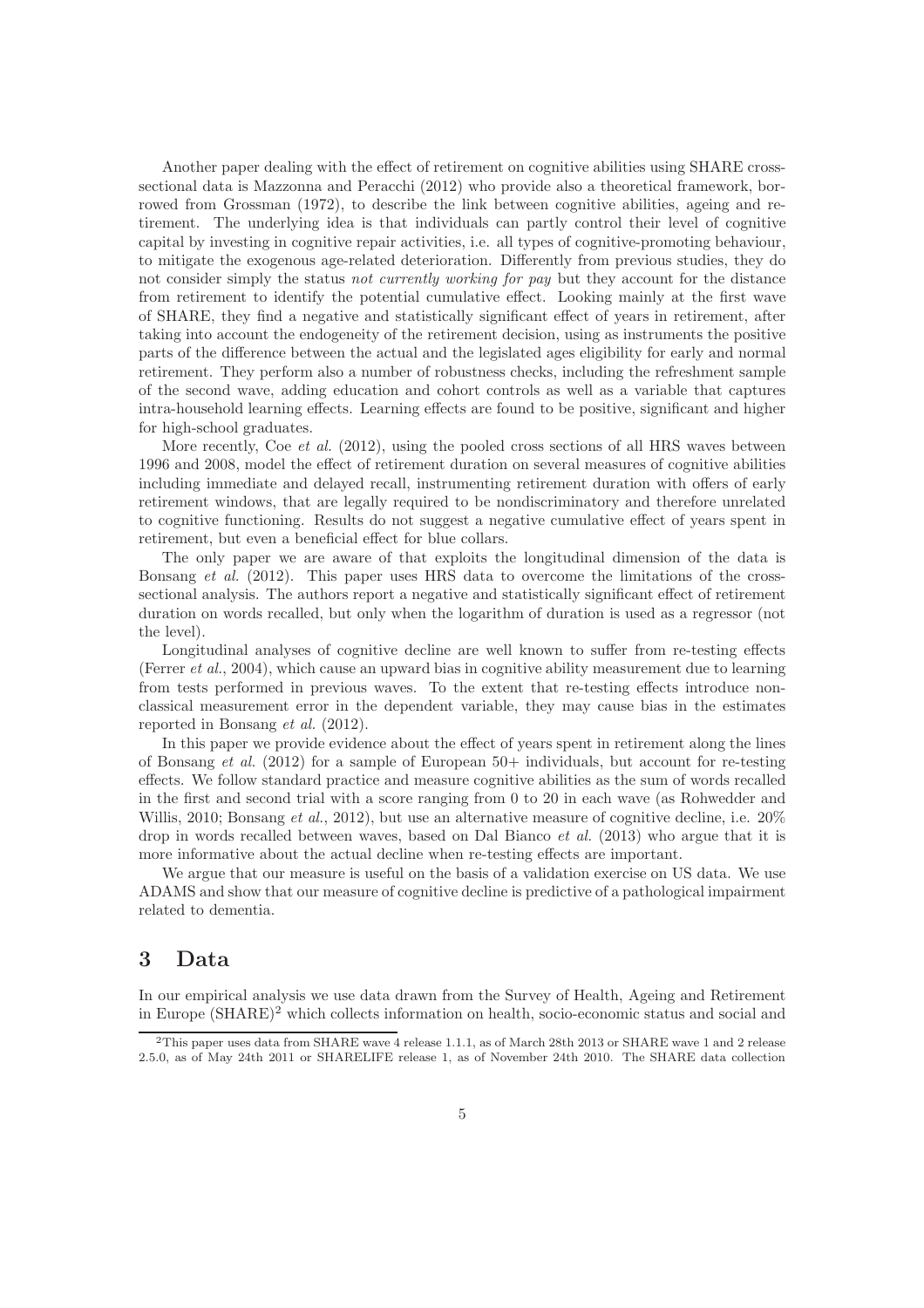family networks. The SHARE target population are individuals aged fifty or over who speak the official language of their country, plus their partner regardless of age. The baseline study, which took place in 2004, involved a balanced representation of the various regions in Europe, ranging from Scandinavia (Denmark and Sweden) through Central Europe (Austria, France, Germany, Switzerland, Belgium, and the Netherlands) to the Mediterranean (Spain, Italy and Greece). To this first set of 11 countries several others have been added in the following waves.

In our study we restrict the sample of analysis to respondents, aged 50 or over, taking part in the first wave, or those interviewed for the first time in the second wave (refreshment sample). Among these, we keep only individuals reinterviewed both in the third wave, called SHARELIFE given its retrospective nature, and in the fourth one.

Since we are interested in studying the effect of retirement on cognition, we select respondents who were working or retired from work in the baseline (i.e. the first or the second wave depending on when respondents entered the sample). For the most part we pool males and females. However, we also provide estimates separately by gender to understand whether the more interrupted careers of females affect our results.

While Rohwedder and Willis (2010), Mazzonna and Peracchi (2012) and Bonsang et al. (2012) defined an individual as retired if he or she reports not working, for the purpose of our analysis we defined a respondent as *retired* if he declares to be *retired from work* and had job experience higher than or equal to 15 years. By doing this, we avoid to include unemployed or disabled among retirees so that we can strictly focus our investigation on the consequences of retirement from work on cognitive abilities, reducing the misleading influence of long inactivity periods on cognition for other reasons.

Coe and Zamarro (2011) instead do not include among the retired those individuals that report being retired, simply because they left their career job.

If we compare in our sample the latter definition with the one we adopt, we observe that they are very similar: the 94% of individuals in wave 1 or 2 that declare to be retired did not any work for pay in the previous four weeks. In order to understand whether a different definition of retired can affect our results, we perform our analysis using also Coe and Zamarro (2011)'s version of retired: as shown later, results do not change.

Another key variable in our analysis is years spent in retirement which is computed on the basis of the year when the interviewee declares to retire from work asked in SHARELIFE. When this information is missing or the respondent retired between wave 3 and 4, we use a comparable question from wave 4 questionnaire. This definition of years spent in retirement can be considered conservative among waves, since the wording of questions is the same asking precisely retirement from work.

#### Table 1 here

In our analysis, we excluded proxy interviews because in those cases individuals do not perform cognitive tests; we also do not consider interviewees with missing values in tests' scores in at least one of the two measurement occasions (i.e. baseline and wave4). The final sample is

has been primarily funded by the European Commission through the 5th Framework Programme (project QLK6- CT-2001-00360 in the thematic programme Quality of Life), through the 6th Framework Programme (projects SHARE-I3, RII-CT-2006-062193, COMPARE, CIT5- CT-2005-028857, and SHARELIFE, CIT4-CT-2006-028812) and through the 7th Framework Programme (SHARE-PREP, N211909, SHARE-LEAP, N227822 and SHARE M4, N 261982). Additional funding from the U.S. National Institute on Aging (U01 AG09740-13S2, P01 AG005842, P01 AG08291, P30 AG12815, R21 AG025169, Y1-AG-4553-01, IAG BSR06-11 and OGHA 04-064) and the German Ministry of Education and Research as well as from various national sources is gratefully acknowledged (see www.share-project.org for a full list of funding institutions.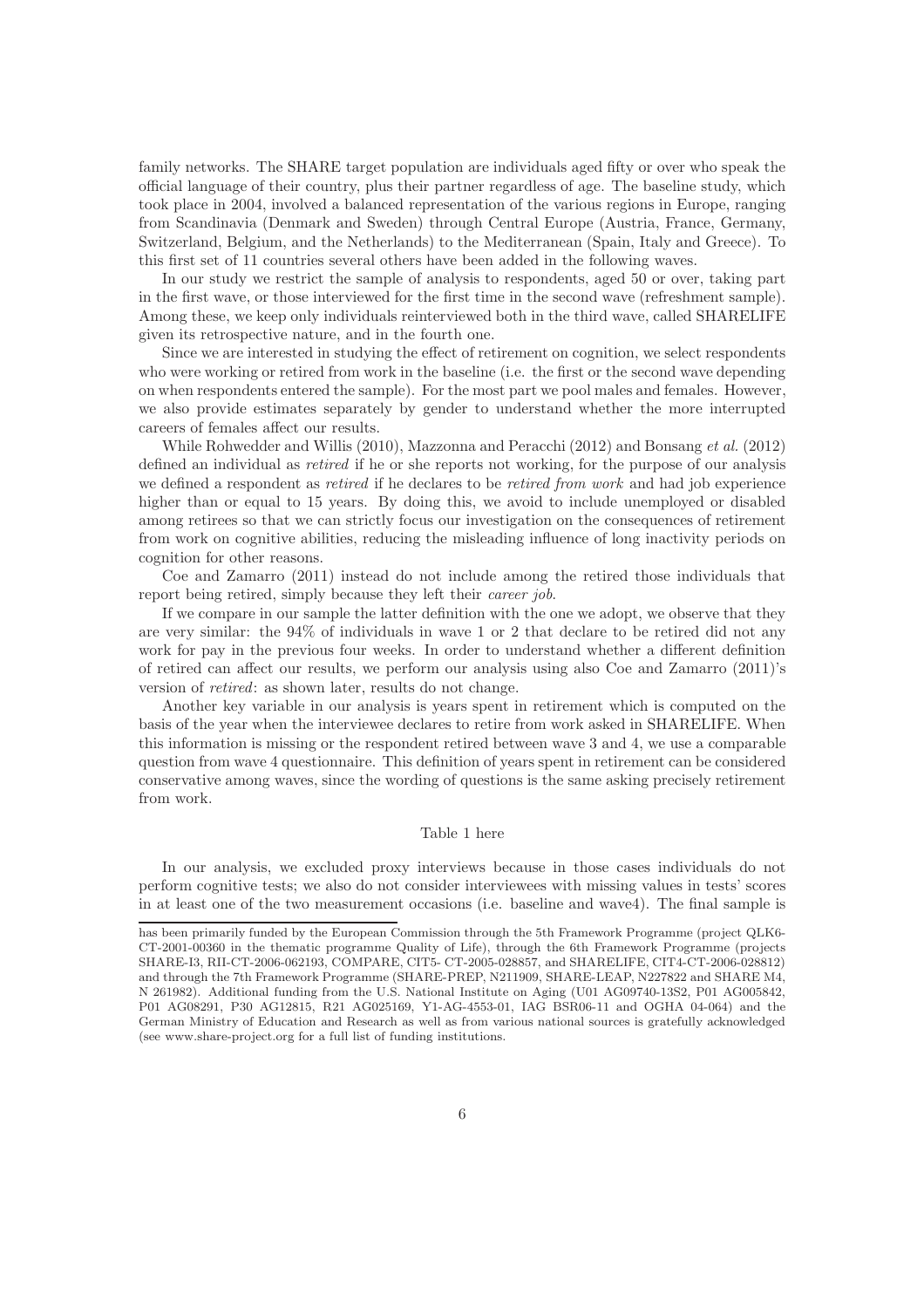a balanced panel with two time periods for 8262 individuals (6176 observed between wave 1 and 4, 2086 refresher of wave 2).<sup>3</sup>

Data about cognitive abilities are collected in each regular wave of  $SHARE<sup>4</sup>$ , especially a series of brief tests are included in the CAPI questionnaire. Among the test proposed, only verbal fluency and verbal learning tests are performed in wave 1, 2 and  $4<sup>5</sup>$  It is worth noting that, since the cognitive decline is a multidimensional phenomenon, each test usually measures a different aspect of the cognitive concept. We are particularly interested in memory scores to provide results that are comparable with the existing literature, we therefore concentrate upon the memory verbal test which is a modified version of the Rey's Auditory Verbal Learning Test-RAVLT. In the ten word-list-learning test the respondent is asked to learn a list of ten common words and recall them immediately (immediate recall or first trial) as well as after an interference period (delayed recall or second trial), roughly 5 minutes later. Unlike the simplify SHARE version, the original RAVLT consists of five consecutive trials each followed by an immediate recall and one delayed recall (Trial 6), which enables to compute several indices from the data collected (Estevez-Gonzalez et al., 2003). As in Rohwedder and Willis (2010) and Bonsang et al. (2012), we measure cognitive abilities as the sum of words remembered in the immediate and delayed recall with a score ranging from 0 to 20 in each wave. This test is preferred to verbal fluency because memory is particularly affected by ageing and, in addition, it does not suffer from floor and ceiling effects (Bonsang et al., 2012). On the basis of this memory score, we will compute our main outcome of interest, i.e. high decrease, as explained in the next subsection.





The standard negative association between cognitive abilities and age, that most papers on

<sup>3</sup>Our final sample includes the following countries: Austria, Germany, Sweden, Netherlands, Spain, Italy, France, Denmark, Switzerland and Belgium. <sup>4</sup>We refer to wave 1, 2 and 4 as regular.

<sup>5</sup>The verbal learning test has the same technical features in all three waves, the only exception is that words used in the fourth wave of SHARE are different with respect to those used in the previous waves for details see Malter and Borsch-Supan (2013).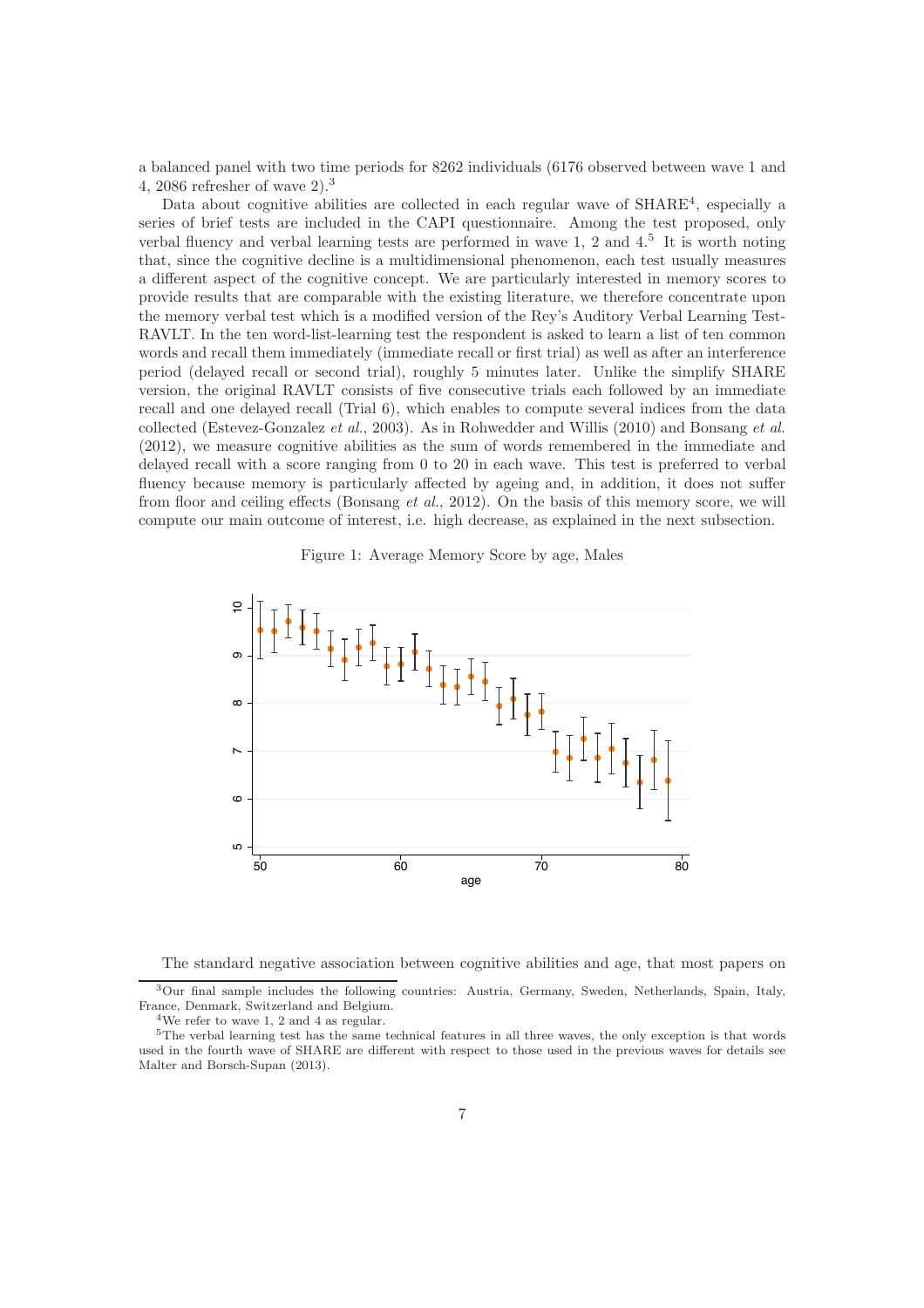

### Figure 2: Average Memory Score, by cohort and wave

Notes: On the left hand panel we show the average memory score by cohort and wave; on the right hand panel instead we show the mean of residuals by cohort and wave obtained by regressing the memory score on country and cohort dummies, time, gender, education and retirement status.



Figure 3: Average Score of Immediate and Delayed Recall, by cohort and wave

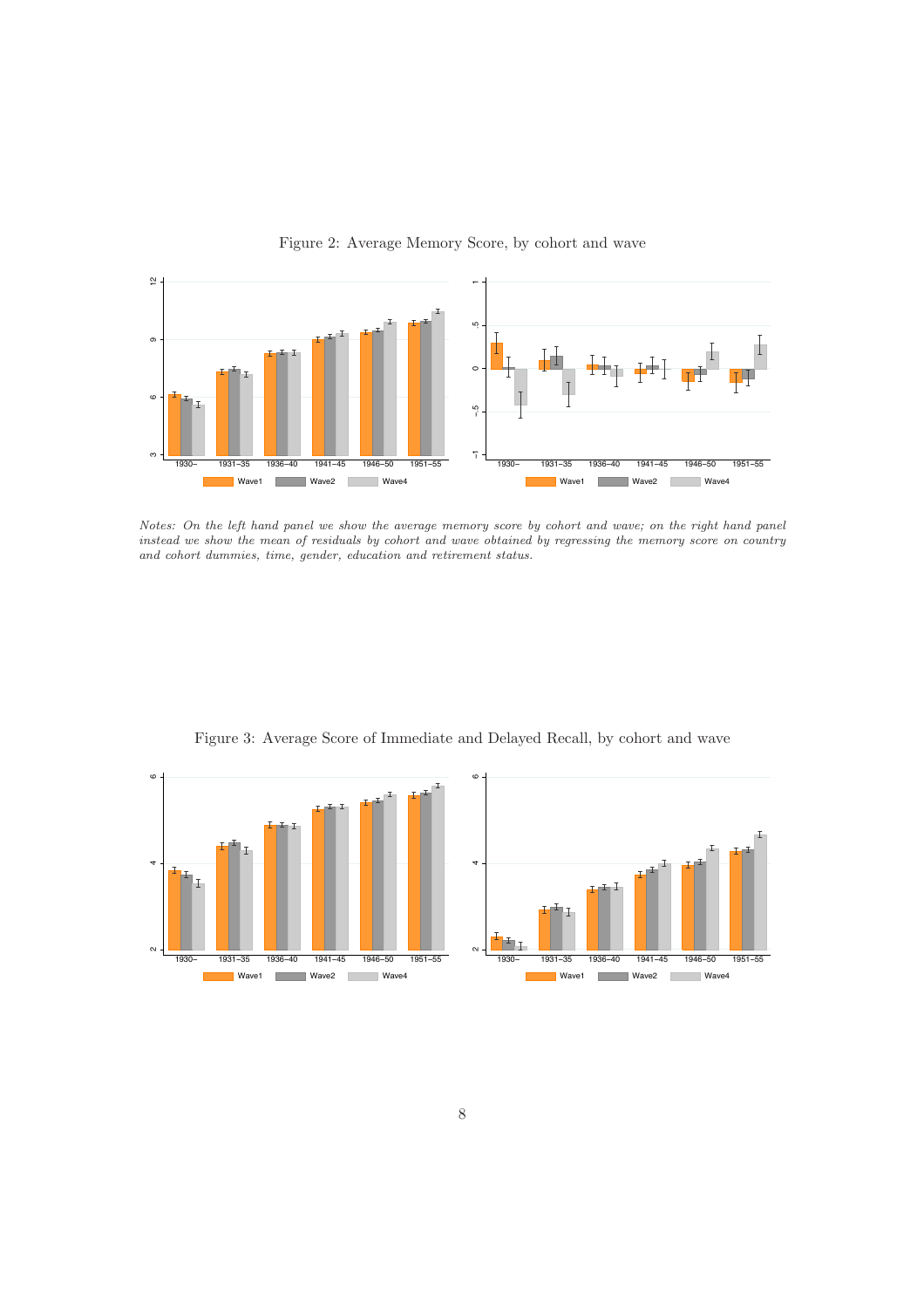cognition refer to, is confirmed in Figure 1: looking at the cross-sectional variability in memory scores in SHARE it is possible to notice how it decreases almost linearly with age. This is the kind of relation that almost all the previous studies about the effect of retirement on cognition have exploited, highlighting a drop around pension eligibility ages. To better understand cognitive decline, however, the longitudinal information should be exploited as following the same individuals over time is a way to fully control for cohort and other individual-specific time-invariant effects.

The left panel of Figure 2 provides a graphical representation of the average memory score, computed as the sum of word recalled in the first and second trial by cohort and wave. Following cohorts across waves we notice that cognitive decline is not systematic for all but is heavily concentrated among individuals born before 1935. The right hand panel of Figure 2 shows that the same pattern occurs when we control for country, cohort, time, gender, education and retirement status: the test performances of older individuals tend to fall over time as one might expect, whereas the number of words recalled improves over time for younger individuals. Figure 3 represents a more detailed breakdown by immediate and delayed recall; we notice how especially younger cohorts tend to improve their performances in the delayed recall (Figure 3 on the right) over time suggesting a potentially relevant upward bias due to re-testing.

As emphasized in the literature, in fact, longitudinal analysis suffers from learning or retesting effects (Ferrer et al., 2004). The phenomenon of practice, or re-test, is well known in the area of cognitive abilities (e.g. McArdle and Woodcock, 1997; Schaie, 1996): measures of cognitive decline over time are plagued by the fact that individuals might learn from tests performed in the previous waves and this implies an upward bias in cognitive ability measurement. There is no guarantee that this bias is constant over age or education. Rabbitt *et al.* (2001) using a 17year longitudinal study found that fluid abilities decrease over age, with larger declines among older individuals, but at the same time performance improves across measurement occasions. Especially, the positive retest effect persists up to the fourth (and last) occasion, although the size of it decreases across repetitions. Therefore if we are interested in the development of cognitive abilities over time, to correctly identify declines in cognition we need to account for re-testing effects.

The literature has suggested some strategies to tackle learning effects issues, an example could be to include in the same analytical model separate terms for age and measurement occasion but a potential problem could arise when the age increase and the retest occasion are highly correlated. This approach helps mostly when retest interval presents variation and there is ample spread in age, but this is not our case since variability of re-test intervals is almost zero. Ferrer et al. (2004) stresses the fact that, for more refined strategies, separating changes in cognition due to age from practice effects in short panels, e.g. two-occasion data, requires restrictions to be imposed in the model leading to the impossibility of fully describing the phenomenon.

#### Table 2 here

To minimize the potential effects of the upward bias due to learning we follow an alternative strategy adopted in Dal Bianco *et al.* (2013). We consider as outcome of interest a high rather than any decrease in cognition between two measurement occasions, where high decrease means a drop higher than 20% of the initial memory score. In the literature there is no standard threshold to discriminate different levels of cognitive declines. However, as Table 2 reveals, by focusing on drops higher than 20% we select those changes that are in the bottom 25-th percentile of the distribution of memory score variations between waves. This is a fairly stable result: in Table 2 we show the distribution of decreases in memory scores respectively between wave 1 (2004) and wave 4 (2011) and, for the refreshment sample of wave 2, between wave 2 (2006) and wave 4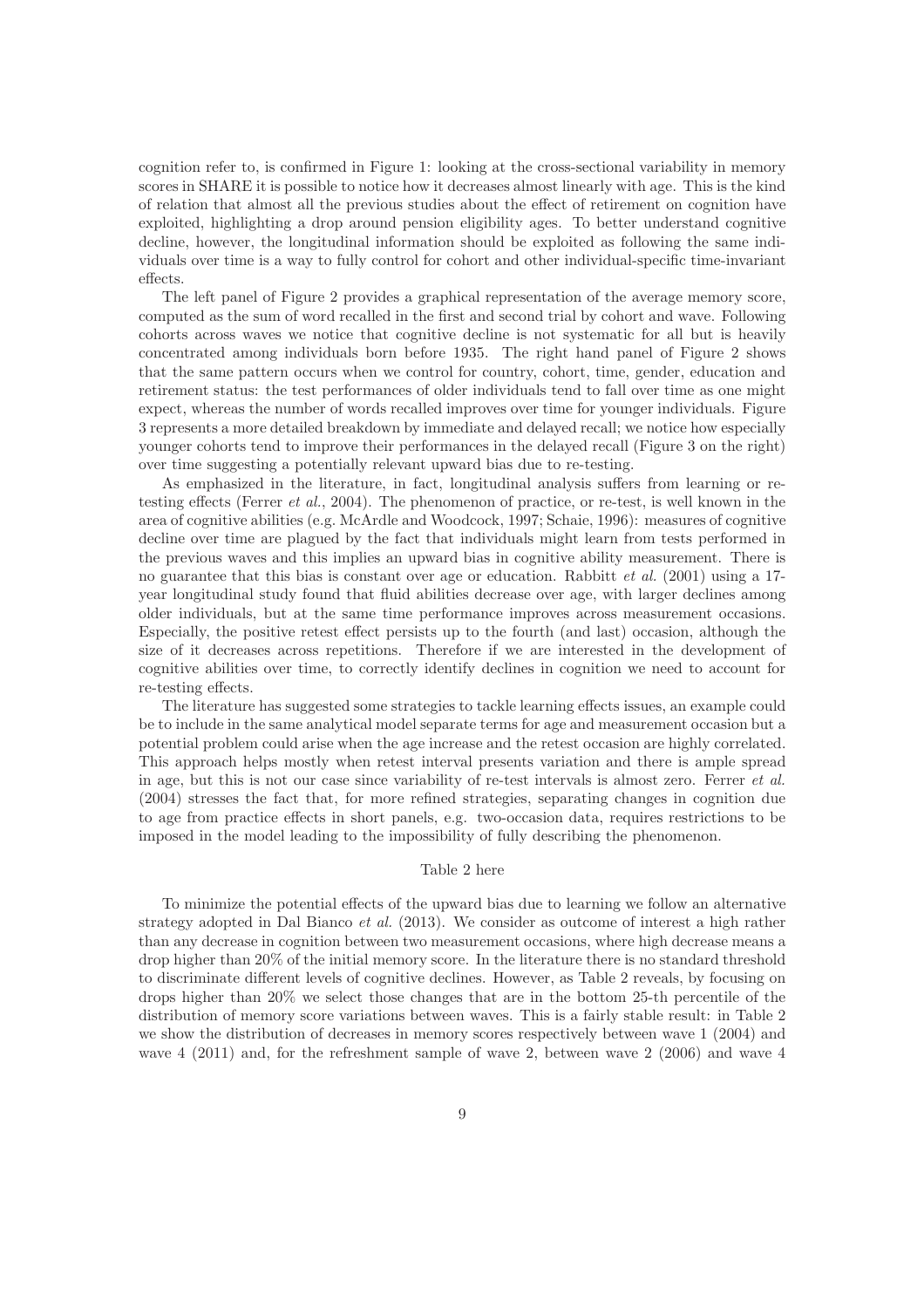(2011). We also show the same statistics for a restricted sample where very old individuals are excluded. In all cases the 25-th percentile corresponds to falls between 20% and 23%.

The strategy of analysing high decreases in cognitive abilities could be considered conservative in presence of re-testing effects: we should identify correctly the most vulnerable individuals that would have had a drop in cognition also without learning effects, but we might miss-specified mild decreases since the true drop in cognition could have been mitigated by the re-test effects. Focusing on high decreases rather than any decrease helps in reducing measurement issues, since the latter might not reveal true cognitive deterioration but only measurement errors.

To understand if our measure of cognitive decline can be considered symptomatic of a pathological impairment related to dementia, we use data drawn from HRS where, for a sub-sample of individuals aged 70+, we have both a memory test, similar to that proposed in SHARE, with immediate and delayed recall<sup>6</sup>, and a clinical assessment for dementia. To our knowledge this is the only source of information that allows the comparison that we are interested in. The HRS sub-sample of respondents is the basis for ADAMS, whose purpose is to gather additional information on cognitive status and assign a diagnosis for dementia to a group of respondents who are particularly at risk of developing it. We are especially interested in cognitive declines between waves that we will compare with the clinical assessment of dementia provided by a nurse and a neuropsychology technician specifically trained in data collection for dementia evaluation. Since in ADAMS we can observe, for the same individuals, many transitions between waves, to avoid individuals' replications, we selected the longest transition at our disposal. Our final sample size consists of 432 individuals, who potentially transit into dementia, and for whom we can compute our high decline in memory score indicator.

#### Table 3 here

In order to understand whether a high decline in cognition can be a symptom of dementia, we compared the diagnosed cognitive status with the predicted probability estimated with a probit model where we use our measure of high decline, interval length, gender, test features (if there was any distraction factor during the test) and low memory score in baseline, i.e. whether the initial number of words recalled is lower than the median value computed in that specific wave.<sup>7</sup> Table 3 summarises our results: if we are particularly interested in correctly identifying individuals with any sign of dementia, we see that a high decline in cognition is a good measure as in the 73% of cases it corresponds to a clinical assessment of the pathology.

To validate our measure, we provide also results coming from a widely used approach in the field of diseases diagnosis, the Receiver Operating Characteristic (ROC) curve. This curve measures the extent to which a given signal - predictions based on high decreases in cognition in our framework - can detect an underlying condition, i.e. dementia. By varying the probability threshold that classifies individuals between predicted demented or not, the curve provides a graphical representation of the signal identification power. In order to draw the curve, we need the following information for every possible probability threshold of our predictions: those predicted and assessed demented (the so called true positives - TP), those predicted but not assessed demented (false positives - FP), those not predicted but assessed demented (false negatives - FN) and finally those neither predicted nor assessed demented (true negatives - TN). The ROC curve exploits that classification to plot, on the vertical axis, the sensitivity or TP rate, TP/(TP+FN), against 1-the specificity or TN rate,  $1-TN/(FP+TN)$ , on the horizontal axis, for all possible

<sup>6</sup>Differently from SHARE, the Verbal learning and memory test in ADAMS consists of three immediate and one delayed recalls. In order to maintain the comparability with SHARE, which proposes to respondents only one immediate and one delayed recall, we selected the number of words listed in the first immediate and the delayed recall. <sup>7</sup>In order to compare predicted and actual classification we used a cutoff of 0.57.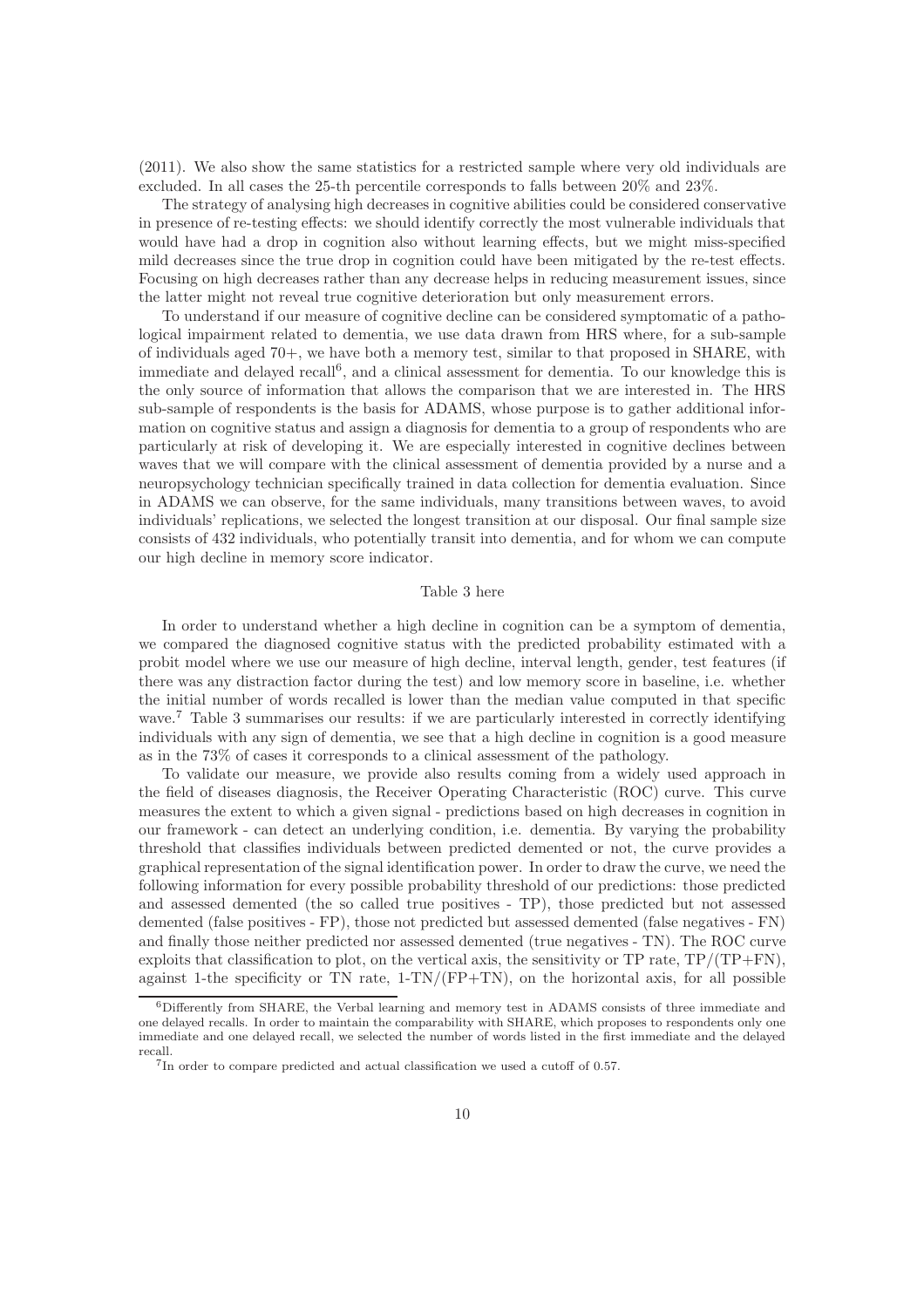values of the probability threshold. The more correlated are predicted and assessed dementia, the higher will be sensitivity and specificity, the nearer will be the curve to the upper-left corner in Figure 4. For a more intuitive summary of the extent to which predictions are correlated with assessed dementia, we compute also the area under the curve (AUC), which is estimated to be 0.81 (95% Confidence interval: 0.77-0.85), value considered good in the literature.



Figure 4: Receiver Operating Characteristic (ROC) curve

After validating our measure of cognitive decline, we now focus on another issue: disentangling the age effect from years spent in retirement. The former refers more to biological changes and age-related cerebral modifications in the brain, the latter instead should capture life-style and activities. There is some evidence that the magnitude of age-related decline accelerates at older ages (Salthouse, 2009), especially, according to a longitudinal analysis in Aartsen et al. (2002), cognitive decline might start after midlife, but most often occurs at higher ages (70 or higher). The same result was previously found in Schaie (1989): most abilities tend to peak in early midlife, plateau until the late fifties or sixties, and then show decline, initially at a slow pace, but accelerating as the late seventies are reached. Therefore, even if there is still no consensus about when the rate of decline in cognitive abilities begins, there is evidence that after 60, more precisely around 70, the magnitude of age-related decline accelerates.

This can be explained by the brain reserve capacity approach. The concept of brain reserve has been proposed in the literature to account for the disjunction between the degree of brain damage or pathology and the related clinical manifestations (Stern, 2009). According to this approach, brains can sustain a number of insults before a clinical deficit emerges, especially the larger the brain the higher the number of insults it sustains before manifesting a pathology. Brain reserve has been codified in the threshold model (Satz, 2009), which recognises not only that there are differences in brain reserve, but also the existence of a critical threshold beyond which specific clinical or functional deficits emerge. This approach is called *passive* because it assumes a fixed cutoff below which functional impairment will occur for everyone; it is complementary to active models, such as cognitive reserve models, which focus on the processes that allow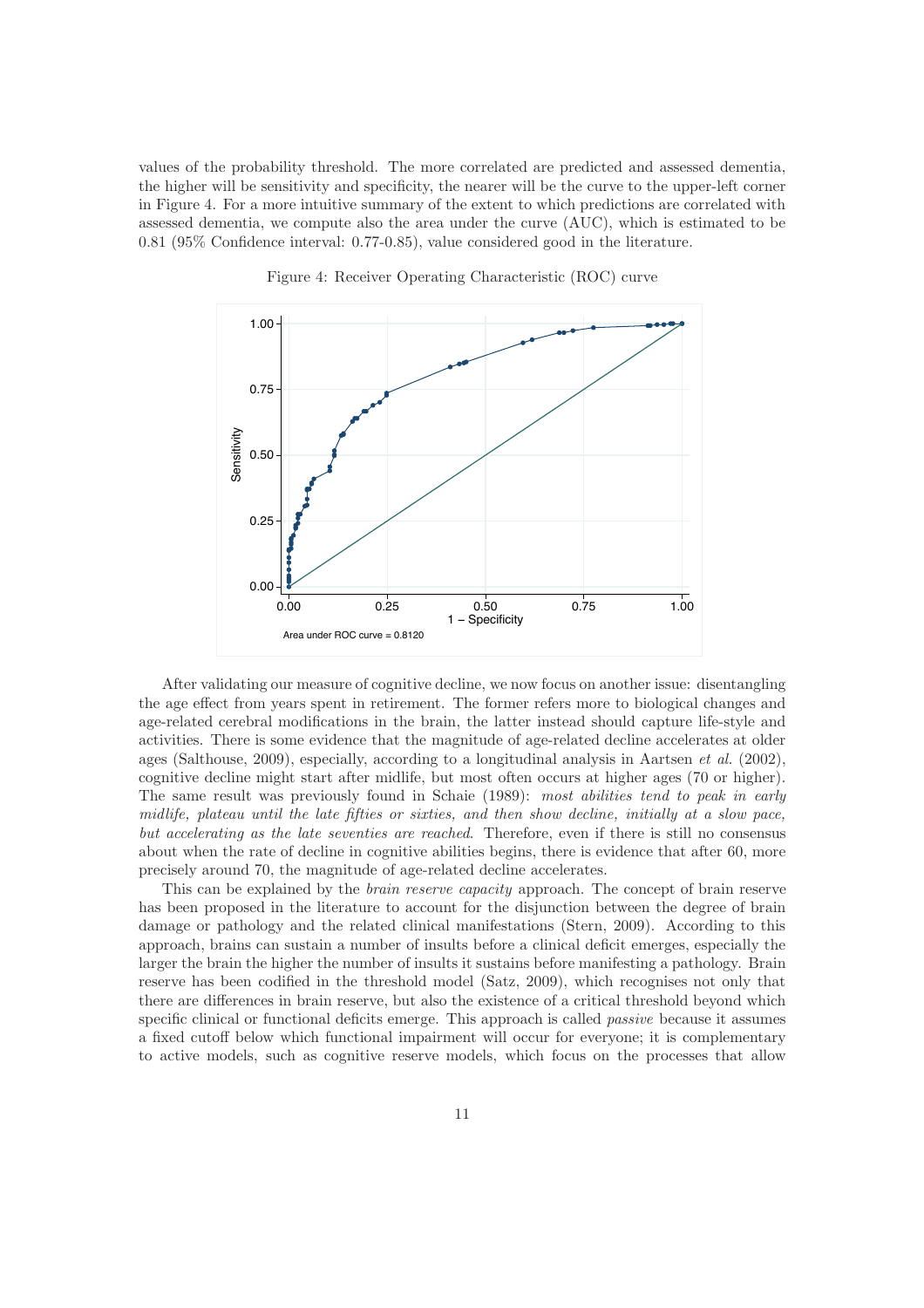

Figure 5: Percentage of High Decrease in Cognitive Abilities, by age in wave 4

individuals to sustain damage and maintain functions.

In our econometric analysis we control for age effects both in the standard way, that is by introducing a second order age polynomial, and by modeling age effects using a linear spline. The latter approach takes into account the evidence about acceleration in cognitive decline particulary around specific ages (such as 70 and 80). We specify the linear spline by defining the following dummies: individuals younger than 70 in wave 4, those whose age in wave 4 is in between 70 and 79, and individuals that are older than 80.

In Figure 5, we describe, graphically, with fitted regression lines, how the percentages of individuals with high decrease in cognitive abilities change according to the age groups identified. Compared to individuals younger than 70, there is a larger proportion of respondents with high decrease in cognition in the age group 70-79. After 80, cognitive deterioration accelerates and this results in a marked increase in the percentage of high drops in memory scores among very old individuals. We performed a Chow (1960)'s test and we reject the hypothesis of equality among the estimated coefficients for the three age bands.<sup>8</sup>

After presenting all the key variables in this analysis and the related issues, we now turn to the description of the controls (or covariates) included in the model.

### 3.1 Covariates

We include in our cross-sectional specifications time invariant controls related to education expressed according to the International Standard Classification of Education (ISCED): highschool corresponds to ISCED codes 3 and 4 whereas college to ISCED codes 5 and 6. We also include some indicators of early-life conditions, such as a zero-one dummy that captures the presence of less than 25 books at the parental home at age ten, and another dummy for living in rural areas at the age of ten (these play an important role in determining the returns to education according

<sup>8</sup>Results are available upon request.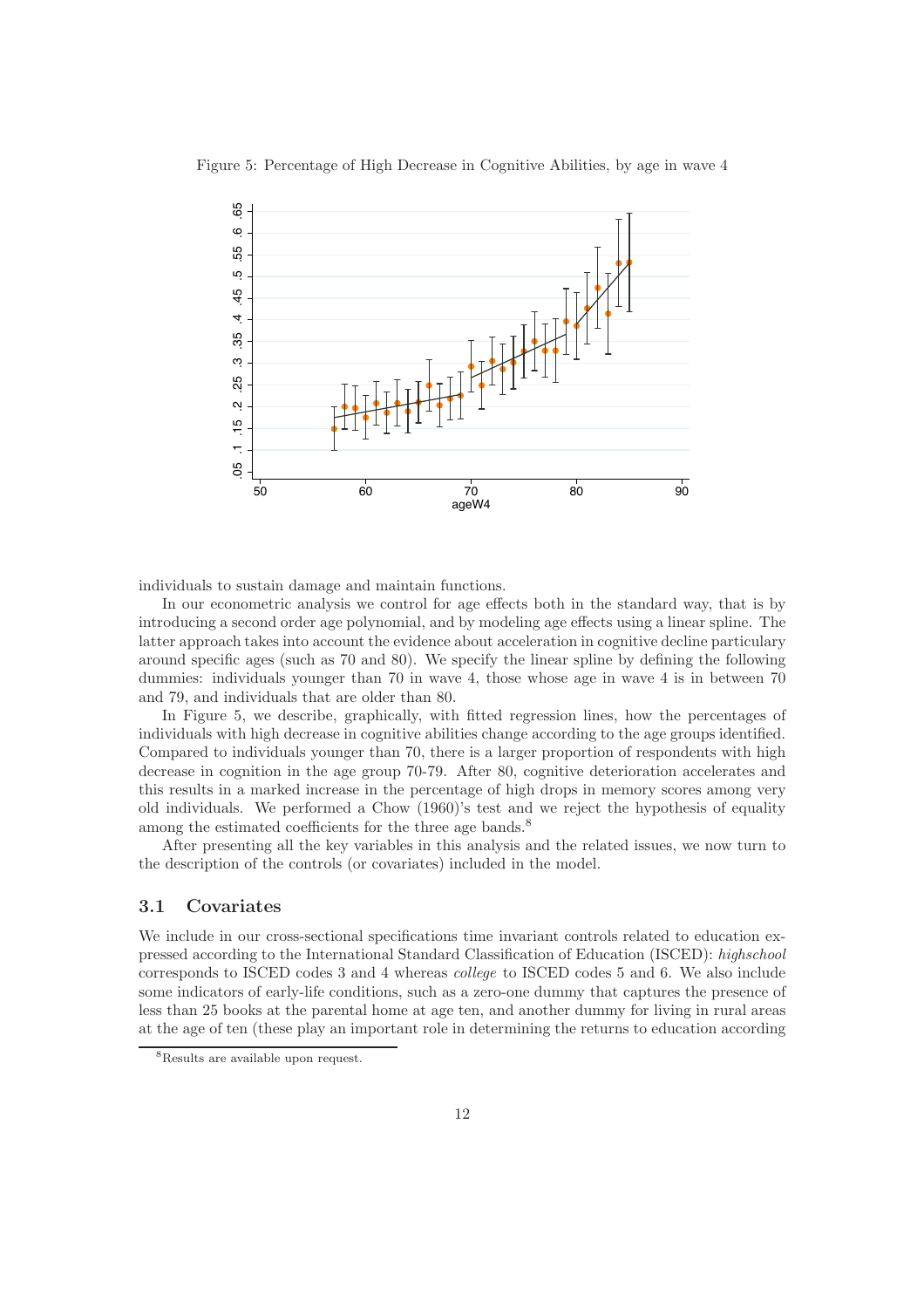to Brunello  $et$  al. 2012). We include also a self assessed measure of cognitive abilities when ten, exploiting a question asked about the relative position in mathematics: mathskills indicates that the individual declares to be better than the average of his/her schoolmates<sup>9</sup>. As in Coe and Zamarro (2011), we consider the role of jobs' characteristics in shaping cognitive patterns, we especially include controls such as *public, selfemployed* and *jobexperience40. Public* is a dummy variable that takes value 1 if the individual works or worked in the public sector (for retired individuals this regards the last job), similarly selfemployed indicates whether the individual works or worked as self-employed. In addition, we include also *jobexperience40* to capture individuals that worked for more than 40 years, and who entered the labour market very early, probably in low-skill positions.

Physical health conditions are captured by three variables: nogstest, poorhealth, and eurodcat. The first variable is a dummy that takes value one if the individual does not perform the hand-grip strength test, a situation that is usually considered a good predictor for future health problems among older adults, especially mortality and disability (Bohannon, 2008). Poorhealth indicates that the individual self-declares to be in poor health, whereas *eurodcat* is a dummy that equals one if the individual has at least one symptom of depression.<sup>10</sup>

We control also for income in our specification, by adding quartiles computed on household equivalent income by country and wave,  $eqincomeQ1$  is the lowest quartile and the reference category, the equivalence scale used is the square root of the household size. Our income variable is meant to capture differences in living standards, rather than day-to-day income variations. We include also a measure of respondent cooperation, usually considered in survey participation analysis, missingincome, that takes value 1 if the respondent does not answer the question about household income.<sup>11</sup> In order to capture the role of activities, we have also *physicalact*, a dummy for whether the individual performs a vigorous physical activity at least weekly, and *dailyact*, that takes value 1 if the individual performs daily, during the last month, activities such as voluntary work, training course, participation in religious or political organisations. An engaged life style can be also maintained through social contacts that we proxy controlling for whether individuals have daily contacts with their children, *dailycontactchild*. Finally we have also country dummies and a control for the wave 2 refreshment sample.

When we focus on a high decrease in cognitive abilities, we further include controls indicating changes between waves for potentially relevant time varying covariates. To account for changes in participation behaviour, we have  $missinqincomeW<sub>4</sub>$ , that takes value 1 if the individual reports a valid income value in wave 1 or 2 but does not answer the question in wave 4. Nomissingin $comeW4$  instead captures the reverse situation. In labelling changes between waves, we use the following notation: the suffix  $\Delta$  bf denotes baseline observations, *drop* identifies cases in which the individual worsens his or her status compared to baseline, whereas increase cases in which he or she improves it. For hand-grip test for instance: dropgstest means that the respondent performed the test in wave 1 or 2 but did not perform it in wave 4, whereas *increasegstest* denotes an individual who did not perform the test in baseline (wave 1 or 2) but did it in wave 4. Drophealth identifies individuals that declared to be in poor health in wave 4, given that in baseline they answered their health was at least fair; increasehealth denotes individuals that reported being in poor health in baseline but report an improved health status in wave 4. We also control for changes in activities among physical exercise, daily activities and contacts with children: a drop means that the individual used to perform the activity and stopped it in wave 4, while *increase* 

<sup>&</sup>lt;sup>9</sup>The possible answers are Much better, Better, About the same, Worse, Much worse and Did not go to school;

mathskills includes the first two options. 10Depression related questions in SHARE ask about depression, pessimism, suicidality, guilt, sleep, interest, irritability, appetite, fatigue, concentration, enjoyment and tearfu

 $11"$ Don't know" are not considered regular values, even if there could be some information about income in terms of brackets.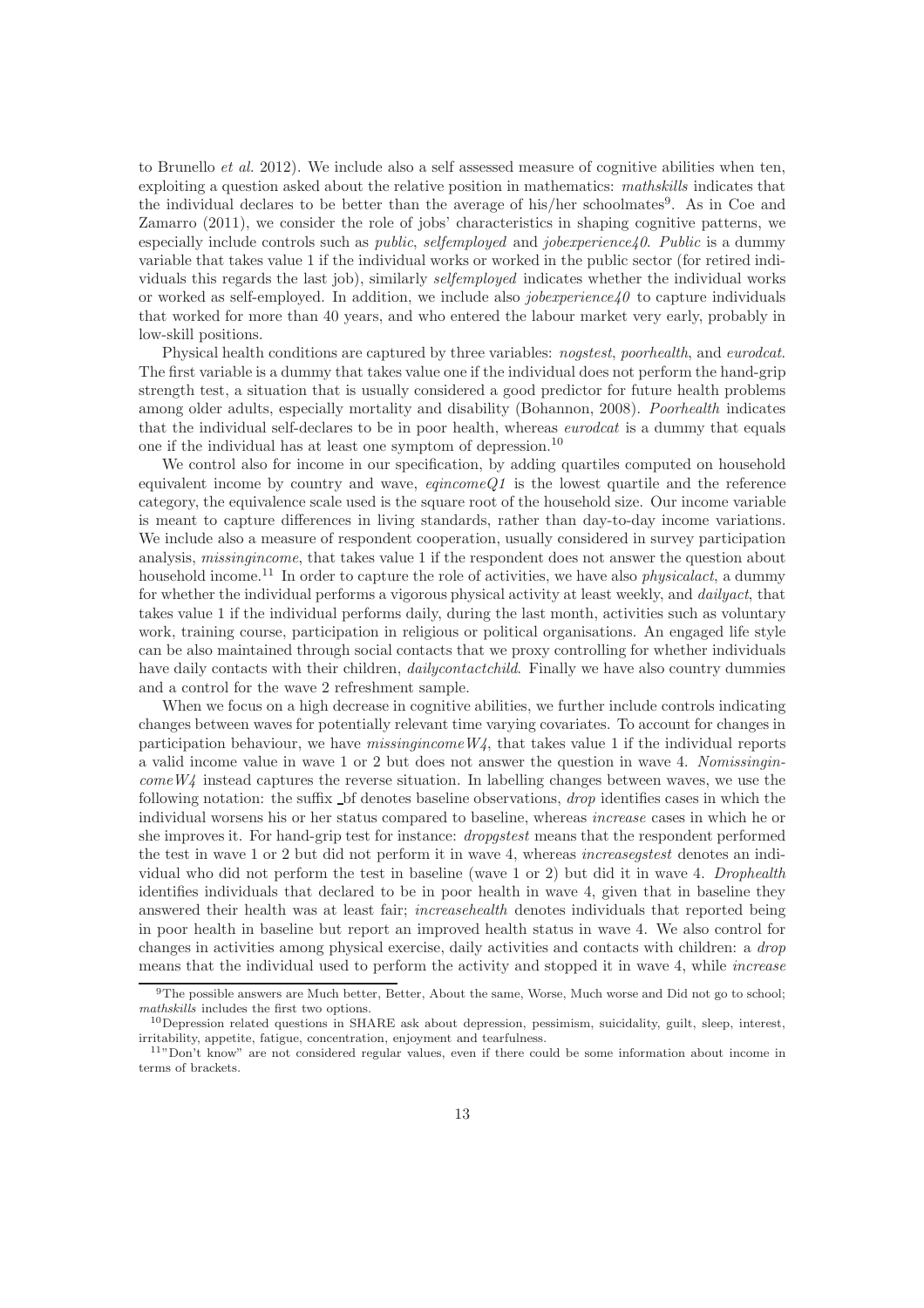means that the respondent started performing the activity in question in wave 4. We include in the model also a dummy, *lowcognition*, that takes value one if baseline memory score was lower than the median value by wave and country, as a 20% decrease is more likely to lead to dementia if the initial value was already low.

We also consider some indicators that reflect the context in which the cognitive test was performed. For instance, the variable dropalonecftest identifies individuals who were alone with the interviewer when they took the memory test in wave 1 or 2, but who were not alone in wave 4 (i.e., there was someone else present during their test); *increasealonecftest* denotes the reverse situation. Also, the dummies *dropcontext cftest* and *increasecontext cftest* capture respectively situations in which there were no distractions in wave 1 or 2 but some in wave 4, and vice versa. There is an ample survey methodology literature pointing to the importance of taking such factors into consideration.

### 4 Empirical strategy

The aim of the empirical analysis is to test the cumulative role of years spent in retirement accounting for re-testing effects, i.e. looking at the within-person drop in cognition over time as a function of the years spent in retirement, controlling for age and other covariates and taking into account the endogenous nature of retirement.

We base our measure of cognitive decline on the percentage change in words recalled between waves. Formally, if  $score_i$  denotes the number of words recalled in both immediate and delayed test, we define  $y*_i$ , the percentage change in memory score, as follows:

$$
y*_i = (score_{i,t} - score_{i,t-1})/score_{i,t-1}.
$$
\n
$$
(1)
$$

We further define our sharper measure of high cognitive decline,  $y_i$ , as a dummy variable that takes value 1 if  $y*_i$  is lower than -0.2 and zero otherwise.<sup>12</sup> For the most part, we adopt the following linear specification for  $y_i$ :

$$
y_i = \beta_1 retired_{i,t-1} + \beta_2 yearsinR_{i,t-1} + \beta_3 from WtoR_{i,t-1} + X_i^T \beta_4 + \epsilon_i
$$
 (2)

where we assume that the probability of observing a decline in cognitive abilities, measured on the basis of memory scores, depends on retirement status in  $t - 1$ ,  $retried_{i,t-1}$ , years spent in retirement,  $yearsinR_{i,t-1}$ , and whether we observe the transition from working to retirement between waves,  $from WtoR_i$ . We include in the model also a vector of covariates,  $X_i^T$  as described above.

The advantage of the linear specification is that we can easily account for the potential endogeneity of the retirement decision. For this, we need instruments that are both relevant, i.e. directly related to retirement decisions, and exogenous - that have an effect on cognition only through their impact on retirement. As by now standard in the literature (following Battistin et al. 2009), retirement decisions are instrumented by legislated ages of eligibility for early retirement and old-age pension. Differently from other studies, that adopted the same IV strategy (Rohwedder and Willis, 2010), we exploit not only the cross-country variability in eligibility ages,

 $12$ We stress that we exclude proxy interviews because individuals in those cases did not perform cognitive tests; we also delete interviews with missing values in tests scores in either baseline or wave 4. This selection could affect our estimates, since there is a high probability of not observing a cognitive drop for individuals cognitively impaired that did a proxy interview or did not participate in wave 4 due to poor health conditions. Our results do not change if we include in the cognitive decline group individuals who performed the memory test in baseline but did not in wave 4.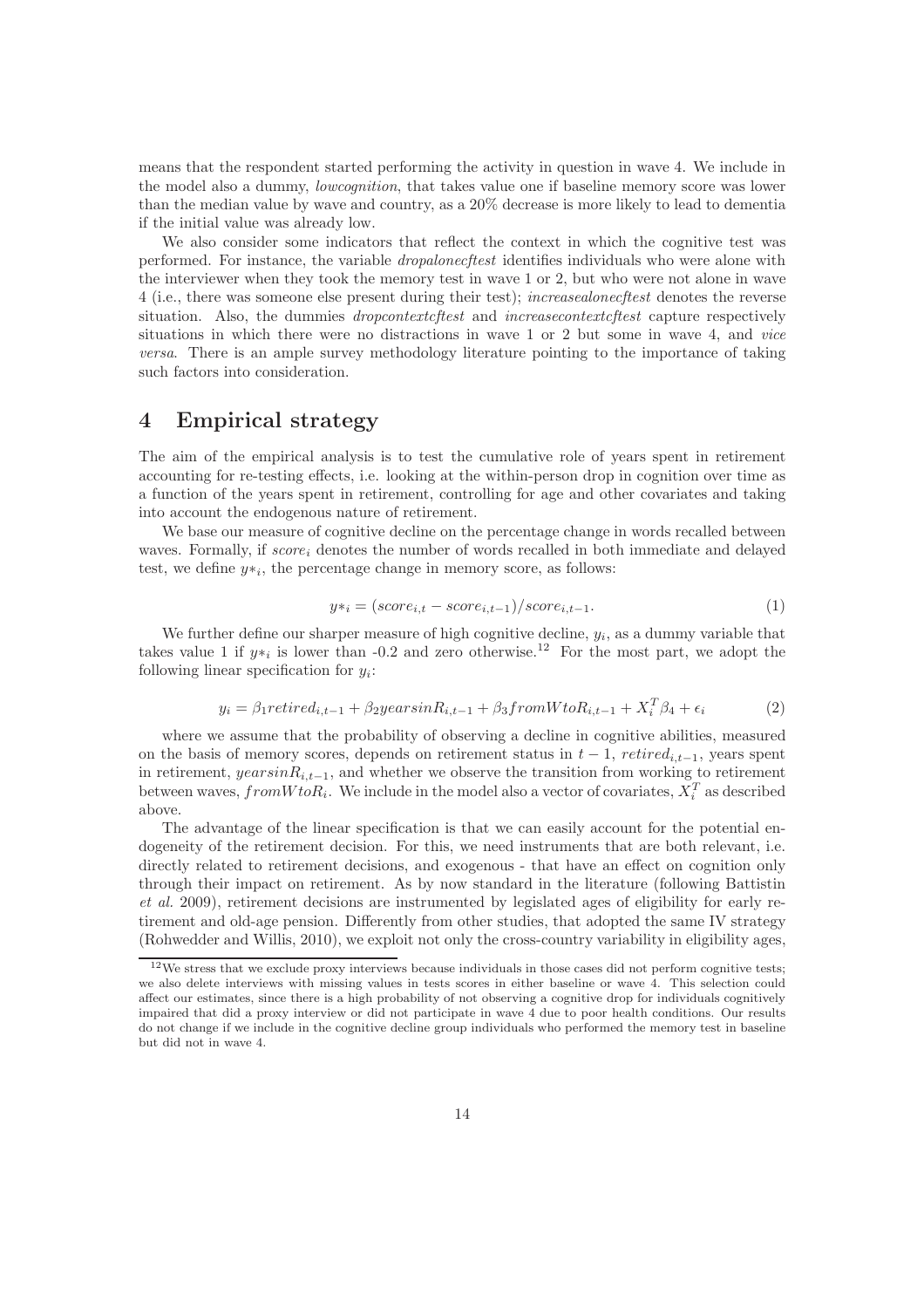but also variations over time as in Angelini et al. (2009). As Mazzonna and Peracchi (2012) observe, in fact, SHARE data offer a substantial within-country variability in eligibility rules arising from the pension reforms of the 1990s, which contributes a lot to the European heterogeneity of pension entitlements.

We use the following instruments for  $retried_{i,t-1}$ ,  $yearsinR_{i,t-1}$  and  $fromWtoR_i$ : two dummy variables that take value 1 if the individual is eligible for early and normal retirement, two variables indicating the number of years since eligibility ages for the two type of pensions and two dummies that equal 1 if we observe the transitions from not being eligible to being eligible between the two waves. Therefore in our two-stage least squares (TSLS) specification, we have three endogenous variables and six instruments. As we show in the next section, the instruments are relevant and are arguably exogenous.

Differently from Coe and Zamarro (2011) and Rohwedder and Willis (2010) that consider only the binary treatment of retirement, we take into account the cumulative role of years spent in retirement. As argued in Bonsang et al.  $(2012)$ , Coe et al.  $(2012)$  and Mazzonna and Peracchi (2012), in fact, it could be that the effect of retirement is not instantaneous. According to Atchley (1976, 1982), individuals might experience, right after retirement, a so-called honeymoon phase in which they can engage in different activities that were set aside because of workrelated constraints. This engagement in desired activities may attenuate the negative effects of retirement on cognition. We might also expect that changes in activities would translate only progressively into changes in cognitive abilities, as argued by Bonsang et al. (2012, p.492). If this is true, considering in the empirical model only the retirement status could provide just a partial description of changes in cognition and be uninformative for policy purposes. There could be, in fact, a cumulative effect of years spent in retirement: the longer the period of time since the individual retired the more likely that he or she experiences a high decrease in cognition. As Bonsang *et al.* (2012) argue, if the impact is cumulative, there could be gains in terms of lower long-term care expenditures coming from policies that increased retirement eligibility ages, since they might delay the appearance of cognitive impairments at older ages.

### 5 Results

In this section we first present estimation results that replicate what has already been done in the literature using HRS or SHARE data. We then look at the specific evidence when the dependent variable is instead the cognitive decline measure described above, that we have shown to predict well the onset of dementia. Finally, we show the results of robustness analysis in a number of directions.

### 5.1 Replicating previous findings

We first replicate the findings of the existing literature that models memory score levels at a given point in time. In Table 4, we report the coefficients estimated when the outcome variable is the memory score and age effects are modeled either as a set of ten-year wide dummy variables (columns 1 and 2) or as a polynomial (columns 3 and 4). Looking at the OLS estimates, first and third column of Table 4, we notice that among retirement related variables, only years spent in retirement is significant and with a negative sign. This is consistent with a cumulative negative effect on words recalled.

Table 4 here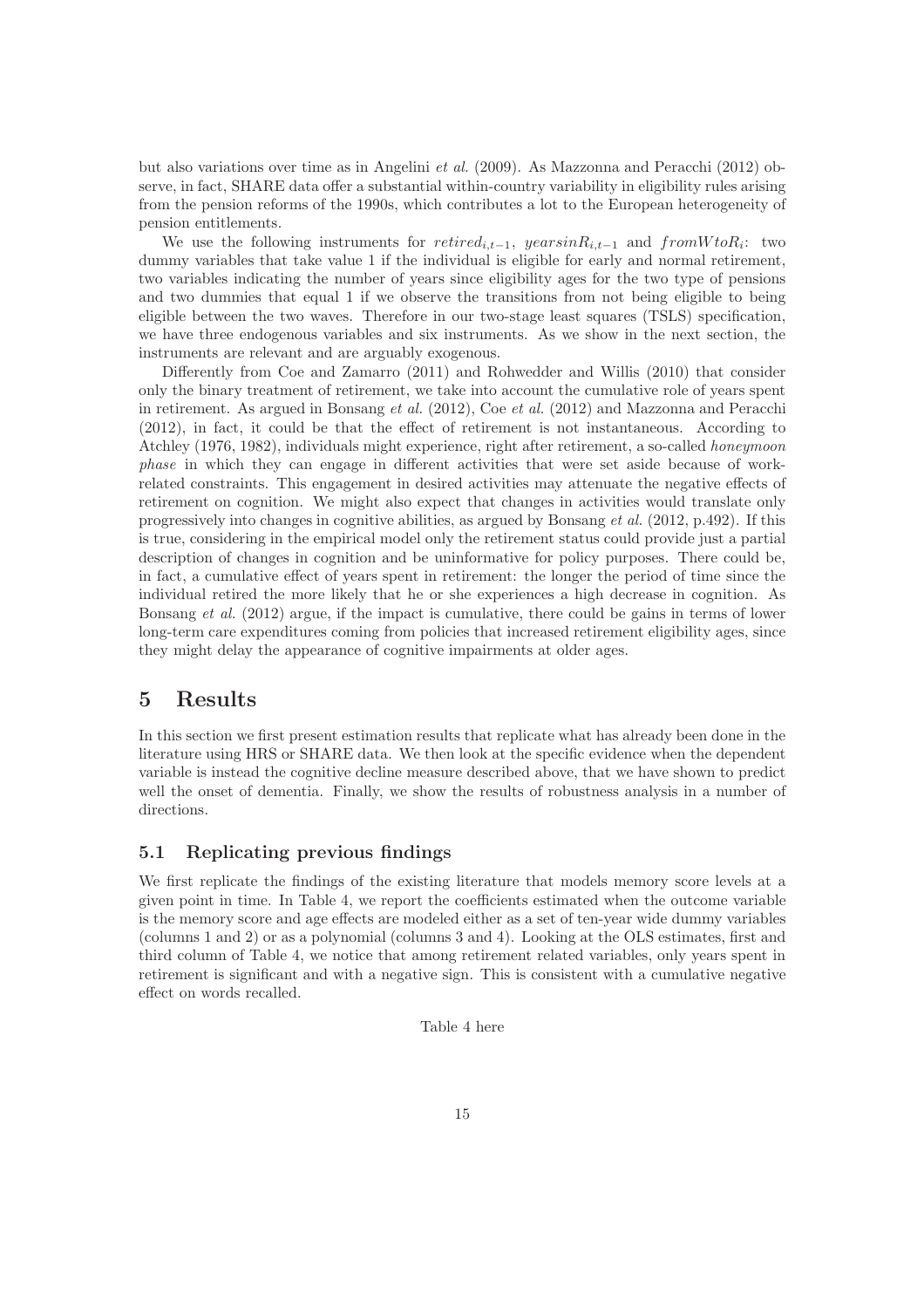We compare now OLS parameters with TSLS estimates, second and fourth column<sup>13</sup>. We notice that the coefficient associated to retired is again not significant, whereas the estimated effect of years spent in retirement is negative and significant at the  $1\%$  level in both specifications. Table 4 reports also Angrist-Pischke (AP) and Sargan statistics. The former, in particular, tests for weak-identification in presence of more than one endogenous regressor, *retired* and *yearsinR* in this case. The latter, instead, test for the validity of the over-identifying restrictions that are implicitly imposed when the number of instruments exceeds the number of endogenous variables on the right hand side of the equation. According to the test results we see that our instruments are not weak and are valid, i.e. the over-identifying restrictions are not rejected.

Comparing the OLS and TSLS estimates on the variable of interest, yearsinR, we observe that the TSLS estimate is larger in absolute value than the OLS estimate. One way to interpret this finding is that OLS suffers from attenuation bias, like in the classical measurement error case. Retirement status is unlikely to be measured with error, as it is based on a self-report, but the engagement associated to having a job is not necessarily captured in a error-free measure by retirement status. In this sense, retirement is an error-ridden measure of the variable of interest. To clarify this point, consider individuals who are not already retired, but who decrease the level of mental exercise on the job because of the nearing prospect of retirement. Rohwedder and Willis  $(2010, p.128)$  argue that there is a *on-the-job* retirement effect depending on the remaining working life: for workers late in their careers, the value of continuing to build workrelated human capital is very sensitive to the length of the remaining working life. At the same time, due to the honeymoon phase, individuals right after retirement can engage in different activities that were set aside because of their work. The combination of the two effects might result in a weaker association between retirement and cognitive abilities than the one captured by TSLS. This attenuation bias is in line with what Bonsang et al. (2012) find using HRS data: the partial correlation is lower that the causal effect.

Looking at other determinants, as in Coe and Zamarro (2011) and Mazzonna and Peracchi (2012), we find that higher education is associated with higher memory scores on average. Regarding household equivalent income, considered here in quartiles, we find that the higher the income quartile the higher the memory score, in line with the standard health-wealth gradient. Early-life conditions also explain part of the heterogeneity in memory score levels: especially, few books at home during childhood or living in rural areas at the age of ten reduces the number of words recalled, whereas a better than average self-reported math ability increases cognition. Poor health, i.e. reporting being in poor health and having at least one symptom of depression, is associated with a lower number of words recalled.

Differently from previous studies, we consider also variables related to how the test has been carried out, since they could affect results substantially: having performed the test alone, without the presence of the partner or other relatives, is associated with a higher memory score. Other variables that are statistically significant are: job experience that has negative sign (as it may capture individuals that entered the job market at early ages - probably in low-skill jobs); having a partner has a positive effect on words recalled. Some country dummies are also significant, capturing other differences in words recalled compared to Germany.

#### Table 5 here

#### Table 6 here

The following two tables present estimation results that exploit the panel dimension of the data, in line with the analysis carried out on HRS data in Bonsang  $et$  al. (2012). Table 5 shows

<sup>&</sup>lt;sup>13</sup>In all our analysies, we test for the endogeneity of retirement-related variables by means of standard Hausman tests and strongly reject the null hypothesis of exogeneity.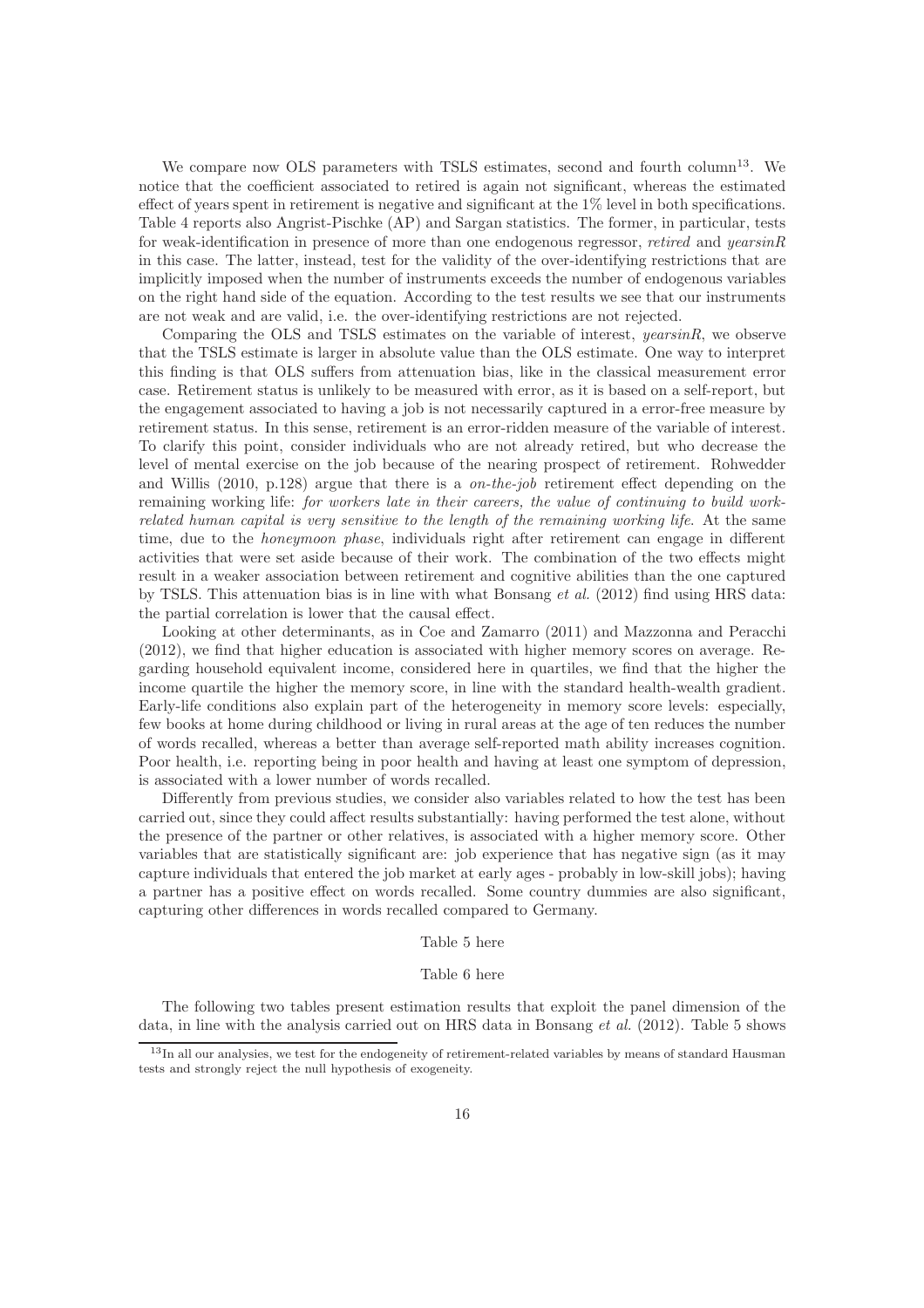fixed effects (FE) estimates for years spent in retirement on memory scores, controlling for time and age respectively in dummies or continuous. Estimation results in our case do not seem to depend on the functional form used for age: years spent in retirement decreases the number of words recalled in both specifications (in this sense the evidence is more robust than the one in Bonsang *et al.* (2012)). Looking at Table 6, where FE-IV estimates are shown, we see that there is a statistically significant negative effect of years spent in retirement on cognition over and above the pure age effect.

### 5.2 New evidence on cognitive decline

### Table 7 here

We now focus on estimation results for the model where the dependent variable is defined to be the cognitive decline measure that we introduced in this paper.

Table 7 reports OLS and TSLS estimates when the high decrease in cognitive abilities indicator is the outcome variable. We propose here again two specifications, one with age dummies (first and second column) and the other one with an age polynomial (third and fourth column). Focusing on OLS estimates (first column), we can see that years spent in retirement is significant with a positive sign, whereas retired and the transition from working to retired have no effect. The positive sing on the key variable of interest (years in retirement) is consistent with the negative sign reported above, where the outcome variable was the change in the test score, because a decline is associated to a fall in the memory test score. We now compare these results with TSLS estimates (second column) where we account for endogeneity of retirement decision as explained above. We can observe that being retired and the transition from working into retirement again have no significant effect, whereas years spent in retirement remains highly significant with a positive sign, supporting the negative cumulative hypothesis. The same results hold when controlling for a polynomial in age. Retirement duration therefore, according to our estimates, plays a role in the evolution of cognitive decline at older ages, over and above the pure age effect that is well documented in the medical literature. It must be kept in mind that in our specification there are several age-related controls, e.g. *poorhealth, nogstest, physicalact, jobexperience40* and their changes between waves, that are likely to capture part of what is generally considered an age effect. This can explain why, after controlling for several factors, the decline in words recalled due to age, seems rather weak.

In the specification we can see again that OLS suffers from attenuation bias compared to TSLS. The likely reason is that retirement is an error-ridden measurement of the disengagement associated to the end of a working career, for the reasons explained above. One could alternatively argue that the TSLS estimates differ from OLS estimates because they capture the effect of retirement on cognition for those groups of the population that are driven in retirement by the pension eligibility criteria that we use as instrumental variables. This LATE (Local Average Treatment Effect) interpretation is less than compelling, as our pension eligibility variables group together individuals who retire as soon as possible (early retirement eligibility) and individuals who instead retire as late as possible (normal retirement eligibility). It is hard to imagine why individuals who retire somewhere in between these two extremes should be systematically different, and in particular why for these individuals the time spent in retirement should have no effect or even a positive effect on cognition.

It is interesting also to look at other variables included in the model that can affect the probability of experiencing a high decline in cognition, especially those related to how the test has been carried out, that are normally ignored in the literature with the exception of Mazzonna and Peracchi (2012), or variables associated with activities, often proposed as determinants of cognitive aging patterns (Salthouse, 2006). Table 7 shows that changes in test characteristics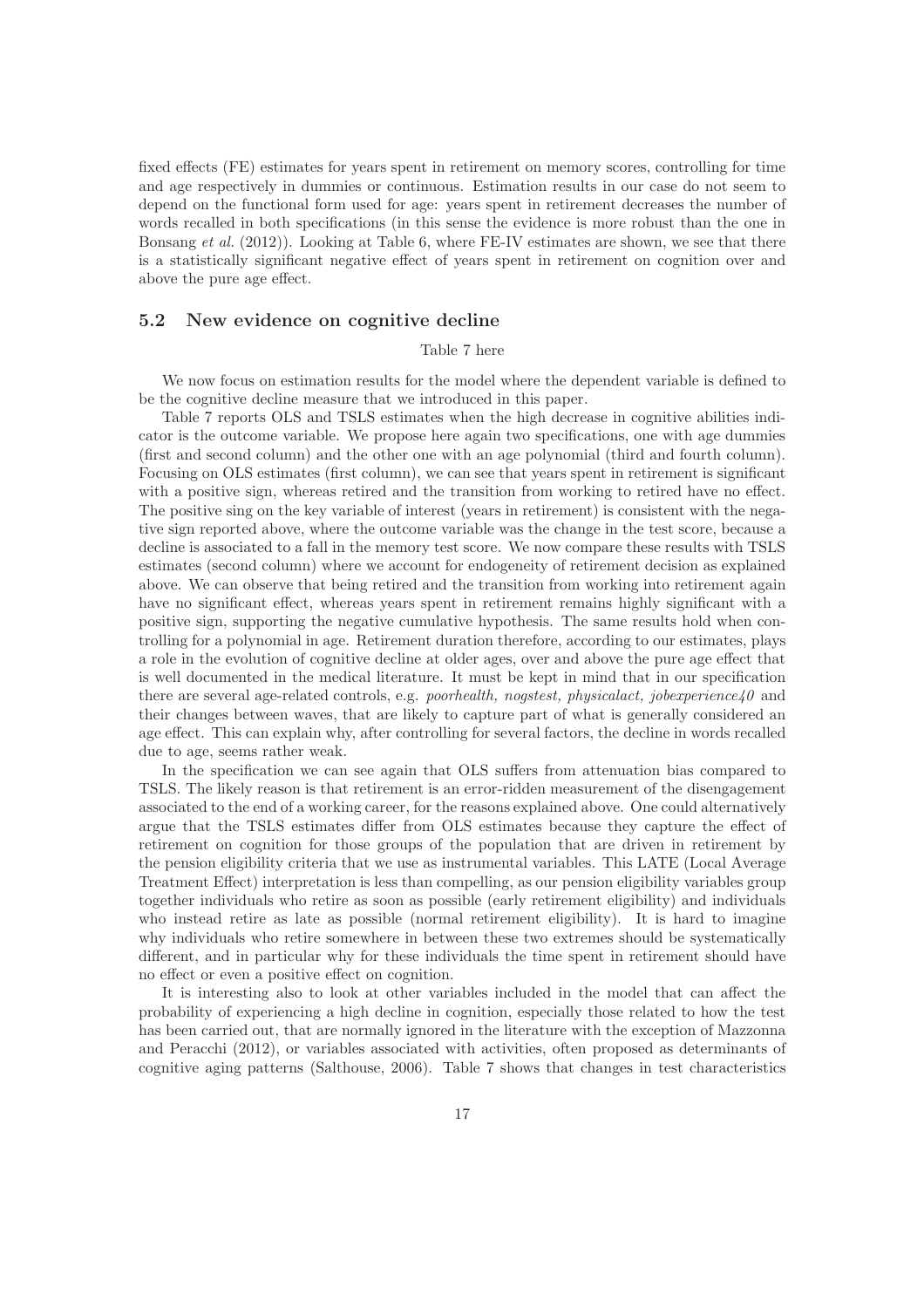between waves have a significant effect on the probability to observe a high decrease in words recalled. Especially, the fact that the respondent in baseline did the test alone is associated with a lower probability of a high drop in cognition. Distracting factors in baseline and changes between waves are associated with the probability of observing a drop in memory scores as expected. As far as changes in activities are concerned, we find that physical activity seems to have a protective role for cognitive abilities (according the old-time say "mens sana in corpore sano", a healthy mind in a health body). Also an increase or a drop in such activities have a significant effect on the probability of a high decrease, but these represent only associations that might not correspond to the true causal effect. Not only physical activity but also practicing daily any activity in baseline seems to be beneficial, that is they are associated with a reduction in the probability of experiencing a high decline in cognition. A change in the daily activity behaviour, especially if the individual between waves starts practicing daily any activity, is associated with a reduction in the probability of observing a high decline in memory score. These effects of course could be due to reverse causality (we stress that all key estimation results are unaffected by dropping this group of variables).

At the bottom of Table 7 we report the Angrist-Pischke and Sargan statistics. On the basis of the test results, we conclude that the instruments used are not weak and the over-identifying restrictions are not rejected.

#### Table 8 here

The estimates shown in Table 7 are based on a linear probability model. This model normally produces a reasonable approximation to non-linear models that take into account the discrete, 0-1, nature of the dependent variables, such as probit or logit. However, the linear probability model cannot be used for prediction, because it can predict out of range. On the other hand, it is easy to estimate by instrumental variables (IV) the linear probability model; it is less easy to obtain IV estimates for a probit model if some endogenous regressor is a discrete variable, as in our case. Fortunately for us, these discrete endogenous regressors have an insignificant effect on the outcome variable and we can drop them from the specification retaining consistency.

To properly quantify the effect of one year more spent in retirement on the probability to experience a high decrease in cognitive abilities, we provide also IV probit estimates (Table 8), considering in the specification the only significant retirement related variable, *yearsinR* that we treat as continuous. Looking at Table 8 where marginal effects are reported when we alternatively control for age effects by means of age dummies and an age polynomial, we see that  $yearsinR$  is highly significant. We find that an additional year spent in retirement increases the probability of experiencing a drop in cognition by  $1.24\%$  (95% Conf. Interval: 0.82-1.66%) or 1.61% (95% Conf. Interval: 0.52-2.71%) depending on how age is specified. These marginal effects are of course computed at the sample averages of all continuous explanatory variables - and at value zero of all 0-1 dummies.

We also observe that the probability of experiencing a drop in memory score increases with age and accelerates starting especially at age 70-79, as the medical literature suggests (Fratiglioni et al., 2008).

### 5.3 Robustness analysis

We present here the outcome of some of the many robustness analyses that we performed.

Table 9 here

Table 10 here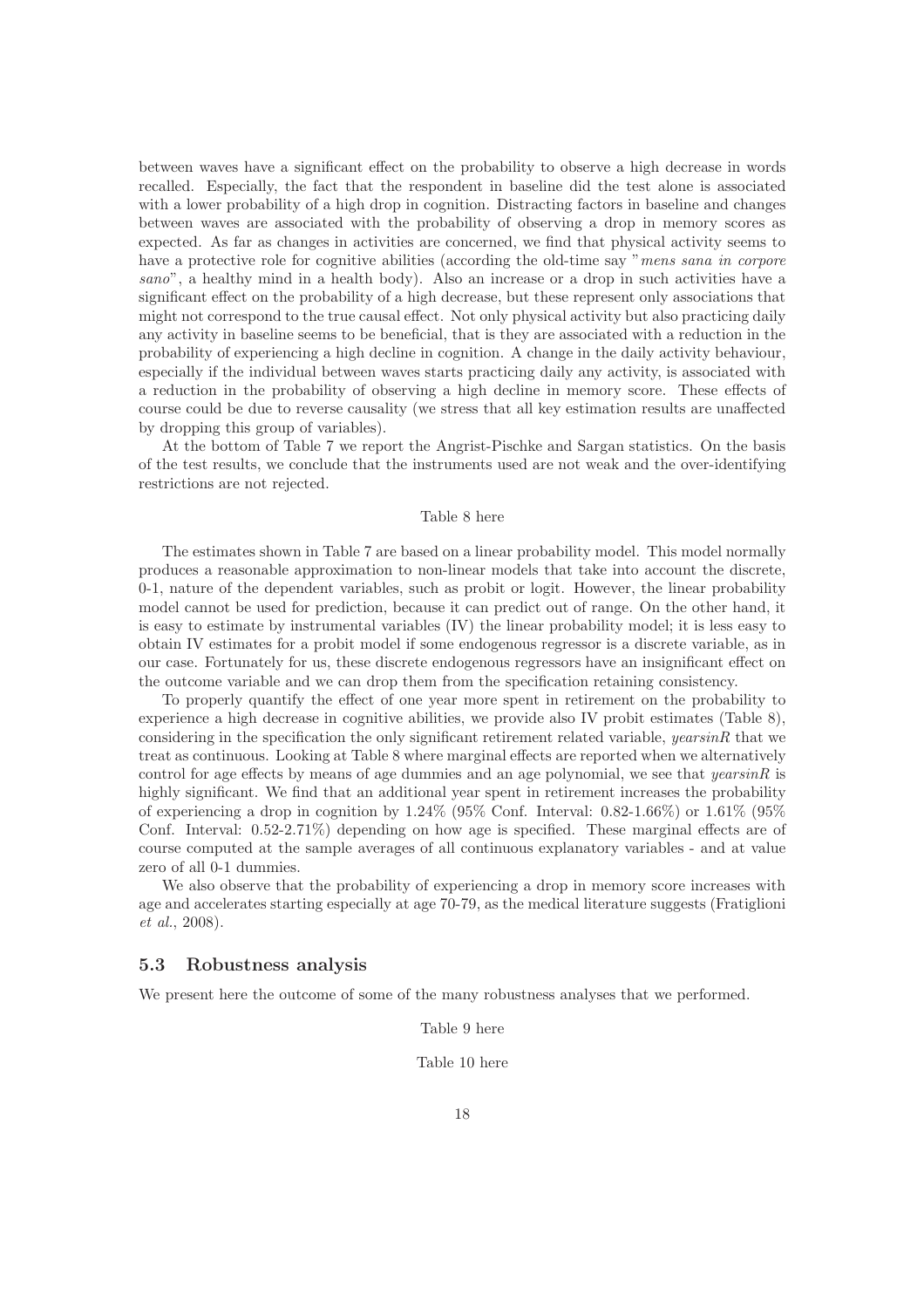First, to make sure that we are really capturing a retirement duration effect rather than an age effect, we restrict our sample to those individuals aged between 50 and 80 in baseline. In Table 9 we report OLS and TSLS whereas in Table 10 we provide IV probit estimates for this restricted sample. We see that results are robust to the exclusion of very old individuals, suggesting that we are properly capturing the role of retirement duration on the probability of experiencing a drop in cognition rather than a pure age effect.

The IV probit estimates in this case show that an addition year in retirement causes an increase of 1.47% (95% Conf. Interval: 0.98-1.96%) and 1.27% (95% Conf. Interval: 0.06-2.48%) that are not very different from Table 8 coefficients.

#### Table 11 here

We also ran the same IV probit analysis separately by gender (see Table 11) to understand whether results are driven by the inclusion of a rather special sample of females and if there are gender specific differences in retirement duration effects. Looking at Table 11, we can see that one year more in retirement increases the chances of experiencing a high decrease in memory score by 1.02% for men (95% Conf. Interval: 0.45-1.59%) and 1.41% for women (95% Conf. Interval: 0.80-2.03%). A noticeable difference has to do with early life conditions: only mathskills is significant for both males and females, whereas *ruralarea* increases the probability of a cognitive drop only for men.

#### Table 12 here

Table 12 instead shows IV probit estimates separately by first and second trial of the memory test (or immediate and delayed recall) to understand if results are stable when we consider separately the two types of memory measured, i.e. short- and long-term memory. The effect of years spent in retirement is similar for both trials: one year more in retirement increases the probability of a high decrease by 0.89% in the first trial (95% Conf. Interval: 0.06-1.32%) immediate recall - and by 0.99% in the second trial - delayed recall (95% Conf. Interval: 0.53- 1.46%). Both point estimates are lower than those for the sum of first and second trials, shown in Table 8, but this may reflect the less fine measure that is used when the maximum score is 10 rather than 20. It is interesting to notice that the age effect seems to be weaker for the second trial, while early life conditions play a role in both.

#### Table 13 here

The next robustness check that we ran addresses the issue of how we define retirement. We rely on a self-reported retirement status, without any correction that relates to work activities carried out in the four weeks prior to the interview. Such corrections are instead normally implemented in the literature. We report in Table 13, first and second column, IV probit estimates when we consider as retired those individuals that are permanently out of the labour force, i.e. not only those who declared to be retired from work, but additionally also those who did not do any paid work in the four weeks before the interview in wave 1 and 2 and in the year before the interview in wave 4. With this alternative definition we do not include among the retired those individuals that report being retired, simply because they left their *career job*, even if they work full- or part-time (Coe and Zamarro, 2011). Comparing estimates in Table 8 with Table 13, we can see that results do not point to different conclusions:  $years$  continues to be highly significant with positive effect on the probability of observing a high decrease in cognition, with no noticeable differences in magnitude.

As a final robustness check we consider how results change when years in retirement enter the right hand side in logarithmic form as in Bonsang et al. (2012). Table 13, third and fourth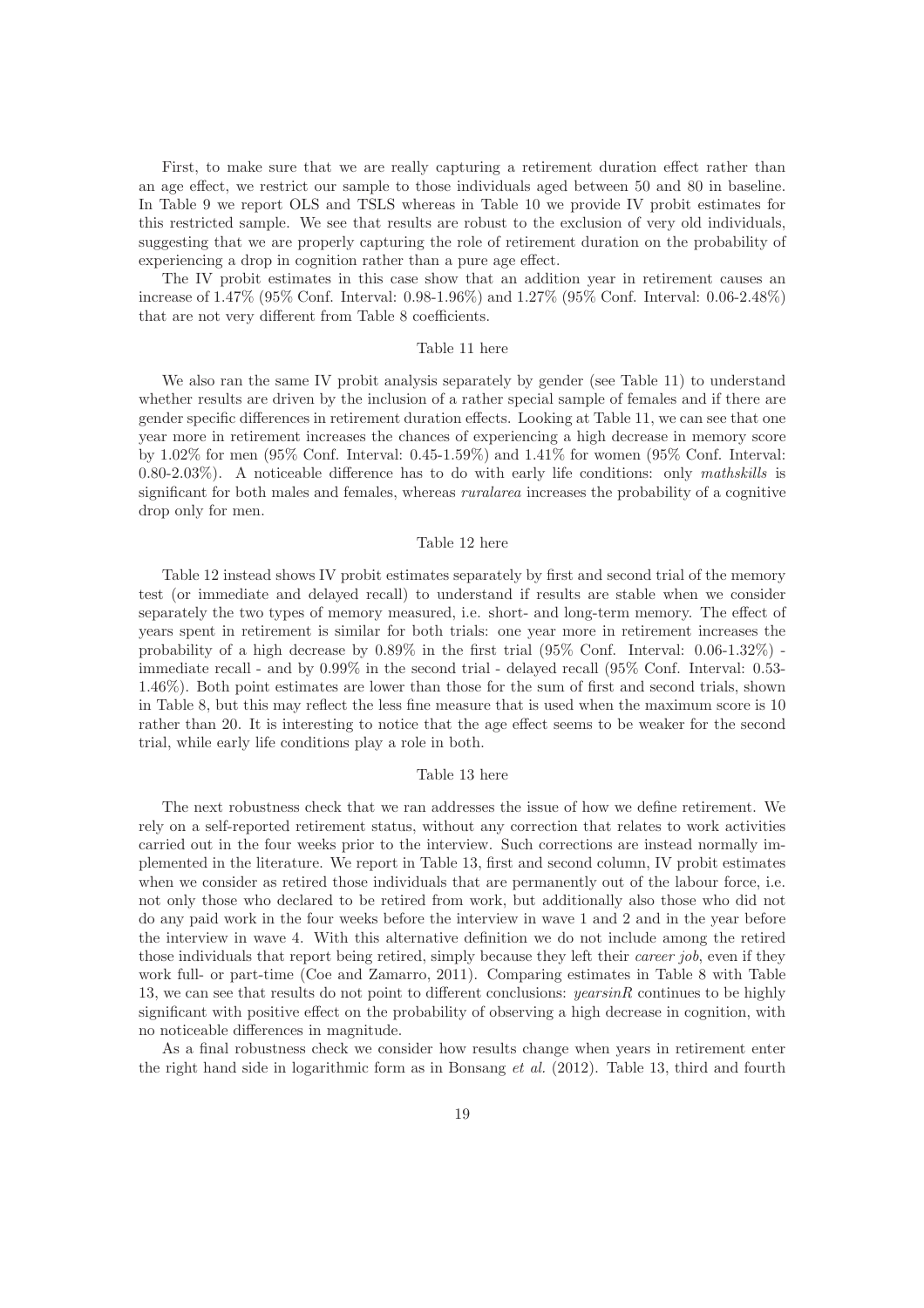column, reports the IV probit estimates corresponding to this specification: years in retirement keeps having a positive and significant effect, but we notice that age effects become insignificant. We conclude from this that our key finding is not driven by functional form assumptions.

### 6 Conclusions

In this paper we have used a new measure of cognitive decline that we have shown to be highly predictive of the onset of dementia and can be computed in standard surveys where recall memory tests are administered to the same individuals over the years.

Using SHARE data, that cover ten different European countries, we have shown that there is a strong, positive association between cognitive decline and years in retirement after controlling for age, physical health, income, education and early-life conditions. Using a plausible identification strategy that exploits country and time variability in pension eligibility to instrument retirement, we have estimated an even stronger causal effect of years in retirement on cognitive decline. The evidence we have produced confirms the 'mental retirement' hypothesis and suggests its relevance for the onset of dementia.

Our measure of cognitive decline is based on a 20% drop in words recalled and is arguably more appropriate in presence of re-testing effects, typically found in longitudinal data: respondents tend to improve their performance in memory tests across waves, particularly the second time they are interviewed. We argued that high decreases in words recalled are informative about actual declines. In fact, using a small sample of individuals aged 70 or more who took part in the US Aging, Demographics and Memory Study and were later medically assessed for dementia, we showed that the 20% decline measure is highly predictive of the onset of dementia. Our test correctly classifies 74% of individuals according to their later dementia status.

Considering high decrease in cognition as outcome, our econometric analysis shows that retirement status per-se has no effect on cognitive decline, but years spent in retirement has a significant, positive effect, after controlling for age and education. We therefore support on European data the cumulative negative effect hypothesis documented in US data: retirement duration plays a role in the evolution of cognitive decline at older ages, over and above the pure age effect, even in the presence of learning effects. An implication of our analysis is that early retirement increases the risk of cognitive decline at older ages.

We find that early life conditions affect the probability of experiencing cognitive decline: especially doing well in maths at age 10 lowers the probability, whereas living in rural area during childhood increases it. We also estimate a protective role of physical activity as well as of activities in general if performed daily. Even if the causal effect must be established, our findings suggest that there is an association between life-styles and the decline in cognitive abilities that is worth further investigation because of its potential policy implications.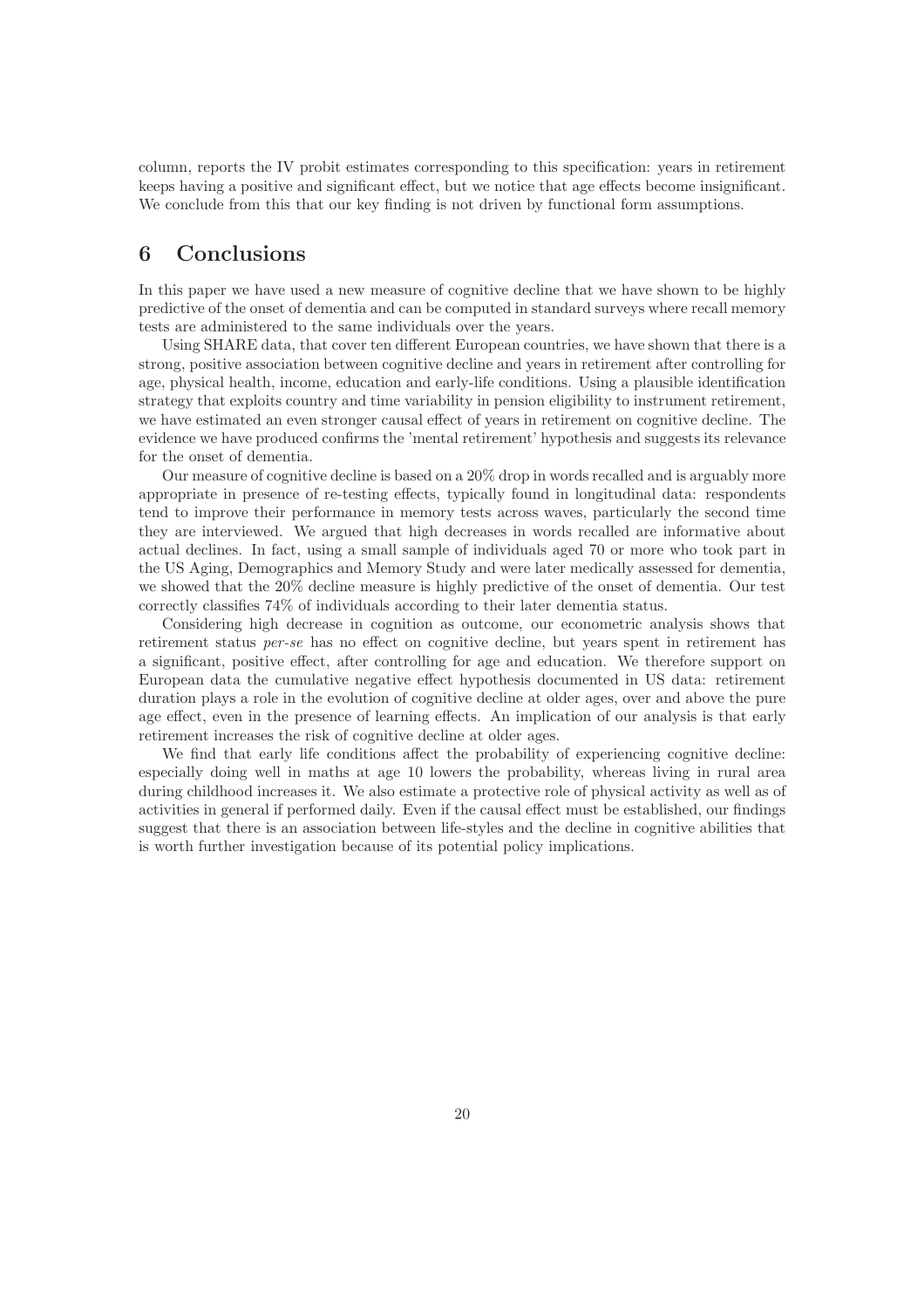### References

- Aartsen, M. J., Smiths, C. H. M., Van Tilburg, T., Knopscheer, K. C. P. M. and Deeg, D. J. H. (2002) Activity in older adults: Cause or consequence of cognitive functioning? a longitudinal study on everyday activities and cognitive performance in older adults, Journal of Gerontology: Psychological Science, 57, 153–162.
- Adam, S., Bonsang, E., Germain, S. and Perelman, S. (2007) Retirement and cognitive reserve: a stochastic frontier approach applied to survey data, Tech. rep., HEC-ULg, CREPP working papers 2007/04.
- American Psychiatric Association (2000) Diagnostic and statistical manual of mental disorders, Washington DC: American Psychiatric Association, http://www.psychiatry.org/practice/dsm.
- Angelini, V., Brugiavini, A. and Weber, G. (2009) Ageing and unused capacity in Europe: is there an early retirement trap?, Economic Policy, 24, 463–508.
- Atchley, R. C. (1976) The Sociology of Retirement, Halsted Press.
- Atchley, R. C. (1982) Retirement as a sociological institution, Annual Review of Sociology, 8, 263–287.
- Bäckman, L., Jones, S., Berger, A. K., Laukka, E. J. and Small, B. J. (2005) Cognitive impairment in preclinical Alzeimer's disease: a meta-analysis, Neuropsychology, 19, 520–531.
- Battistin, E., Brugiavini, A., Rettore, E. and Weber, G. (2009) The retirement consumption puzzle: Evidence from a regression discontinuity approach, American Economic Review, 99, 2209–26.
- Bingley, P. and Martinello, A. (2013) Mental retirement and schooling, European Economic Review, 63, 292298.
- Bohannon, R. W. (2008) Hand-grip dynamometry predicts future outcomes in aging adults, Journal of Geriatric Physical Therapy, 31, 3–10.
- Bonsang, E., Adam, S. and Perelman, S. (2012) Does retirement affect cognitive functioning?, Journal of Health Economics, 31, 490–501.
- Brunello, G., Weber, G. and Weiss, C. T. (2012) Books are forever: Early life conditions, education and lifetime income, IZA Discussion Papers 6386, Institute for the Study of Labor  $(IZA).$
- Charles, K. K. (2004) Is retirement depressing?: Labour force inactivity and psychological wellbeing in later life, Research in Labour Economics, 23, 269–299.
- Chow, G. D. (1960) Test of equality between sets of coefficients in two linear regressions, Econometrica, 28, 591–603.
- Coe, N. B., von Gaudecker, H.-M., Lindeboom, M. and Maurer, J. (2012) The effect of retirement on cognitive functioning, Health Economics, 21, 913927.
- Coe, N. B. and Zamarro, G. (2011) Retirement effects on health in Europe, Journal of Health Economics, 30, 77–86.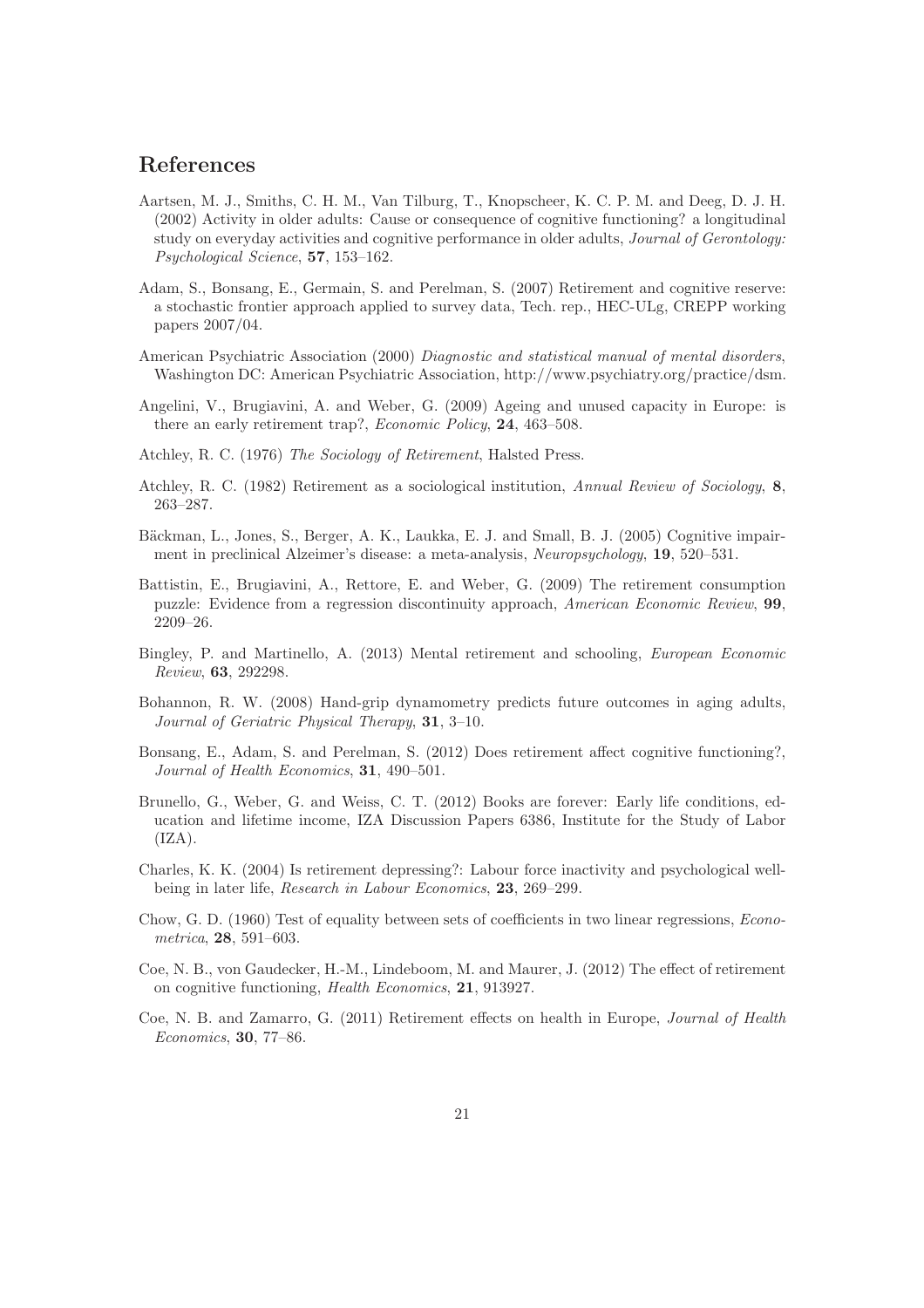- Dal Bianco, C., Garrouste, C. and Paccagnella, O. (2013) Early-life circumstances and cognitive functioning dynamics in later life, in Active Ageing and Solidarity between Generations in Europe: First Results from SHARE after the Economic Crisis (Eds.) H. L. A. Borsch-Supan, M. Brandt and G. Weber, De Gruyter, Berlin.
- Dave, D., Rashad, I. and Spasojevic, J. (2008) The effects of retirement on physical and mental health outcomes, Southern Economic Journal, 75, 497–523.
- Deaton, A. (1985) Panel data from time series of cross-sections, *Journal of Econometrics*, 30, 109–126.
- Dixon, R., Backman, L. and Nilsson, L. G. (2004) New Frontiers in Cognitive Aging, Oxford University Press.
- Drentea, P. (2002) Retirement and mental health, Journal of Aging and Health, 14, 167–194.
- Ekerdt, D. J., Bosse, R. and Locastro, J. S. (1983) Claims that retirement improves health, Journal of Gerontology, 38, 231–236.
- Estevez-Gonzalez, A., Kulisevsky, J., Boltes, A., Otermin, P. and Garcia-Sanchez, C. (2003) Rey verbal learning test is a useful tool for differential diagnosis in the preclinical phase of Alzheimer's disease: comparison with mild cognitive impairment and normal aging, International Journal of Geriatric Psychiatry, 18, 1021–1028.
- Ferrer, E., Salthouse, T. A., Stewart, W. F. and Schwartz, B. S. (2004) Modeling age and retest processes in longitudinal studies of cognitive abilities, Psycology and Aging, 19, 243259.
- Fratiglioni, L., Von Strauss, E. and Qiu, C. X. (2008) Epidemiology of dementias of old age, in The Oxford Textbook of Old Age Psychiatry (Eds.) T. Dening, R. Jacoby, C. Oppenheimer and A. Thomas, Oxford University Press, New York.
- Gall, L. T., Evans, D. R. and Howard, J. (1997) The retirement adjustment process: changes in the well-being of male retirees across time, Journal of Gerontology, 52B, 110–117.
- Grossman, M. (1972) On the concept of health capital and the demand for health, The Journal of Political Economy, 80, 223–255.
- Heckman, J. and Cunha, F. (2007) The technology of skill formation, American Economic Review, 97, 31–47.
- Hurd, M. D., Martorell, P., Delavande, A., Mullen, K. J. and Langa, K. M. (2013) Monetary costs of dementia in the united states, The New England Journal of Medicine, 368, 1326–1334.
- Maguire, E., Gadian, D. G., Johnsrude, I. S., Good, C. D., Ashburner, J., Frackowiak, R. S. J. and Frith, C. D. (2000) Navigation-related structural change in the hippocampi of taxi drivers, Tech. rep., Proceedings of the National Academy of Sciences of the United States of America 97: 4398-4403.
- Malter, F. and Borsch-Supan, A. (2013) Share wave 4: Innovations & methodology, Tech. rep., Munich: MEA, Max Planck Institute for Social Law and Social Policy.
- Mazzonna, F. and Peracchi, F. (2012) Ageing, cognitive abilities and retirement, European Economic Review, 56, 691–710.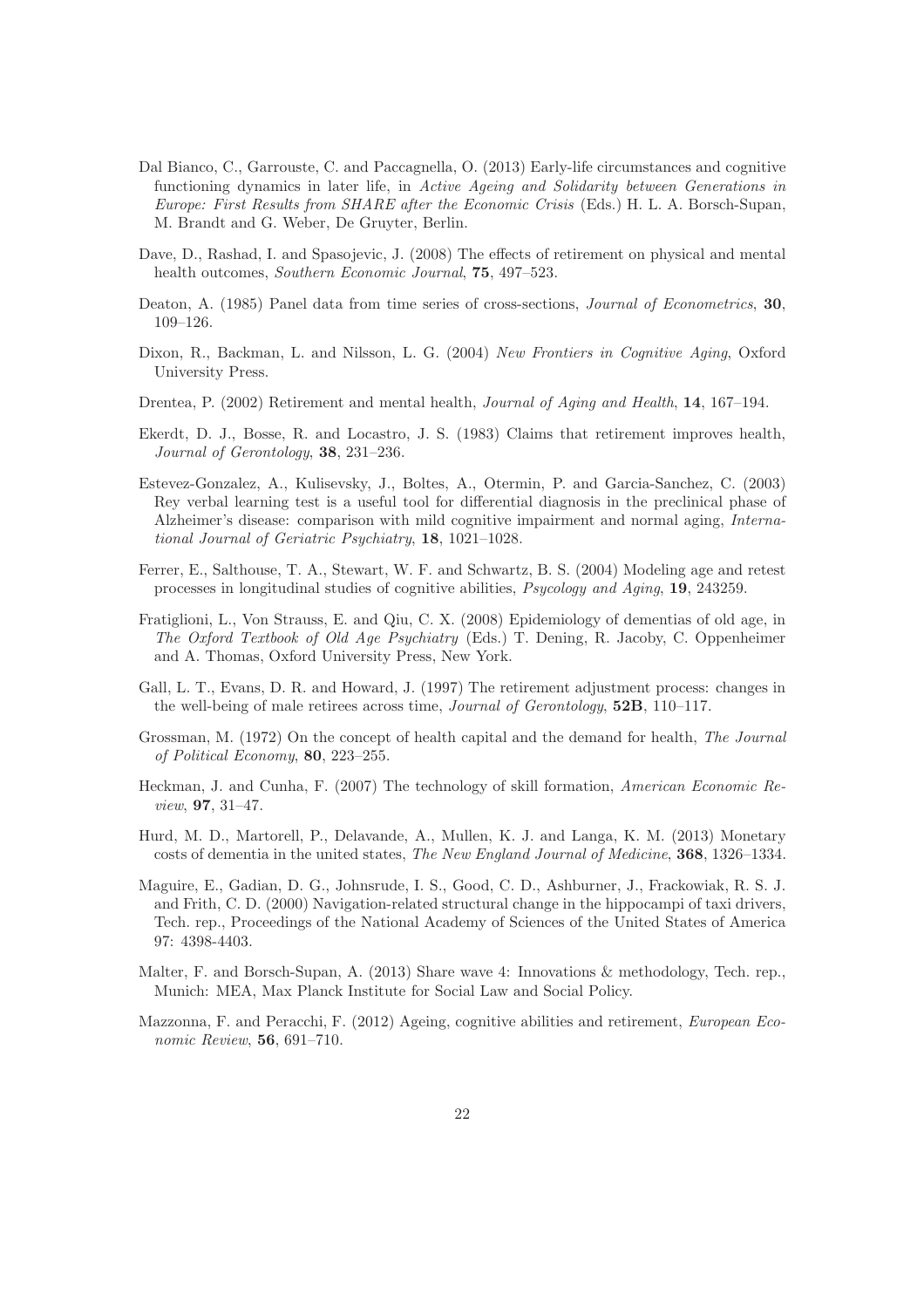- McArdle, J. J. and Woodcock, J. R. (1997) Expanding test-retest designs to include developmental time-lag components, Psychological Methods, 2, 403–435.
- Mein, G., Martikainen, P., Hemingway, H., Stansfeld, S. and Marmot, M. (2003) Is retirement good or bad for mental and physical health functioning? whitehall ii longitudinal study of civil servants, Journal of Epidemiology and Community Health, 57, 46-49.
- Minkler, M. (1981) Research on the health effects of retirement: An uncertain legacy, Journal of Health and Social Behavior, 22, 117–130.
- Mojon-Azzi, S., Sousa-Poza, A. and Widmer, R. (2007) The effect of retirement on health: a panel analysis using data from the swiss household panel, Swiss Medical Weekly, 137, 581–585.
- Peterson, M., Kramer, A. and Colcombe, A. (2002) Contextual guidance of attention in younger and older adults, Tech. rep., 2002 Cognitive Aging Conference, Atlanta, GA.
- Rabbitt, P., Diggle, P., Smith, D., Holland, F. and McInnes, L. (2001) Identifying and separating the effects of practice and of cognitive ageing during a large longitudinal study of elderly community residents, Neuropsychologia, 39, 532–543.
- Rohwedder, S. and Willis, R. J. (2010) Mental retirement, Journal of Economic Perspectives, 24, 119–38.
- Salthouse, T. A. (2006) Mental exercise and mental aging, Perspectives on Psychological Science, 1, 68–87.
- Salthouse, T. A. (2009) When does age-related cognitive decline begin?, Neurobiology of Aging, 30, 507–514.
- Satz, P. (2009) Brain reserve capacity on symptom onset after brain injury: A formulation and review of evidence for threshold theory, Neuropsychologia, 7, 273–295.
- Schaie, K. W. (1989) Individual differences in rate of cognitive change in adulthood, in The Course of Later Life: Research and Reflections (Eds.) V. L. Bengston and K. W. Schaie, Springer, New York.
- Schaie, T. A. (1994) The course od adult intellectual development, American Psychologist, 49, 304–313.
- Schaie, T. A. (1996) Intellectual development in adulthood, Cambridge University Press.
- Stern, Y. (2009) Cognitive reserve, Neuropsychologia, 47, 2015–2028.
- Tulving, E. (1972) Episodic and semantic memory, in Organization of memory (Eds.) E. Tulving and W. Donaldson, Academic Press, New York.
- Westerlund, H., Vahtera, J., Ferrie, J. E., Singh-Manoux, A., Pentti, J., Melchior, M., Leineweber, C., Jokela, M., Siegrist, J., Goldberg, M. and Kivimaki, M. (2010) Effect of retirement on major chronic conditions and fatigue: French gazel occupational cohort study, BMJ, 341, c6149.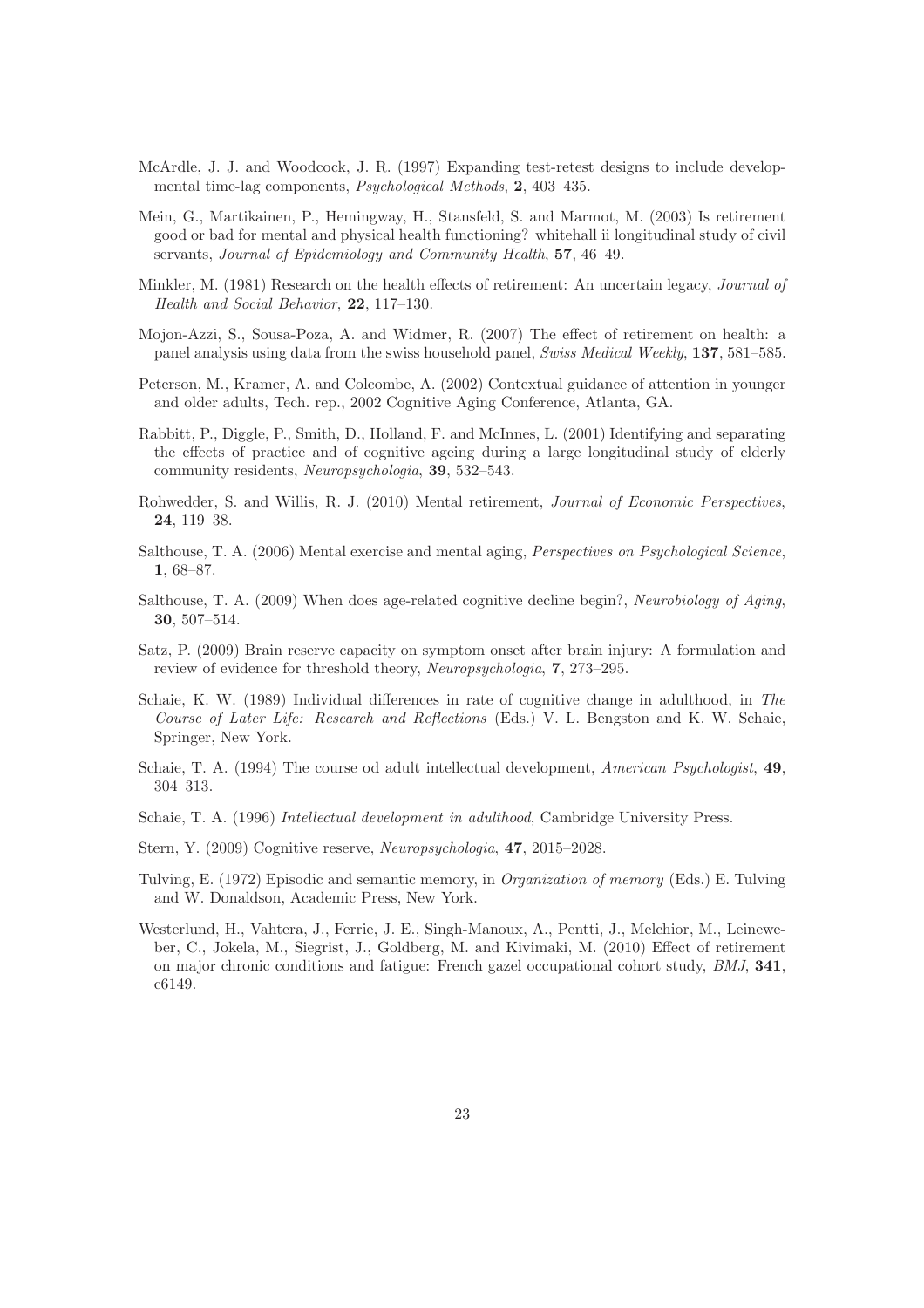## Tables

|             | Age in baseline           | Early ret. age - Males | Early ret. age - Females    | Normal ret. age - Males |
|-------------|---------------------------|------------------------|-----------------------------|-------------------------|
|             | Mean                      | Mean                   | Mean                        | Mean                    |
| Austria     | 63                        | 61                     | 56                          | 65                      |
| Germany     | 63                        | 63                     | 63                          | 65                      |
| Sweden      | 64                        | 61                     | 61                          | 65                      |
| Netherland  | 62                        | 60                     | 60                          | 65                      |
| Spain       | 65                        | 61                     | 61                          | 65                      |
| Italy       | 64                        | 60                     | 55                          | 63                      |
| France      | 63                        | 60                     | 60                          | 61                      |
| Denmark     | 69                        | 60                     | 60                          | 66                      |
| Switzerland | 62                        | 63                     | 60                          | 65                      |
| Belgium     | 64                        | 60                     | 60                          | 65                      |
|             |                           |                        |                             |                         |
|             | Normal ret. age - Females | Years in retirement    | Transitions into retirement | Retired                 |
|             | Mean                      | %                      | %                           |                         |
| Austria     | 60                        | 6.2                    | $\overline{17}$             | 73                      |
| Germany     | 65                        | 4.7                    | 15                          | 59                      |
| Sweden      | 65                        | 4.3                    | 21                          | 52                      |
| Netherland  | 65                        | 3.8                    | 17                          | 49                      |
| Spain       | 65                        | 5.7                    | 11                          | 63                      |
| Italy       | 58                        | 7.4                    | 11                          | 73                      |
| France      | 61                        | 6.1                    | 16                          | 61                      |
| Denmark     | 66                        | 6.9                    | 11                          | 84                      |
| Switzerland | 63                        | 2.9                    | 12                          | 44                      |
| Belgium     | 62                        | 6.2                    | 17                          | 63                      |

Table 1: Summary statistics by country

Table 2: Percentage decrease in memory score between waves

|                               |          |          | Males and Females     |       |       |       |          |
|-------------------------------|----------|----------|-----------------------|-------|-------|-------|----------|
| Waves<br>Percentile           | 5        | 10       | 25                    | 50    | 75    | 90    | 95       |
| W1 W4                         | $-0.615$ | $-0.429$ | $-0.214$              | 0.000 | 0.300 | 0.714 | 1.00     |
| W <sub>2</sub> W <sub>4</sub> | $-0.600$ | $-0.444$ | $-0.231$              | 0.000 | 0.250 | 0.625 | 1.00     |
|                               |          |          | Males and Females 80- |       |       |       |          |
| W1 W4                         | $-0.584$ | $-0.417$ | $-0.200$              | 0.000 | 0.300 | 0.714 | 1.00     |
| W2 W4                         | $-0.571$ | $-0.429$ | $-0.222$              | 0.000 | 0.273 | 0.625 | $1.00\,$ |

Table 3: Predicted probability of cognitive status versus assessed cognitive status

|                      |        | Predicted |        |
|----------------------|--------|-----------|--------|
| Assessed             | Normal | Demented  | Аll    |
| Normal               | 75.14% | 24.86%    | 100.0  |
| Demented             | 27.20% | 72.80%    | 100.0  |
| Total                | 46.31% | 53.69%    | 100.0  |
| Correctly classified |        |           | 74.00% |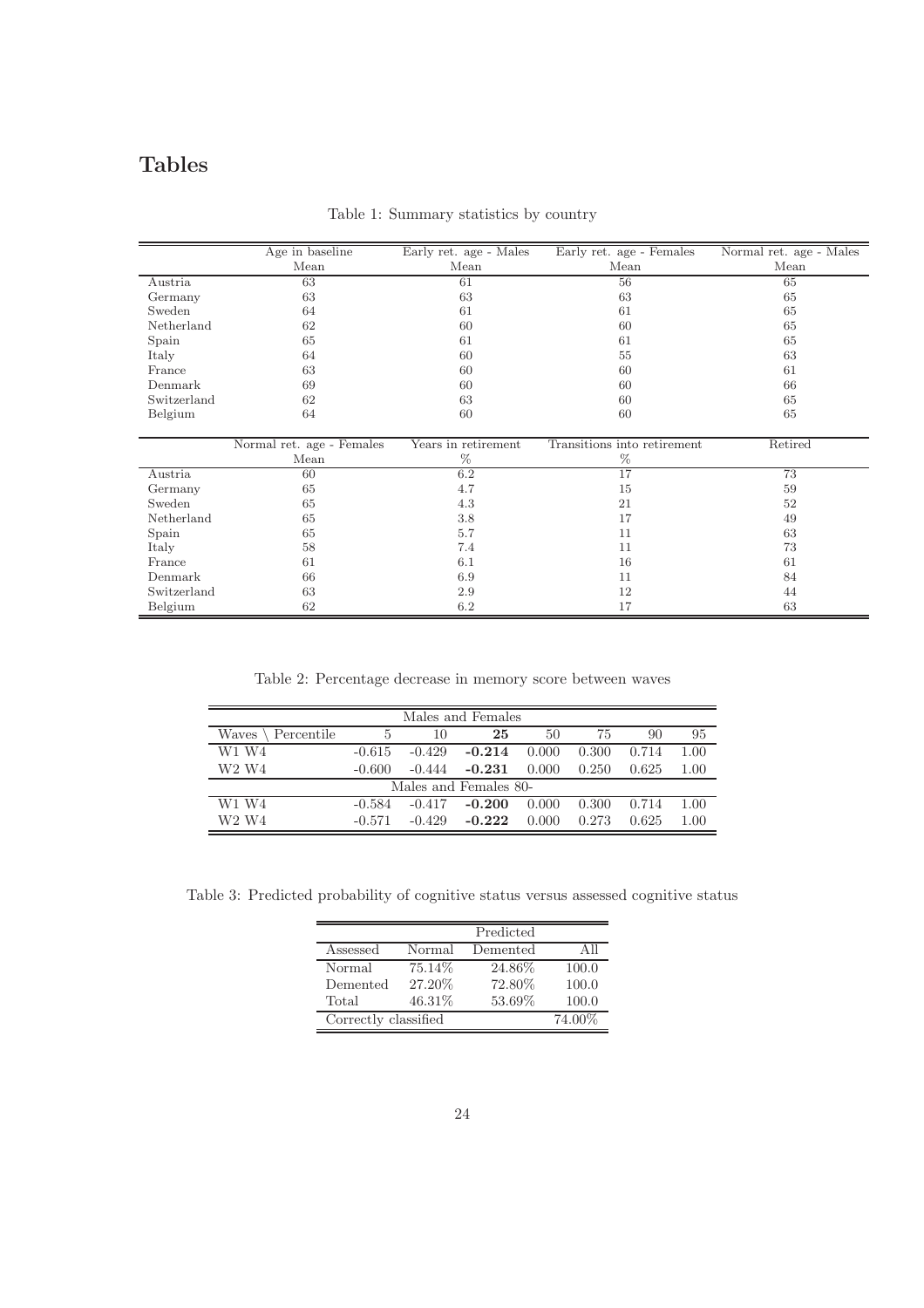|                              |                     |                  |                  | Age dummies         |                                                                         |                |                     |                  |                    | Continuous Age      |                  |                |
|------------------------------|---------------------|------------------|------------------|---------------------|-------------------------------------------------------------------------|----------------|---------------------|------------------|--------------------|---------------------|------------------|----------------|
|                              |                     | <b>OLS</b>       |                  |                     | <b>TSLS</b>                                                             |                |                     | <b>OLS</b>       |                    |                     | <b>TSLS</b>      |                |
|                              | Coef.               | Std.Err.         |                  | Coef.               | Std.Err.                                                                |                | Coef.               | Std.Err.         |                    | Coef.               | Std.Err.         |                |
|                              |                     |                  |                  |                     |                                                                         |                |                     |                  |                    |                     |                  |                |
| retired                      | $-0.0675$           | 0.1066           |                  | 0.3977              | 0.3296                                                                  |                | 0.0289              | 0.1075           |                    | 0.3983              | 0.3177           |                |
| yearsinR                     | $-0.0364$           | 0.0084           | $***$            | $-0.1270$           | 0.0187                                                                  | $***$          | $-0.0168$           | 0.0094           | ∗                  | $-0.1438$           | 0.0404           | ***            |
| age60.69                     | $-0.4796$           | 0.1028           | $***$            | $-0.3980$           | 0.2026                                                                  | $\ast\ast$     |                     |                  |                    |                     |                  |                |
| age70_79                     | $-1.0092$           | 0.1470           | $* * *$          | $-0.2787$           | 0.2662                                                                  |                |                     |                  |                    |                     |                  |                |
| age80                        | $-1.7388$           | 0.2353           | ***              | $-0.2640$           | 0.3722                                                                  |                |                     |                  |                    |                     |                  |                |
| age                          |                     |                  |                  |                     |                                                                         |                | 0.0183              | 0.0609           |                    | $-0.2702$           | 0.1144           | $**$           |
| $\rm{age}^2$                 |                     |                  |                  |                     |                                                                         |                | $-0.0007$           | 0.0005           |                    | 0.0021              | 0.0009           | $**$           |
| female                       | 1.0484              | 0.0678           | $* * *$          | 1.0437              | 0.0682                                                                  | $***$          | 1.0524              | 0.0676           | $***$              | 1.0390              | 0.0685           | ***            |
| jobexperience40              | $-0.1836$           | 0.0718           | $**$             | $-0.3288$           | 0.0765                                                                  | $\ast\ast\ast$ | $-0.1059$           | 0.0736           |                    | $-0.3461$           | 0.1143           | $\ast\ast\ast$ |
| wave_2                       | 0.2853              | 0.0792           | $* * *$          | 0.2841              | 0.0797                                                                  | $***$          | 0.2898              | 0.0790           | ***                | 0.2854              | 0.0799           | ***            |
| eqincomeQ2                   | 0.2782              | 0.0916           | ***              | 0.3043              | 0.0925                                                                  | ***            | 0.2692              | 0.0915           | $* * *$            | 0.3051              | 0.0929           | ***            |
| eqincomeQ3                   | 0.5042              | 0.0943           | ***              | 0.5346              | 0.0972                                                                  | $\ast\ast\ast$ | 0.4914              | 0.0941           | ***                | 0.5297              | 0.0967           | $* * *$        |
| eqincomeQ4                   | 0.6413              | 0.0992           | ***              | 0.6591              | 0.1043                                                                  | $***$          | 0.6257              | 0.0991           | $\ast\ast\ast$     | 0.6490              | 0.1038           | $***$          |
| missingincome                | $-0.0928$           | 0.0632           |                  | $-0.0813$           | 0.0636                                                                  |                | $-0.0853$           | 0.0632           |                    | $-0.0774$           | 0.0638           |                |
| fewbooks                     | $-0.4863$           | 0.0717           | $* * *$          | $-0.4659$           | 0.0727                                                                  | ***            | $-0.4829$           | 0.0716           | $***$              | $-0.4547$           | 0.0738           | ***<br>***     |
| mathskills                   | 0.5196              | 0.0636           | $***$            | 0.5218              | 0.0639                                                                  | $***$          | 0.5193              | 0.0635           | $***$              | 0.5215              | 0.0641           |                |
| ruralarea                    | $-0.2718$           | 0.0645           | ***              | $-0.2708$           | 0.0648                                                                  | ***            | $-0.2671$           | 0.0644           | ***                | $-0.2742$           | 0.0650           | $***$<br>$***$ |
| highschool                   | 0.7171              | 0.0791           | $* * *$<br>$***$ | 0.6958              | 0.0797                                                                  | $***$<br>$***$ | 0.7078              | 0.0790           | $* * *$<br>$***$   | 0.6919              | 0.0801           | ***            |
| college                      | 1.2137              | 0.0943           | $\ast$           | 1.1591              | 0.0965                                                                  | $\ast\ast$     | 1.2214              | 0.0941           | $*$                | 1.1481              | 0.1017           | $**$           |
| public                       | 0.1309              | 0.0737           |                  | 0.1549              | 0.0745                                                                  |                | 0.1286              | 0.0736           |                    | 0.1629              | 0.0760           |                |
| selfemployed                 | 0.0117              | 0.0953           | $\ast\ast\ast$   | $-0.0143$           | 0.0972                                                                  | $* * *$        | 0.0360              | 0.0952           | $***$              | $-0.0284$           | 0.1017           | $* * *$        |
| partner                      | 0.3465              | 0.0804           |                  | 0.3146              | 0.0812                                                                  |                | 0.3361              | 0.0804           |                    | 0.3226              | 0.0813           |                |
| nogstest                     | $-0.1663$           | 0.1796           | $* * *$          | $-0.1720$           | 0.1805                                                                  | $***$          | $-0.1471$           | 0.1793           | $\ast\ast\ast$     | $-0.1612$           | 0.1812           | ***            |
| alonecftest<br>contextcftest | 0.2589<br>$-0.2085$ | 0.0856<br>0.1165 | $\ast$           | 0.2705<br>$-0.2226$ | 0.0860<br>0.1171                                                        | $\ast$         | 0.2638<br>$-0.2127$ | 0.0854<br>0.1163 | $\ast$             | 0.2712<br>$-0.2196$ | 0.0862<br>0.1174 | $\ast$         |
| poorhealth                   | $-0.5255$           | 0.1719           | ***              | $-0.4523$           | 0.1738                                                                  | ***            | $-0.5493$           | 0.1717           | $* * *$            | $-0.4454$           | 0.1794           | $**$           |
| eurodcat                     | $-0.5102$           | 0.0819           | $***$            | $-0.5098$           | 0.0823                                                                  | $***$          | $-0.5100$           | 0.0818           | $***$              | $-0.5109$           | 0.0825           | $* * *$        |
| physicalact                  | 0.1888              | 0.0637           | ***              | 0.1742              | 0.0644                                                                  | $***$          | 0.1747              | 0.0637           | $\ast\ast\ast$     | 0.1751              | 0.0644           | $* * *$        |
| dailyact                     | 0.1721              | 0.0994           | $\ast$           | 0.1502              | 0.1017                                                                  |                | 0.1757              | 0.0993           | $\ast$             | 0.1550              | 0.1016           |                |
| dailycontactchild            | $-0.0517$           | 0.0677           |                  | $-0.0505$           | 0.0689                                                                  |                | $-0.0751$           | 0.0679           |                    | $-0.0649$           | 0.0687           |                |
| <b>SE</b>                    | 0.3277              | 0.1318           | $**$             | 0.2798              | 0.1341                                                                  | $\ast\ast$     | 0.3499              | 0.1316           | $* * *$            | 0.2758              | 0.1396           | $**$           |
| DK                           | 0.4584              | 0.1466           | $\ast\ast\ast$   | 0.3150              | 0.1496                                                                  | $\ast\ast$     | 0.4992              | 0.1465           | $\ast\!\ast\!\ast$ | 0.2906              | 0.1617           | $\ast$         |
| NL                           | 0.0962              | 0.1400           |                  | 0.0664              | 0.1410                                                                  |                | 0.0831              | 0.1397           |                    | 0.0738              | 0.1415           |                |
| BE                           | $-0.5749$           | 0.1274           | $* * *$          | $-0.5356$           | 0.1286                                                                  | $***$          | $-0.5960$           | 0.1271           | $* * *$            | $-0.5079$           | 0.1325           | $***$          |
| <b>FR</b>                    | $-0.8151$           | 0.1282           | $* * *$          | $-0.7741$           | 0.1292                                                                  | $***$          | $-0.8496$           | 0.1281           | $\ast\ast\ast$     | $-0.7489$           | 0.1340           | $***$          |
| CH                           | 0.3210              | 0.1470           | $**$             | 0.2525              | 0.1505                                                                  | $\ast$         | 0.3355              | 0.1467           | $*\ast$            | 0.2546              | 0.1569           |                |
| AT                           | 0.1765              | 0.1789           |                  | 0.2706              | 0.1849                                                                  |                | 0.1164              | 0.1790           |                    | 0.3256              | 0.2048           |                |
| ES                           | $-1.9017$           | 0.1645           | $* * *$          | $-1.9274$           | 0.1654                                                                  | $* * *$        | $-1.9203$           | 0.1641           | $***$              | $-1.9168$           | 0.1656           | ***            |
| IT                           | $-1.1141$           | 0.1373           | $\ast\ast\ast$   | $-0.9790$           | 0.1410                                                                  | $***$          | $-1.1761$           | 0.1379           | $***$              | $-0.9215$           | 0.1674           | $***$          |
| Constant                     | 8.2496              | 0.2016           | $***$            | 8.2586              | 0.2119                                                                  | $***$          | 9.3874              | 1.9672           | $* * *$            | 16.8490             | 3.5461           | $***$          |
| Observations                 | 8262                |                  |                  | 8262                |                                                                         |                | 8262                |                  |                    | 8262                |                  |                |
| Adj R-squared                | 0.2906              |                  |                  | 0.2804              |                                                                         |                | 0.2927              |                  |                    | 0.2769              |                  |                |
|                              |                     |                  |                  |                     |                                                                         |                |                     |                  |                    |                     |                  |                |
|                              |                     |                  |                  | 0.6411              | Sargan statistic (overidentification test of all instruments - p-value) |                |                     |                  |                    | 0.5380              |                  |                |
|                              |                     |                  |                  |                     | Angrist and Pischke first-stage F statistics (Weak identification test) |                |                     |                  |                    |                     |                  |                |
|                              |                     |                  |                  | F(3,8222)           |                                                                         |                |                     |                  |                    | F(3,8223)           |                  |                |
| retired                      |                     |                  |                  | 303.58              |                                                                         |                |                     |                  |                    | 342.19              |                  |                |
| yearsinR                     |                     |                  |                  | 679.50              |                                                                         |                |                     |                  |                    | 150.71              |                  |                |
|                              |                     |                  |                  |                     |                                                                         |                |                     |                  |                    |                     |                  |                |

Table 4: Memory score - Males and Females

Notes: Significant levels as follows: p-value \*\*\*  $\leq$  0.01, \*\*  $\leq$  0.05, \*  $\leq$  0.1.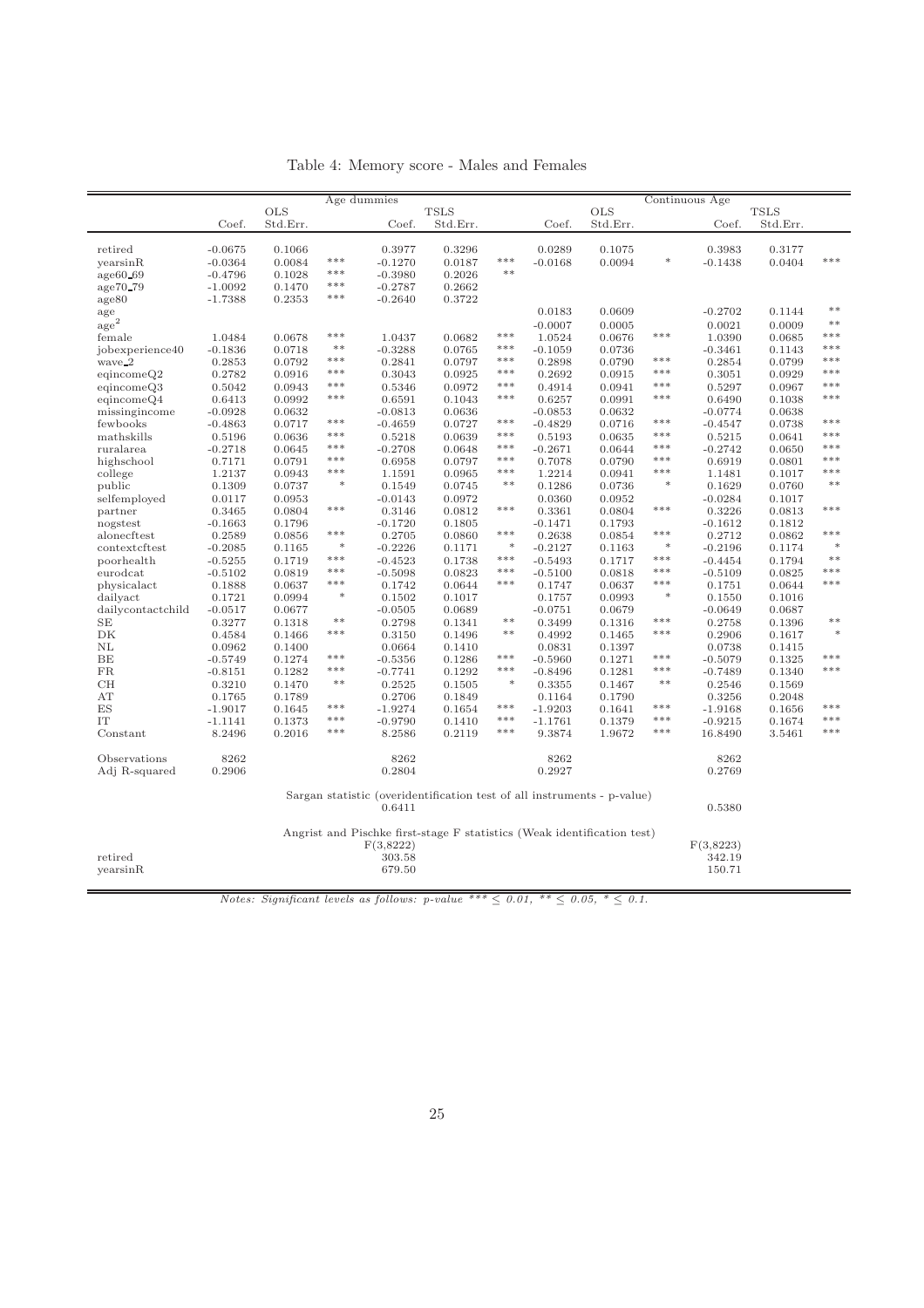|                       |           | Age dummies |       |           | Continuous Age |     |
|-----------------------|-----------|-------------|-------|-----------|----------------|-----|
|                       | Coef.     | Std.Err.    |       | Coef.     | Std.Err.       |     |
| yearsinR              | $-0.0963$ | 0.0153      | ***   | $-0.1285$ | 0.0131         | *** |
| $age60_69$            | 0.2473    | 0.1009      | $***$ |           |                |     |
| age70.79              | 0.2535    | 0.1577      |       |           |                |     |
| age80                 | $-0.6348$ | 0.2337      | ***   |           |                |     |
| age                   |           |             |       | $-0.3418$ | 0.0871         | *** |
| waye_1                | $-0.7883$ | 0.0943      | ***   | $-3.2141$ | 0.5874         | *** |
| wave_2                | $-0.5424$ | 0.0879      | $***$ | $-2.0262$ | 0.368          | *** |
| Constant              | 10.0279   | 0.198       | ***   | 34.3733   | 6.087          | *** |
| Observations          | 16524     |             |       | 16524     |                |     |
| R-squared             | 0.027     |             |       | 0.021     |                |     |
| Number of individuals | 8262      |             |       | 8262      |                |     |

Table 5: Memory score - Males and Females - Fixed Effects

Notes: Significance levels as follows: p-value \*\*\*  $\leq 0.01,$  \*\*  $\leq 0.05,$  \*  $\leq 0.1$ .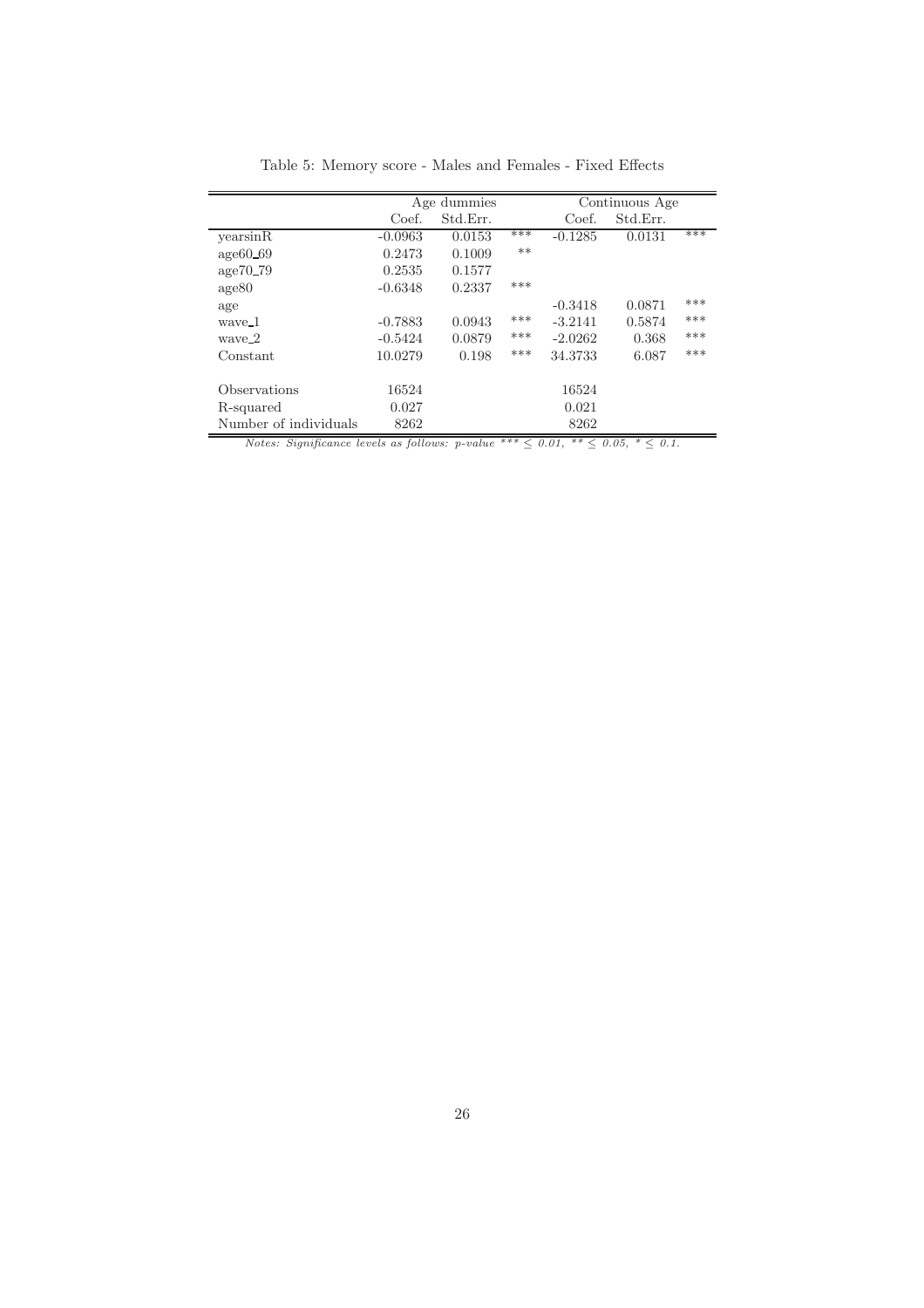|                       |           | Age dummies |        |           | Continuous Age |     |
|-----------------------|-----------|-------------|--------|-----------|----------------|-----|
|                       | Coef.     | Std.Err.    |        | Coef.     | Std.Err.       |     |
| yearsinR              | $-0.1826$ | 0.0213      | ***    | $-0.1967$ | 0.0163         | *** |
| $age60_69$            | 0.0855    | 0.1048      |        |           |                |     |
| age70.79              | 0.2721    | 0.1580      | $\ast$ |           |                |     |
| age80                 | $-0.4350$ | 0.2365      | $\ast$ |           |                |     |
| age                   |           |             |        | $-0.2947$ | 0.0874         | *** |
| waye_1                | $-1.1814$ | 0.1157      | ***    | $-3.2280$ | 0.5883         | *** |
| waye_2                | $-0.7776$ | 0.0967      | $***$  | $-2.0360$ | 0.3685         | *** |
|                       |           |             |        |           |                |     |
| Observations          | 16524     |             |        | 16524     |                |     |
| R-squared             | 0.023     |             |        | 0.017     |                |     |
| Number of individuals | 8262      |             |        | 8262      |                |     |
|                       |           |             |        |           |                |     |

Table 6: Memory score - Males and Females - Fixed Effects - IV

Sargan statistic (p-value) (overidentification test of all instruments)<br> $0.8681$   $0.2463$ 0.8681 0.2463

Notes: Significance levels as follows:  $p$ -value \*\*\*  $\leq 0.01$ , \*\*  $\leq 0.05$ , \*  $\leq 0.1$ .

 $\equiv$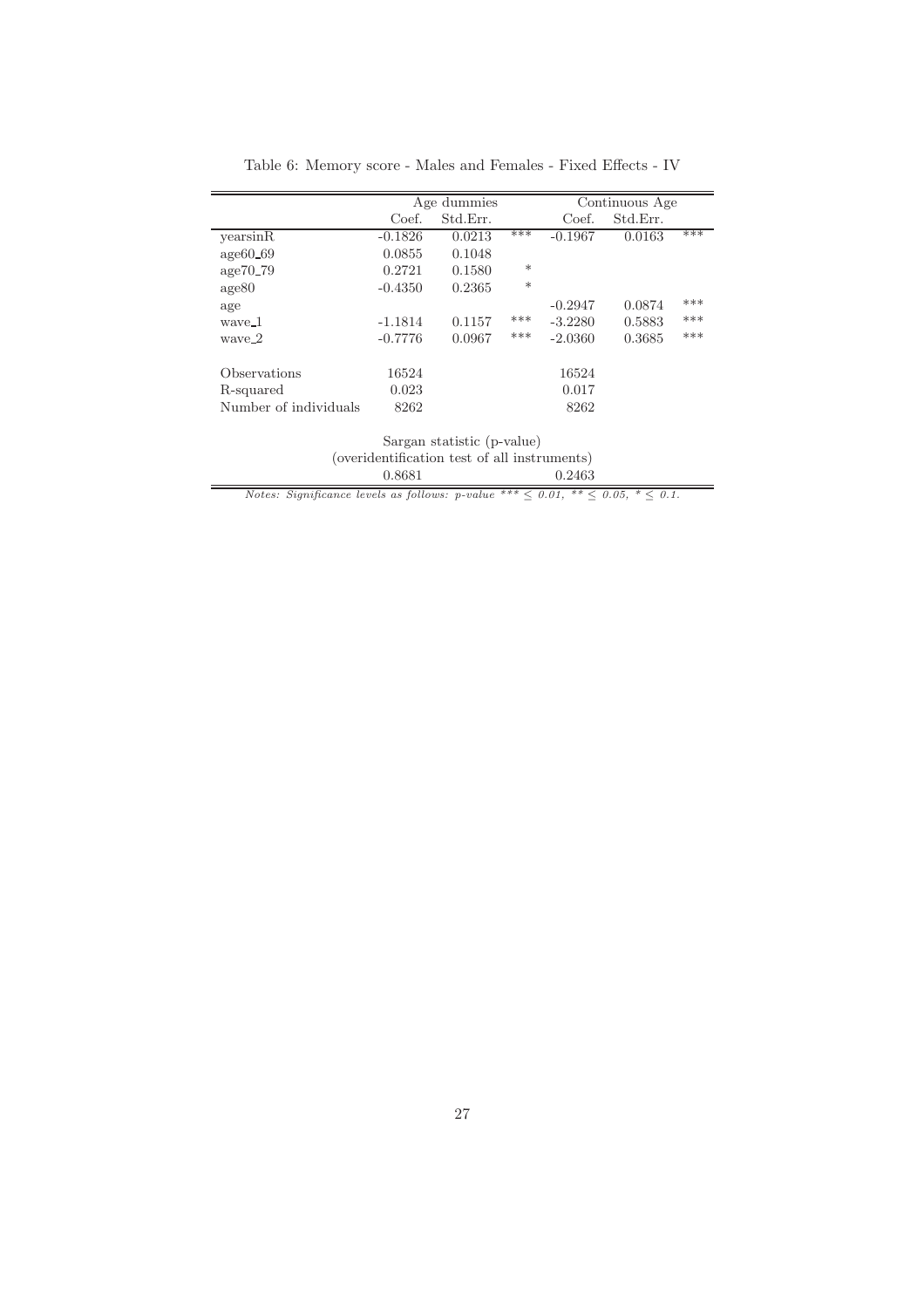|                                                                                                                                                                                                                                                                                               |                                                            |            |          | Age dummies |             |          |           |         |                                     | Continuous Age         |             |                      |
|-----------------------------------------------------------------------------------------------------------------------------------------------------------------------------------------------------------------------------------------------------------------------------------------------|------------------------------------------------------------|------------|----------|-------------|-------------|----------|-----------|---------|-------------------------------------|------------------------|-------------|----------------------|
|                                                                                                                                                                                                                                                                                               |                                                            | <b>OLS</b> |          |             | <b>TSLS</b> |          |           | STIO    |                                     |                        | <b>TSLS</b> |                      |
|                                                                                                                                                                                                                                                                                               | Coef.                                                      | Std.Err    |          | Coef.       | Std.Em.     |          | Coef.     | Std.Err |                                     | Coef.                  | Std.Err     |                      |
| retired                                                                                                                                                                                                                                                                                       |                                                            | 0.018      |          | 0.0102      | 0.0364      |          | $-0.023$  | 0.0201  |                                     | $-0.0438$              | 0.0774      |                      |
| tromWtoR                                                                                                                                                                                                                                                                                      | $0.0012$<br>$0.0031$                                       | 0.0175     |          | 0.0021      | 0.0549      |          | $-0.0093$ | 0.0177  |                                     | $-0.0160$              | 0.0615      |                      |
| yearsinR                                                                                                                                                                                                                                                                                      |                                                            | 0.0012     | ***      | 0.0126      | 0.0023      | ***      | 0.0043    | 0.0014  | ***                                 | 0.0148                 | 0.0061      | $* *$                |
| owcognition                                                                                                                                                                                                                                                                                   | $\begin{array}{c} 0.0062 \\ -0.1708 \\ \end{array}$        | 7600:0     | $***$    | $-0.1735$   | 0.0098      | ***      | $-0.1718$ | 0.007   | ***                                 | $-0.1733$              | 0.0098      | ***                  |
| emale                                                                                                                                                                                                                                                                                         |                                                            | 0.0104     | ⋇        | $-0.0162$   | 0.0104      |          | $-0.0180$ | 0.0104  | ⋇                                   | $-0.0166$              | 0.0104      |                      |
| wave <sub>2</sub>                                                                                                                                                                                                                                                                             | $-0.0032$                                                  | 0.0126     |          | $-0.0139$   | 0.0157      |          | 0.0025    | 0.0127  |                                     | $-0.0145$              | 0.0170      |                      |
| age60_69                                                                                                                                                                                                                                                                                      | 0.0409                                                     | 0.0177     | $*$      | 0.0269      | 0.0249      |          |           |         |                                     |                        |             |                      |
| age70 <sub>19</sub>                                                                                                                                                                                                                                                                           | 0.0927                                                     | 0.0229     | $***$    | 0.0374      | 0.0335      |          |           |         |                                     |                        |             |                      |
| $\text{age}80$                                                                                                                                                                                                                                                                                | 0.1651                                                     | 0.0298     | $**\ast$ | 0.0527      | 0.0441      |          |           |         |                                     |                        |             |                      |
| age                                                                                                                                                                                                                                                                                           |                                                            |            |          |             |             |          | 0.0077    | 0.0105  |                                     | 0.0304                 | 0.221       |                      |
| $\mathrm{age}^2$                                                                                                                                                                                                                                                                              |                                                            |            |          |             |             |          | 0.0000    | 0.0001  |                                     | $-0.0002$              | 0.0001      |                      |
| jobexperience40                                                                                                                                                                                                                                                                               | 0.0379                                                     | 0.0109     | $***$    | 0.0495      | 0.0117      | ***      | 0.0293    | 0.0111  | ***                                 | 0.0509                 | 0.0173      | ***                  |
| eqincome $Q2$                                                                                                                                                                                                                                                                                 | $-0.0405$                                                  | 0.0139     | ***      | $-0.0408$   | 0.0139      | ***      | $-0.0389$ | 0.0139  | ***                                 | 0.0423                 | 0.0140      | ***                  |
| eqincomeQ3                                                                                                                                                                                                                                                                                    | $-0.0391$                                                  | 0.0143     | ***      | $-0.0377$   | 0.0146      | ***      | $-0.0370$ | 0.0143  | ***                                 | $-0.0400$              | 0.0146      | $***$                |
| eqincome $Q4$                                                                                                                                                                                                                                                                                 | $-0.0394$                                                  | 0.0151     | $***$    | $-0.0361$   | 0.0156      | $* *$    | $-0.0374$ | 0.0151  | $\stackrel{*}{\scriptstyle{\star}}$ | $-0.0390$              | 0.0156      | $\stackrel{*}{\ast}$ |
| missingincome_bl                                                                                                                                                                                                                                                                              | 0.0469                                                     | 0.0137     | $***$    | 0.0470      | 0.0137      | $***$    | 0.0472    | 0.0137  | ***                                 | 0.0466                 | 0.0138      | $***$                |
| $m$ issingincome $W4$                                                                                                                                                                                                                                                                         | 0.0523                                                     | 0.0156     | $***$    | 0.0526      | 0.0156      | ***      | 0.0536    | 0.0156  | ***                                 | 0.0527                 | 0.0156      | $***$                |
| $\frac{1}{2}$ and $\frac{1}{2}$ and $\frac{1}{2}$ and $\frac{1}{2}$ and $\frac{1}{2}$ and $\frac{1}{2}$ and $\frac{1}{2}$ and $\frac{1}{2}$ and $\frac{1}{2}$ and $\frac{1}{2}$ and $\frac{1}{2}$ and $\frac{1}{2}$ and $\frac{1}{2}$ and $\frac{1}{2}$ and $\frac{1}{2}$ and $\frac{1}{2}$ a | $-0.0526$<br>$0.0174$<br>$-0.0328$                         | 0.0121     | $***$    | $-0.0532$   | 0.0122      | ***      | 0.0531    | 0.0121  | $***$                               | $-0.0535$              | 0.0122      | ***                  |
| fewbooks                                                                                                                                                                                                                                                                                      |                                                            | 0.0109     |          | 0.0148      | 0.0109      |          | 0.0175    | 0.0109  |                                     | 0.0151                 | 0.0111      |                      |
| nathskills                                                                                                                                                                                                                                                                                    |                                                            | 0.0097     | ***      | $-0.0330$   | 7600.0      | ***      | $-0.0328$ | 0.007   | ***                                 | $-0.0329$              | 0.0097      | ***                  |
| curalarea                                                                                                                                                                                                                                                                                     |                                                            | 0.0098     | $*$      | 0.0212      | 7600.0      | $* *$    | 0.0213    | 0.0098  | $* *$                               | 0.0218                 | 0.0098      | $* *$                |
| iighschool                                                                                                                                                                                                                                                                                    | $\begin{array}{c} 0.0209 \\ -0.0276 \\ \hline \end{array}$ | 0.0120     | $*$      | $-0.0255$   | 0.0120      | $*$      | 0.0269    | 0.0120  | $*$                                 | $-0.0255$<br>$-0.0409$ | 0.0121      | $* *$                |
| college                                                                                                                                                                                                                                                                                       |                                                            | 0.0144     | $***$    | $-0.0391$   | 0.0145      | $**\ast$ | $-0.0472$ | 0.0144  | $**$<br>$**$                        |                        | 0.0162      | $* \underset{*}{*}$  |
| public                                                                                                                                                                                                                                                                                        | $-0.0217$                                                  | 0.0112     | $*$      | $-0.0247$   | 0.0114      | $* *$    | $-0.0197$ | 0.0112  | ⋇                                   | $-0.0235$              | 0.0125      | ⋇                    |
| selfemployed                                                                                                                                                                                                                                                                                  | $0.0011\,$                                                 | 0.0144     |          | 0.0052      | 0.0145      |          | $-0.0020$ | 0.0145  |                                     | 0.0027                 | 0.0161      |                      |
| partner                                                                                                                                                                                                                                                                                       | 0.0092                                                     | 0.0127     |          | 0.0120      | 0.0128      |          | 0.0105    | 0.0127  |                                     | 0.0122                 | 0.0128      |                      |
| nogstest_bl                                                                                                                                                                                                                                                                                   | 0.0178                                                     | 0.0516     |          | 0.0203      | 0.0515      |          | 0.0142    | 0.0515  |                                     | 0.0198                 | 0.0518      |                      |
| dropgstest                                                                                                                                                                                                                                                                                    | 0.0906                                                     | 0.0254     | ***      | 0.0876      | 0.0254      | $***$    | 0.0870    | 0.0254  | ***                                 | 0.0885                 | 0.0255      | ***                  |
| increasegstest                                                                                                                                                                                                                                                                                | $-0.0052$                                                  | 0.0597     |          | $-0.0075$   | 0.0596      |          | $-0.0022$ | 0.0596  |                                     | $-0.0078$              | 0.0598      |                      |
| alonecftest_bl                                                                                                                                                                                                                                                                                | $-0.0661$                                                  | 0.0238     | $***$    | $-0.0639$   | 0.0238      | ***      | $-0.0660$ | 0.0238  | ***                                 | $-0.0634$              | 0.0238      | ***                  |
| dropalonecftest                                                                                                                                                                                                                                                                               | 0.0251                                                     | 0.0167     |          | 0.0217      | 0.0168      |          | 0.0244    | 0.0167  |                                     | 0.0219                 | 0.0168      |                      |
| increasealonecftest                                                                                                                                                                                                                                                                           | $-0.0439$                                                  | 0.0262     | ⋇        | $-0.0419$   | 0.0262      |          | $-0.0444$ | 0.0262  | ⋇                                   | $-0.0413$              | 0.0262      |                      |

Table 7: High decrease - Males and Females Table 7: High decrease - Males and Females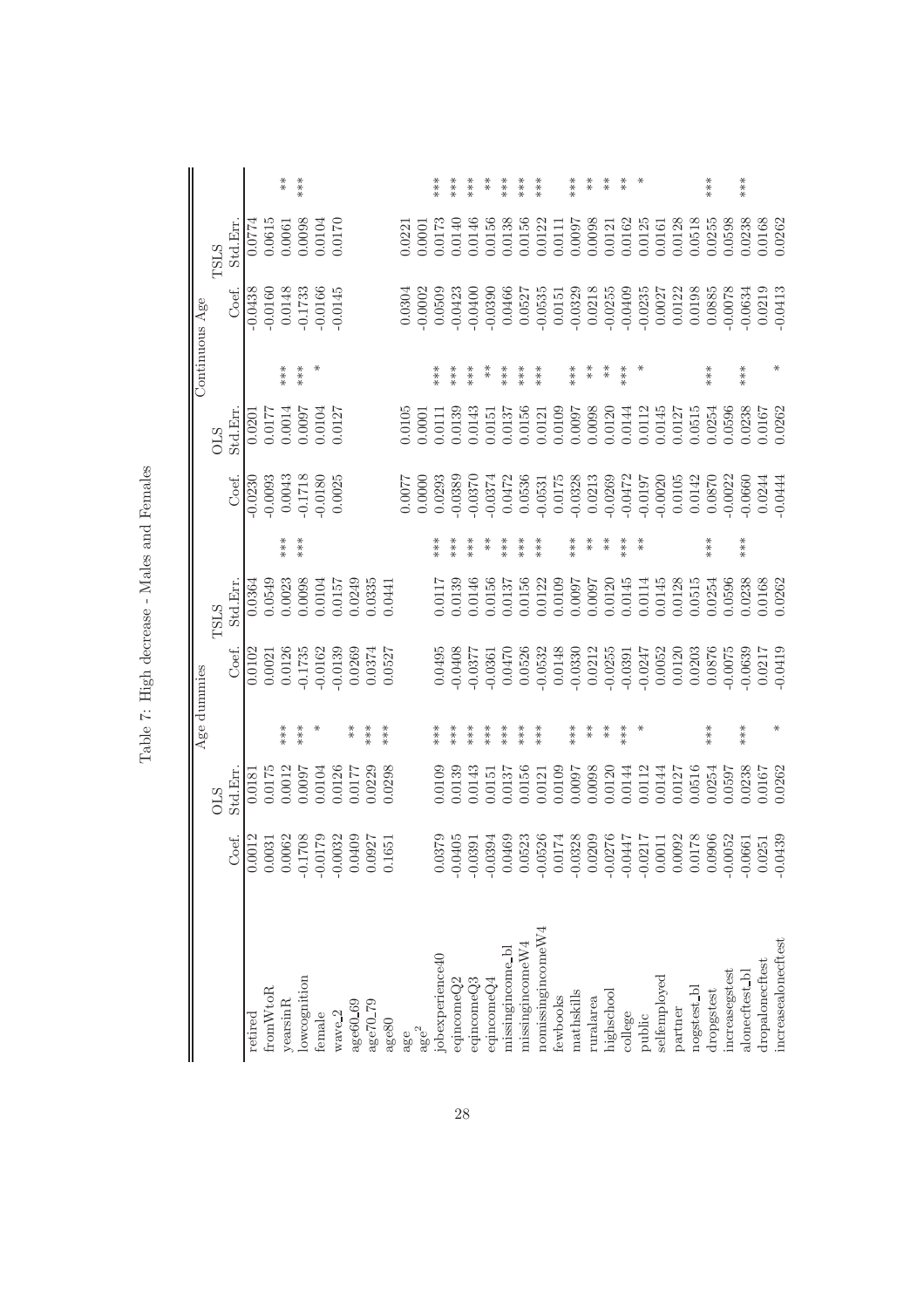|                   | ***               | $* *$                 |                       | $* \underset{\ast}{*}$ |                |                      |              |                  | $***$                         | ***             |                              | ***         |                 | ***                   |                      |                       |                            |           |                 |                       | ***       | $***$         |           |        | ⋇                        | ***       |                  |              |               |                                              |        |                                       |            |         |          |                 |
|-------------------|-------------------|-----------------------|-----------------------|------------------------|----------------|----------------------|--------------|------------------|-------------------------------|-----------------|------------------------------|-------------|-----------------|-----------------------|----------------------|-----------------------|----------------------------|-----------|-----------------|-----------------------|-----------|---------------|-----------|--------|--------------------------|-----------|------------------|--------------|---------------|----------------------------------------------|--------|---------------------------------------|------------|---------|----------|-----------------|
| 0.0803            | 0.0275            | 0.0818                | 0.0329                | 0.0217                 | 0.0311         | 0.0170               | 0.0147       | 0.0218           | 0.0126                        | 0.0130          | 0.0156                       | 0.0194      | 0.0355          | 0.0124                | 0.0126               | 0.0150                | 0.0164                     | 0.0219    | 0.0236          | 0.0214                | 0.0226    | 0.0213        | 0.0249    | 0.0334 | 0.0255                   | 0.0278    | 0.8183           |              |               |                                              |        |                                       |            |         |          |                 |
| 0.1488            | 0.1516            | $-0.1677$             | $-0.0100$             | 0.0429                 | $-0.0026$      | 0.0261               | 0.0186       | $-0.0244$        | $-0.0325$                     | 0.0439          | $-0.0302$                    | $-0.0740$   | 0.0531          | $-0.0586$             | $-0.0142$            | 0.0090                | $-0.0082$                  | 0.0063    | 0.0225          | 0.0026                | $-0.0775$ | $-0.0982$     | $-0.0108$ | 0.0271 | $-0.0463$                | $-0.0903$ | $-0.6824$        | 8262         | 0.0955        |                                              | 0.8218 |                                       | F(4, 8202) | 97.38   | 126.84   | 110.84          |
| $* \ast$          | ***               | $* *$                 |                       | $* \underset{*}{*}$    |                | ⋇                    |              |                  | $***$                         | ***             | $*$                          | ***         |                 | ***                   |                      |                       |                            |           |                 |                       | ***       | ***           |           | $\ast$ | ⋇                        | ***       |                  |              |               |                                              |        |                                       |            |         |          |                 |
| 0.0799            | 0.0274            | 0.0815                | 0.0320                | 0.0213                 | 0.0310         | 0.0169               | 0.0144       | 0.0216           | 0.0124                        | 0.0129          | 0.0155                       | 0.0192      | 0.0354          | 0.0124                | 0.0124               | 0.0150                | 0.0162                     | 0.0200    | 0.0223          | 0.0212                | 0.0195    | 0.0195        | 0.0223    | 0.0272 | 0.0255                   | 0.0217    | 0.3735           |              |               |                                              |        |                                       |            |         |          |                 |
| 0.1603            | 0.1471            | $-0.1803$             | $-0.0024$             | 0.0484                 | 0.0010         | 0.0289               | 0.0226       | 0.0293           | $-0.0333$                     | 0.0437          | $-0.0318$                    | $-0.0750$   | 0.0525          | $-0.0592$             | $-0.0129$            | 0.0091                | $-0.0037$                  | $-0.0009$ | 0.0072          | 0.0024                | $-0.0650$ | $-0.0891$     | $-0.0176$ | 0.0464 | $-0.0466$                | $-0.0690$ | 0.0641           | 8262         | 0.1017        | all instruments - p-value                    |        | statistics (Weak identification test) |            |         |          |                 |
| $*$               | ***               | $*$                   |                       | $* \underset{\ast}{*}$ |                |                      |              |                  | $* \ast$                      | ***             |                              | ***         |                 | ***                   |                      |                       |                            |           |                 |                       | ***       | ***           |           |        | ⋇                        | ***       | $***$            |              |               |                                              |        |                                       |            |         |          |                 |
| 0.0803            | 0.0274            | 0.0818                | 0.0321                | 0.0214                 | 0.0310         | 0.0169               | 0.0144       | 0.0216           | 0.0125                        | 0.0130          | 0.0155                       | 0.0194      | 0.0354          | 0.0124                | 0.0125               | 0.0150                | 0.0162                     | 0.0200    | 0.0225          | 0.0212                | 0.0195    | 0.0196        | 0.0225    | 0.0275 | 0.0255                   | 0.219     | 0.0408           |              |               |                                              |        |                                       |            |         |          |                 |
| 0.1507            | 0.1493            | $-0.1700$             | $-0.0105$             | 0.0437                 | $-0.0031$      | 0.0263               | 0.0183       | $-0.0253$        | $-0.0313$                     | 0.0431          | $-0.0296$                    | $-0.0762$   | 0.0539          | $-0.0587$             | $-0.0130$            | 0.0087                | $-0.0072$                  | 0.0083    | 0.0192          | 0.0036                | 0.0790    | $-0.0990$     | $-0.0068$ | 0.0244 | 0.0462                   | 0.0902    | 0.3995           | 8262         | 0.0969        | Sargan statistic (overidentification test of | 0.6990 | Angrist and Pischke first-stage F     | F(4,8201)  | 433.45  | 159.51   | 755.56          |
| ⋇                 | ***               | $* *$                 |                       | $* \underset{*}{*}$    |                | ⋇                    |              |                  | $***$                         | ****            | $* *$                        | ***         |                 | ***                   |                      |                       |                            |           |                 |                       | ***       | ***           |           |        | ⋇                        | ***       | ***              |              |               |                                              |        |                                       |            |         |          |                 |
| 0.0800            | 0.0274            | 0.0816                | 0.0320                | 0.0213                 | 0.0311         | 0.0169               | 0.0144       | 0.0216           | 0.0124                        | 0.0129          | 0.0155                       | 0.0192      | 0.0355          | 0.0124                | 0.0124               | 0.0150                | 0.0162                     | 0.0200    | 0.0222          | 0.0212                | 0.0194    | 0.0195        | 0.0223    | 0.0271 | 0.0255                   | 0.0216    | 0.0406           |              |               |                                              |        |                                       |            |         |          |                 |
| 1542              | .1487             | 1739                  | 0044<br>$\frac{1}{2}$ | 0478<br>0000           | 0002           | 0287                 | 0208         | 0299             | .0361<br>$\frac{1}{\sqrt{2}}$ | 0448<br>$\circ$ | 0341<br>$\frac{1}{\sqrt{2}}$ | 0752        | 0531<br>$\circ$ | 0587<br>$\frac{1}{2}$ | 0137                 | .0085<br>$\circ$      | 0043<br>$\overline{Q}$     | 0042      | 0142<br>$\circ$ | 0031                  | 0704      | 0928<br>우 우 우 | .0135     | .0378  | 1970.<br>$\overline{a}$  | .0762     | .4038<br>$\circ$ | 8262         | 0.1004        |                                              |        |                                       |            |         |          |                 |
| context cftest_bl | dropcontextcftest | increasecontextcftest | poorhealth_bl         | drophealth             | increasehealth | eurodcat <b>_</b> bl | dropeurodcat | increaseeurodcat | physicalact_bl                | dropphysicalact | increasephysicalact          | dailyact_bl | dropdailyact    | increasedailyact      | dailycontactchild_bl | dropdailycontactchild | increasedaily contactchild | <b>SE</b> | DК              | $\overline{\text{N}}$ | BE        | FR            | E         | AT     | $\mathop{\hbox{\rm ES}}$ | E         | Constant         | Observations | Adj R-squared |                                              |        |                                       |            | retired | fromWtoR | ${\rm yezin R}$ |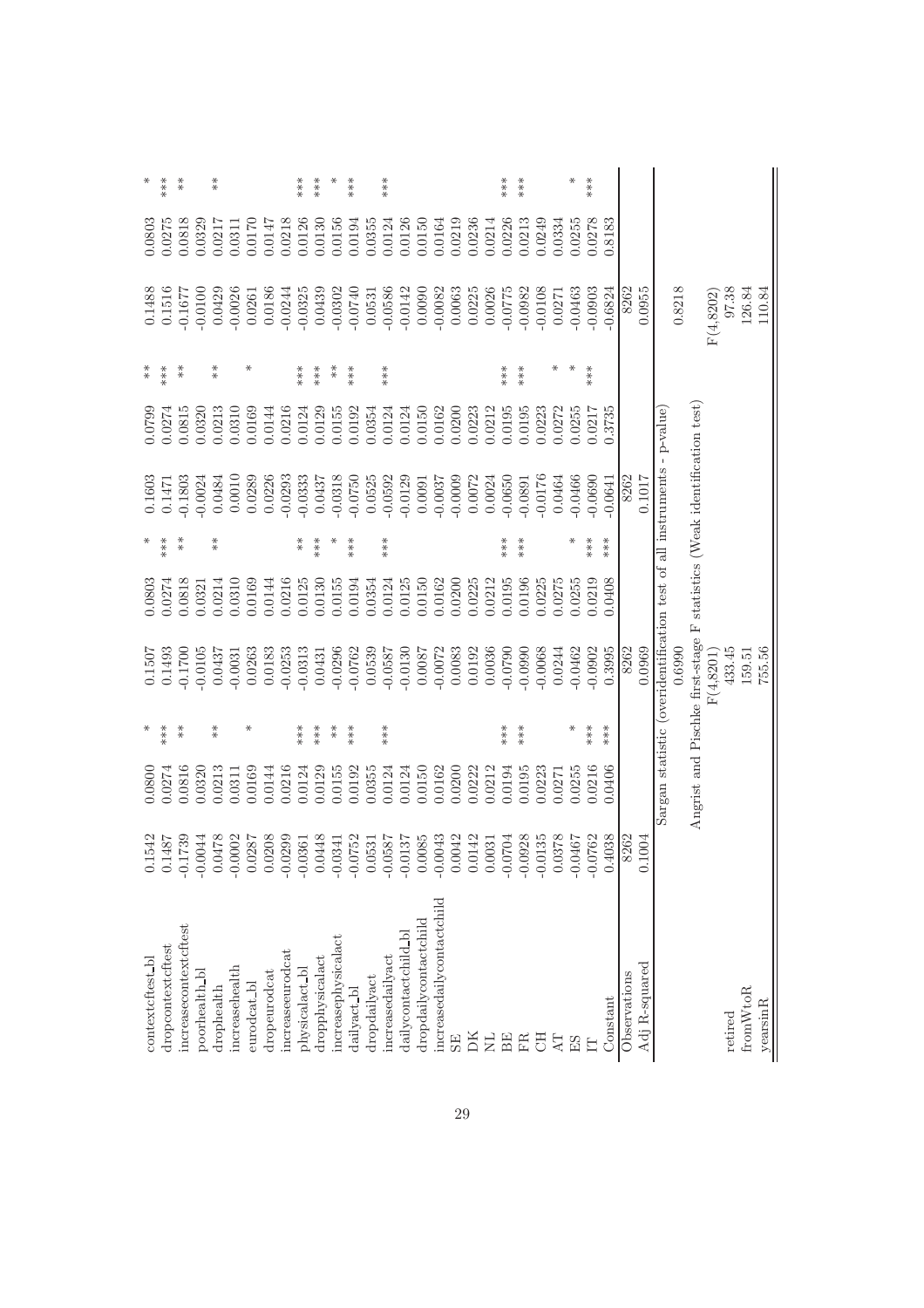Table 8: High decrease - Males and Females - IV PROBIT

|                           |                              | Age dummies      |        |                        | Continuous Age   |       |
|---------------------------|------------------------------|------------------|--------|------------------------|------------------|-------|
|                           | dy/dx                        | Std.Err.         |        | dy/dx                  | Std.Err.         |       |
| yearsinR                  | 0.0124                       | 0.0022           | ***    | 0.0161                 | 0.0056           | ***   |
| low_cognition             | $-0.1865$                    | 0.0105           | ***    | $-0.1866$              | 0.0105           | ***   |
| female                    | $-0.0157$                    | 0.0110           |        | $-0.0156$              | 0.0110           |       |
| wave_2                    | $-0.0141$                    | 0.0129           |        | $-0.0198$              | 0.0159           |       |
| age60.69                  | 0.0449                       | 0.0190           | $**$   |                        |                  |       |
| age70_79                  | 0.0705                       | 0.0263           | $***$  |                        |                  |       |
| age80                     | 0.0797                       | 0.0465           | $\ast$ |                        |                  |       |
| age                       |                              |                  |        | 0.0319                 | 0.0122           | ***   |
| $\mathrm{age}^2$          |                              |                  |        | $-0.0002$              | 0.0001           | $**$  |
| jobexperience40           | 0.0496                       | 0.0119           | ***    | 0.0556                 | 0.0166           | ***   |
| eqincomeQ2                | $-0.0386$                    | 0.0134           | ***    | $-0.0394$              | 0.0135           | ***   |
| eqincomeQ3                |                              |                  | ***    |                        |                  | ***   |
| eqincomeQ4                | $-0.0377$<br>$-0.0347$       | 0.0140<br>0.0150 | **     | $-0.0379$<br>$-0.0334$ | 0.0141<br>0.0150 | $**$  |
|                           |                              |                  | ***    |                        |                  | ***   |
| missingincome_bl          | 0.0487                       | 0.0139           | ***    | 0.0493                 | 0.0139           | ***   |
| missingincomeW4           | 0.0559                       | 0.0175           | ***    | 0.0565                 | 0.0175           | ***   |
| nomissingincomeW4         | $-0.0555$                    | 0.0122           |        | $-0.0559$              | 0.0122           |       |
| fewbooks                  | 0.0157                       | 0.0114           | $***$  | 0.0141                 | 0.0115           | ***   |
| mathskills                | $-0.0340$                    | 0.0101           | **     | $-0.0338$              | 0.0101           | $**$  |
| ruralarea                 | 0.0229                       | 0.0103           | $**$   | 0.0235                 | 0.0103           | $**$  |
| highschool                | $-0.0265$                    | 0.0123           | ***    | $-0.0255$              | 0.0124           | ***   |
| college                   | $-0.0438$                    | 0.0145           | $**$   | $-0.0410$              | 0.0150           | $**$  |
| public                    | $-0.0260$                    | 0.0115           |        | $-0.0273$              | 0.0117           |       |
| selfemployed              | 0.0023                       | 0.0149           |        | 0.0042                 | 0.0152           |       |
| partner                   | 0.0124                       | 0.0132           |        | 0.0111                 | 0.0132           |       |
| nogstest_bl               | 0.0138                       | 0.0519           |        | 0.0173                 | 0.0524           |       |
| dropgstest                | 0.0803                       | 0.0288           | $***$  | 0.0816                 | 0.0289           | $***$ |
| increasegstest            | $-0.0060$                    | 0.0586           |        | $-0.0095$              | 0.0582           |       |
| alonecftest bl            | $-0.0650$                    | 0.0258           | **     | $-0.0637$              | 0.0258           | $**$  |
| dropalonecftest           | 0.0186                       | 0.0176           |        | 0.0175                 | 0.0176           |       |
| increasealonecftest       | $-0.0372$                    | 0.0242           |        | $-0.0363$              | 0.0243           |       |
| contextcftest_bl          | 0.1675                       | 0.0958           | ×      | 0.1635                 | 0.0959           | ×     |
| dropcontextcftest         | 0.1562                       | 0.0334           | ***    | 0.1573                 | 0.0334           | $***$ |
| increasecontextcftest     | $-0.1381$                    | 0.0499           | ***    | $-0.1356$              | 0.0510           | ***   |
| poorhealth bl             | $-0.0048$                    | 0.0317           |        | $-0.0090$              | 0.0317           |       |
| drophealth                | 0.0424                       | 0.0228           | sk.    | 0.0397                 | 0.0229           | sk:   |
| increasehealth            | $-0.0009$                    | 0.0315           |        | $-0.0007$              | 0.0315           |       |
| eurodcat_bl               | 0.0285                       | 0.0183           |        | 0.0273                 | 0.0183           |       |
| dropeurodcat              | 0.0175                       | 0.0154           |        | 0.0161                 | 0.0156           |       |
| increaseeurodcat          | $-0.0261$                    | 0.0214           |        | $-0.0242$              | 0.0217           |       |
| physicalact bl            | $-0.0329$                    | 0.0132           | $**$   | $-0.0319$              | 0.0132           | $**$  |
| dropphysicalact           | 0.0447                       | 0.0144           | ***    | 0.0439                 | 0.0143           | ***   |
| increasephysicalact       | $-0.0317$                    | 0.0155           | **     | $-0.0311$              | 0.0155           | $**$  |
| dailyact_bl               | $-0.0739$                    | 0.0172           | ***    | $-0.0742$              | 0.0172           | ***   |
| dropdailyact              | 0.0617                       | 0.0420           |        | 0.0634                 | 0.0420           |       |
| increasedailyact          | $-0.0615$                    | 0.0133           | ***    | $-0.0614$              | 0.0134           | ***   |
| dailycontactchild_bl      | $-0.0170$                    | 0.0130           |        | $-0.0161$              | 0.0130           |       |
| dropdailycontactchild     | 0.0105                       | 0.0164           |        | 0.0105                 | 0.0164           |       |
| increasedailycontactchild | $-0.0102$                    | 0.0165           |        | $-0.0115$              | 0.0166           |       |
| SE                        | 0.0068                       | 0.0212           |        | 0.0107                 | 0.0219           |       |
| DK                        | 0.0214                       | 0.0237           |        | 0.0255                 |                  |       |
| NL                        |                              |                  |        |                        | 0.0252           |       |
|                           | 0.0052                       | 0.0225           | ***    | 0.0062                 | 0.0225           | ***   |
| BE                        | $-0.0766$                    | 0.0178           | ***    | $-0.0801$              | 0.0187           | ***   |
| FR.                       | $-0.0974$                    | 0.0168           |        | $-0.0996$              | 0.0172           |       |
| CH                        | $-0.0078$                    | 0.0233           |        | $-0.0053$              | 0.0237           |       |
| AT                        | 0.0287                       | 0.0291           | **     | 0.0193                 | 0.0310           | ×     |
| ES                        | $-0.0463$                    | 0.0235           | ***    | $-0.0458$              | 0.0236           | $***$ |
| IT                        | $-0.0831$                    | 0.0191           |        | $-0.0905$              | 0.0213           |       |
|                           |                              |                  |        |                        |                  |       |
| Observations              | 8262                         |                  |        | 8262                   |                  |       |
| Log likelihood            | $-25659.67$                  |                  |        | $-25512.158$           |                  |       |
|                           | $\mathbf{R}$<br><b>Trust</b> |                  |        | $\cdots$               |                  |       |

Amemiya-Lee-Newey minimum chi-sq statistic (p-value) 0.8424 0.7379

Notes: Significance levels as follows: p-value \*\*\*  $\leq 0.01$ , \*\*  $\leq 0.05$ , \*  $\leq 0.1$ .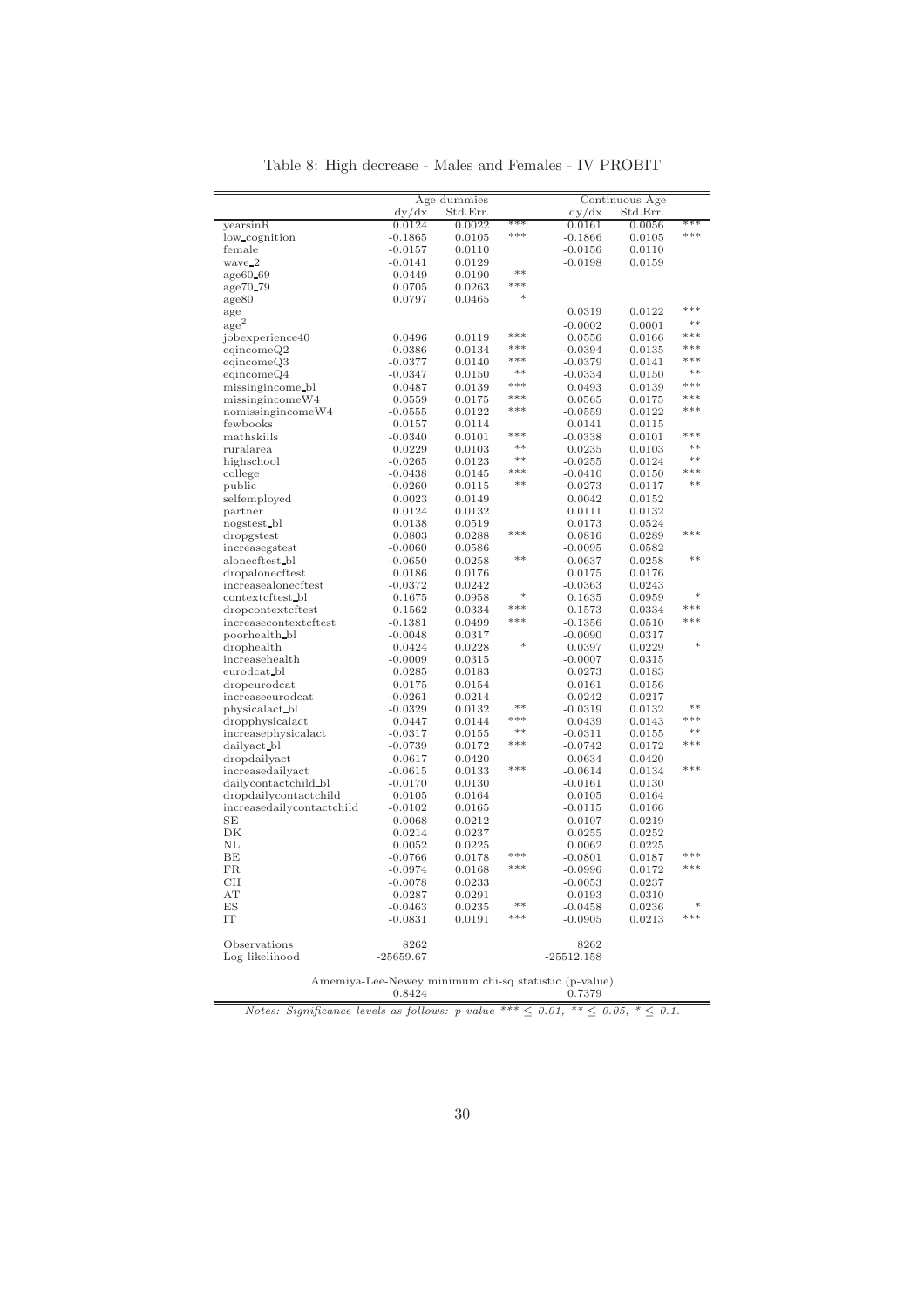|                         |                                                                                                                                          |         |                      | Age dummies |             |       |           |            |          | Continuous Age         |             |                      |
|-------------------------|------------------------------------------------------------------------------------------------------------------------------------------|---------|----------------------|-------------|-------------|-------|-----------|------------|----------|------------------------|-------------|----------------------|
|                         |                                                                                                                                          | STIC    |                      |             | <b>TSLS</b> |       |           | STIC       |          |                        | <b>TSLS</b> |                      |
|                         | Coef.                                                                                                                                    | Std.Err |                      | Coef.       | Std.Em.     |       | Coef.     | Std.Err    |          | Coef.                  | Std.Err     |                      |
| retired                 | $\overline{)036}$<br>$_{\odot}^{\rm O}$                                                                                                  | 0.0181  |                      | 0.0022      | 0.0372      |       | $-0.0136$ | 0.0202     |          | $-0.0169$              | 0.0823      |                      |
| fromWtoR                | 0.0035                                                                                                                                   | 0.0175  |                      | 0.0036      | 0.0551      |       | $-0.0023$ | 0.0179     |          | 0.0085                 | 0.0673      |                      |
| yearsinR                |                                                                                                                                          | 0.0013  | ***                  | 0.0148      | 0.0028      | ***   | 0.0036    | 0.0014     | $*$      | 0.0118                 | 0.0063      | ⋇                    |
| low_cognition           | $0.0061$<br>$0.1709$<br>$-0.1$                                                                                                           | 0.0098  | ***                  | $-0.1738$   | 0.0098      | ***   | $-0.1718$ | 0.0098     | ***      | $-0.1732$              | 0.0099      | ***                  |
| female                  | $-0.0158$                                                                                                                                | 0.0105  |                      | $-0.0141$   | 0.0105      |       | $-0.0161$ | 0.0105     |          | $-0.0150$              | 0.0105      |                      |
| wave <sub>2</sub>       | 011<br>$-0.0$                                                                                                                            | 0.0127  |                      | $-0.0134$   | 0.0161      |       | 0.0055    | 0.0128     |          | $-0.0051$              | 0.0176      |                      |
| age60_69                | 415<br>0.0                                                                                                                               | 0.0176  | $* \ast$             | 0.0266      | 0.0248      |       |           |            |          |                        |             |                      |
| age70 <sub>79</sub>     | 043<br>0.0                                                                                                                               | 0.0229  | ***                  | 0.0307      | 0.0337      |       |           |            |          |                        |             |                      |
| $a$ ge $80$             | 673<br>0.1                                                                                                                               | 0.0299  | $***$                | 0.0372      | 0.0455      |       |           |            |          |                        |             |                      |
| age                     |                                                                                                                                          |         |                      |             |             |       | $-0.0094$ | 0.0129     |          |                        | 0.0289      |                      |
| $\mathrm{age}^2$        |                                                                                                                                          |         |                      |             |             |       | 0.0001    | 0.0001     |          | 0.0072                 | 0.0002      |                      |
| jobexperience40         | 0.0353                                                                                                                                   | 0.0110  | ***                  | 0.0507      | 0.0121      | ***   | 0.0268    | 0.0113     | $*$      | 0.0427                 | 0.0176      | $* *$                |
| eqincome $\mathrm{Q}2$  | $-0.0353$                                                                                                                                | 0.0141  | $*$                  | $-0.0360$   | 0.0142      | $* *$ | 0.0328    | 0.0141     | $* *$    | $-0.0356$              | 0.0143      | $* *$                |
| eqincomeQ3              |                                                                                                                                          | 0.0145  | $\stackrel{*}{\ast}$ | $-0.0307$   | 0.0148      | $* *$ | $-0.0287$ | 0.0145     | $* \ast$ | $-0.0312$              | 0.0147      | $\stackrel{*}{\ast}$ |
| eqincomeQ4              | $-0.0319$<br>$-0.0328$                                                                                                                   | 0.0152  | $*$                  | $-0.0290$   | 0.0158      |       | $-0.0291$ | 0.0152     |          | $-0.0305$              | 0.0158      |                      |
| missingincome_bl        | 0.0447                                                                                                                                   | 0.0139  | ***                  | 0.0450      | 0.0139      | ***   | 0.0452    | 0.0138     | ***      | 0.0452                 | 0.0139      | ***                  |
| $missing$ income $W4$   |                                                                                                                                          | 0.0158  | ***                  | 0.0467      | 0.0157      | $***$ | 0.0483    | 0.0157     | ***      | 0.0473                 | 0.0157      | ***                  |
| $n$ omissingincome $W4$ | $\begin{array}{c} 0.0465 \\ -0.0501 \\ 0.0156 \\ 0.0156 \\ -0.0317 \\ -0.0214 \\ -0.0287 \\ -0.0495 \\ -0.0190 \\ 0.0035 \\ \end{array}$ | 0.0123  | $***$                | $-0.0515$   | 0.0123      | $***$ | $-0.0509$ | 0.0122     | $***$    | $-0.0518$              | 0.0123      | $***$                |
| fewbooks                |                                                                                                                                          | 0.0110  |                      | 0.0124      | 0.0111      |       | 0.0160    | 0.0110     |          | 0.0139                 | 0.0113      |                      |
| mathskills              |                                                                                                                                          | 0.0098  | ***                  | $-0.0320$   | 0.0098      | ***   | $-0.0318$ | 0.0098     | ***      | $-0.0318$              | 0.0098      | $***$                |
| ruralarea               |                                                                                                                                          | 0.0099  | $*$                  | 0.0220      | 0.0099      | $*$   | 0.0216    | 0.0098     | $*$      | 0.0221                 | 0.0098      | $*$                  |
| highschool              |                                                                                                                                          | 0.0121  | $*$                  | $-0.0264$   | 0.0122      | $*$   | $-0.0279$ | 0.0121     | $*$      | $-0.0270$              | 0.0122      | $*$                  |
| college                 |                                                                                                                                          | 0.0145  | $***$                | $-0.0431$   | 0.0147      | $***$ | $-0.0519$ | 0.0145     | $***$    |                        | 0.0164      | $***$                |
| public                  |                                                                                                                                          | 0.0113  |                      | $-0.0227$   | 0.0116      | $*$   | $-0.0171$ | 0.0113     |          | $-0.0463$<br>$-0.0209$ | 0.0127      |                      |
| selfemployed            |                                                                                                                                          | 0.0147  |                      | 0.0078      | 0.0148      |       | $-0.0000$ | $0.0147\,$ |          | 0.0044                 | 0.0164      |                      |
| partner                 |                                                                                                                                          | 0.0129  |                      | 0.0103      | 0.0130      |       | 0.0091    | 0.0129     |          | 0.0099                 | 0.0130      |                      |
| nogstest_bl             | 0.0185                                                                                                                                   | 0.0528  |                      | 0.0240      | 0.0529      |       | 0.0164    | 0.0528     |          | 0.0203                 | 0.0530      |                      |
| dropgstest              | 0.0905                                                                                                                                   | 0.0269  | ***                  | 0.0910      | 0.0269      | ***   | 0.0888    | 0.0268     | $***$    | 0.0904                 | 0.0268      | ***                  |
| increasegstest          | 013<br>$-0.0$                                                                                                                            | 0.0609  |                      | $-0.0069$   | 0.0608      |       | 0.0001    | 0.0608     |          | $-0.0037$              | 0.0609      |                      |
| alonecttest_bl          | $-0.0675$                                                                                                                                | 0.0243  | $***$                | $-0.0656$   | 0.0243      | $***$ | $-0.0673$ | 0.0242     | $***$    | $-0.0663$              | 0.0243      | ***                  |
| dropalonecftest         | $0.0209$<br>$-0.0419$                                                                                                                    | 0.0169  |                      | 0.0164      | 0.0170      |       | 0.0198    | 0.0169     |          | 0.0178                 | 0.0170      |                      |
| increasealonecftest     |                                                                                                                                          | 0.0267  |                      | $-0.0402$   | 0.0267      |       | $-0.0426$ | 0.0267     |          | $-0.0412$              | 0.0267      |                      |

Table 9: High decrease - Males and Females 80-Table 9: High decrease - Males and Females 80-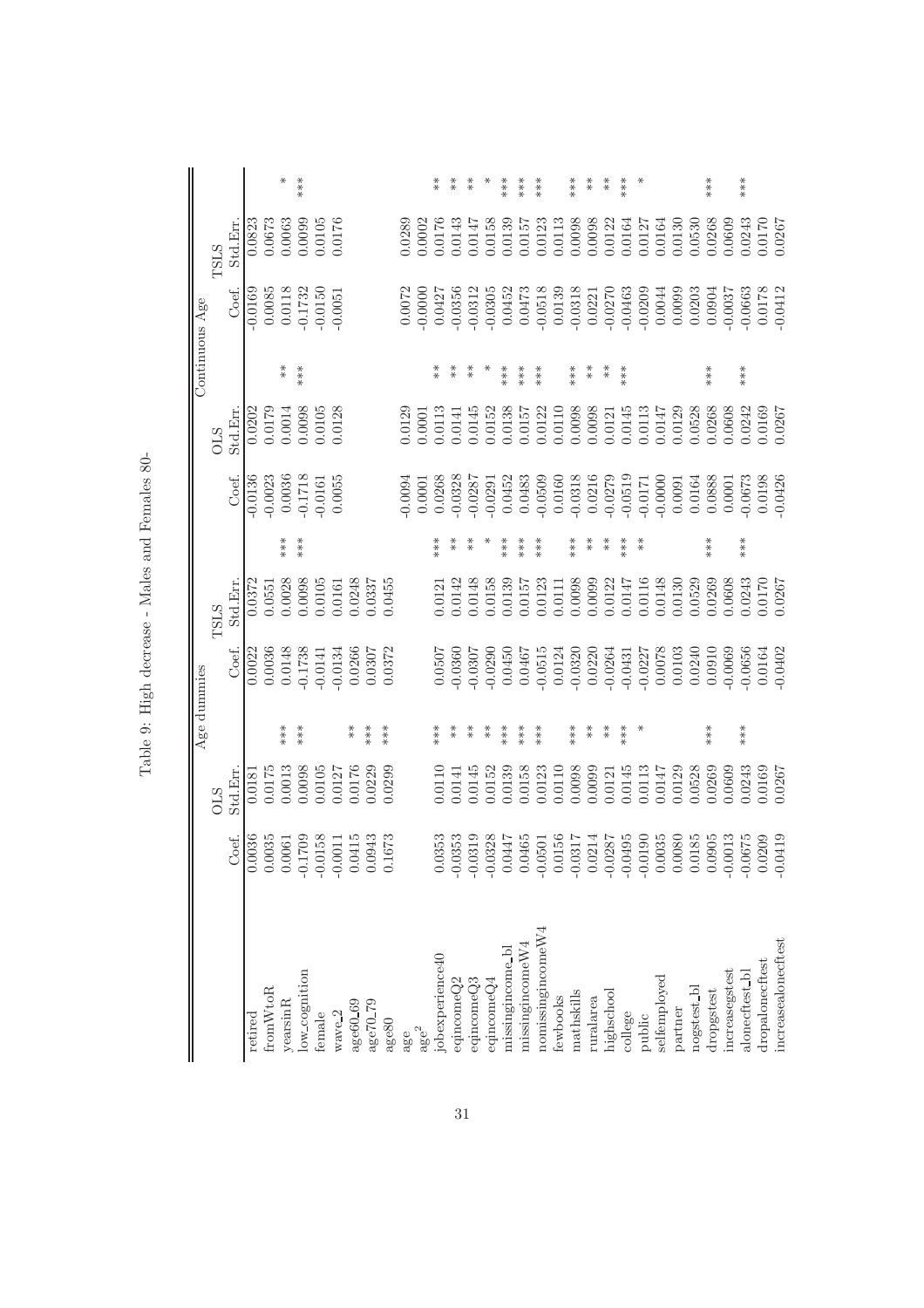| ⋇                 | ***               |                         |               | $* \underset{\ast}{*}$ |                        |                      |              |                            | $* \underset{*}{*}$     | ***              |                                      | ***         | $***$                |              |                      |                       |                             |                |        |        | ***         | ***            |           |                 |                          | ***       |                  |              |               |                                                                         |        |                                                                         |            |         |          |          |
|-------------------|-------------------|-------------------------|---------------|------------------------|------------------------|----------------------|--------------|----------------------------|-------------------------|------------------|--------------------------------------|-------------|----------------------|--------------|----------------------|-----------------------|-----------------------------|----------------|--------|--------|-------------|----------------|-----------|-----------------|--------------------------|-----------|------------------|--------------|---------------|-------------------------------------------------------------------------|--------|-------------------------------------------------------------------------|------------|---------|----------|----------|
| 0.0813            | 0.0282            | 0.0829                  | 0.0336        | 0.0223                 | 0.0317                 | 0.0172               | 0.0149       | 0.0220                     | 0.0127                  | 0.0131           | 0.0157                               | 0.0195      | 0.0125               | 0.0361       | 0.0128               | 0.0151                | 0.0167                      | 0.0221         | 0.0241 | 0.0215 | 0.0228      | 0.0214         | 0.0249    | 0.0337          | 0.0257                   | 0.0280    | 1.0314           |              |               |                                                                         |        |                                                                         |            |         |          |          |
| 0.1366            | 0.1493            | $-0.1578$               | $-0.0028$     | 0.0537                 | $-0.0153$              | 0.0253               | 0.0142       | $-0.0225$                  | $-0.0298$               | 0.0411           | $-0.0276$                            | $-0.0737$   | $-0.0565$            | 0.0570       | $-0.0130$            | 0.0108                | $-0.0064$                   | 0.0042         | 0.0192 | 0.0070 | $-0.0799$   | $-0.0972$      | $-0.0120$ | 0.0288          | $-0.0352$                | $-0.0871$ | 0.0618           | F662         | 0.0933        |                                                                         | 0.8979 |                                                                         | F(4.7934)  | 82.33   | 101.26   | 103.65   |
| ⋇                 | $***$             | $* *$                   |               | $**\underset{**}{*}$   |                        |                      |              |                            | $* \ast$                | $***$            | $*$                                  | ***         | $**\underset{**}{*}$ |              |                      |                       |                             |                |        |        | ***         | ***            |           | ⋇               |                          | $***$     |                  |              |               |                                                                         |        |                                                                         |            |         |          |          |
| 0.0810            | 0.0281            | 0.0826                  | 0.0327        | 0.0220                 | 0.0317                 | 0.0172               | 0.0147       | 0.0218                     | 0.0125                  | 0.0130           | 0.0156                               | 0.0194      | 0.0125               | 0.0361       | 0.0125               | 0.0151                | 0.0165                      | 0.0202         | 0.0228 | 0.0214 | 0.0197      | 0.0197         | 0.0224    | 0.0272          | 0.258                    | 0.0218    | 0.4513           |              |               |                                                                         |        |                                                                         |            |         |          |          |
| 0.1434            | 0.1468            | $-0.1657$               | 0.0037        | 0.0578                 | $-0.0135$              | 0.0269               | 0.0170       | $-0.0254$                  | $-0.0307$               | 0.0413           | $-0.0290$                            | $-0.0746$   | $-0.0566$            | 0.0560       | $-0.0127$            | 0.0111                | $-0.0027$                   | $-0.0017$      | 0.0088 | 0.0065 | $-0.0698$   | $-0.0899$      | $-0.0186$ | 0.0454          | $-0.0354$                | $-0.0695$ | 0.5016           | 7994         | 0.0970        |                                                                         |        |                                                                         |            |         |          |          |
|                   | ***               | ⋇                       |               | $* \underset{*}{*}$    |                        |                      |              |                            | $* \atop *$             | ***              | $*$                                  | ***         | ***                  |              |                      |                       |                             |                |        |        | $***$       | ***            |           |                 |                          | $***$     | $**$<br>$**$     |              |               |                                                                         |        |                                                                         |            |         |          |          |
| 0.0816            | 0.0282            | 0.0831                  | 0.0328        | 0.0221                 | 0.0318                 | 0.0172               | 0.0147       | 0.0219                     | 0.0126                  | 0.0131           | 0.0157                               | 0.0196      | 0.0125               | 0.0361       | 0.0127               | 0.0151                | 0.0165                      | 0.0203         | 0.0231 | 0.0214 | 0.0198      | 0.0199         | 0.0226    | 0.0277          | 0.0258                   | 0.223     | 0.0413           |              |               |                                                                         |        |                                                                         |            |         |          |          |
| 0.1304            | 0.1499            | 0.1517                  | $-0.0062$     | 0.0523                 | $-0.0171$              | 0.0244               | 0.0126       | $-0.0214$                  | $-0.0290$               | 0.0410           | $-0.0268$                            | $-0.0752$   | $-0.0563$            | 0.0583       | $-0.0126$            | 0.0105                | -0.0077                     | 0.0081         | 0.0238 | 0.0074 | 0.0853      | $-0.1008$      | $-0.0075$ | 0.0191          | 0.0349                   | 0.0962    | 0.3952           | 7994         | 0.08961       | Sargan statistic (overidentification test of all instruments - p-value) | 0.6950 | Angrist and Pischke first-stage F statistics (Weak identification test) | F(4, 7933) | 400.40  | 152.11   | 529.41   |
| ⋇                 | ***               |                         |               | $***$                  |                        |                      |              |                            | $***$                   | ***              | $*$                                  | $***$       | $**$<br>$**$         |              |                      |                       |                             |                |        |        | ***         | ***            |           |                 |                          | $**\ast$  | $***$            |              |               |                                                                         |        |                                                                         |            |         |          |          |
| 0.0811            | 0.0282            | 0.0827                  | 0.0327        | 0.0220                 | 0.0318                 | 0.0172               | 0.0147       | 0.0219                     | 0.0125                  | 0.0130           | 0.0156                               | 0.0194      | 0.0125               | 0.0361       | 0.0125               | 0.0151                | 0.0165                      | 0.0202         | 0.0228 | 0.0214 | 0.0196      | 0.0197         | 0.0224    | 0.0272          | 0.0258                   | 0.0218    | 0.0411           |              |               |                                                                         |        |                                                                         |            |         |          |          |
| 0.1392            | .1484             | .1612<br>$\overline{Q}$ | .0016         | 0581                   | 0150<br>$\overline{Q}$ | 0265<br>$\circ$      | 0153         | 0256<br>$\dot{\mathsf{C}}$ | .0337<br>$\overline{Q}$ | .0431<br>$\circ$ | .0313<br>$\phi$ $\phi$ $\phi$ $\phi$ | 0748        | .0565                | 0555         | 0137                 | .0104<br>$\circ$      | .0037<br>$\overline{Q}$     | .0034          | .0165  | 8700.  | <b>LFL0</b> | .0924<br>우 우 우 | .0141     | 0367<br>$\circ$ | 0342<br>S S              | 0774      | .3971<br>$\circ$ | F662         | .0951         |                                                                         |        |                                                                         |            |         |          |          |
| context cftest_bl | dropcontextcftest | increasecontextcftest   | poorhealth_bl | drophealth             | increasehealth         | eurodcat <b>_</b> bl | dropeurodcat | increaseeurodcat           | $physicalact\_bl$       | dropphysicalact  | increasephysicalact                  | dailyact_bl | increasedailyact     | dropdailyact | dailycontactchild_bl | dropdailycontactchild | increasedaily contact child | SE <sub></sub> | DК     | EN     | BE          | FR             | F         | AT              | $\mathop{\hbox{\rm ES}}$ | E         | Constant         | Observations | Adj R-squared |                                                                         |        |                                                                         |            | retired | fromWtoR | yearsinR |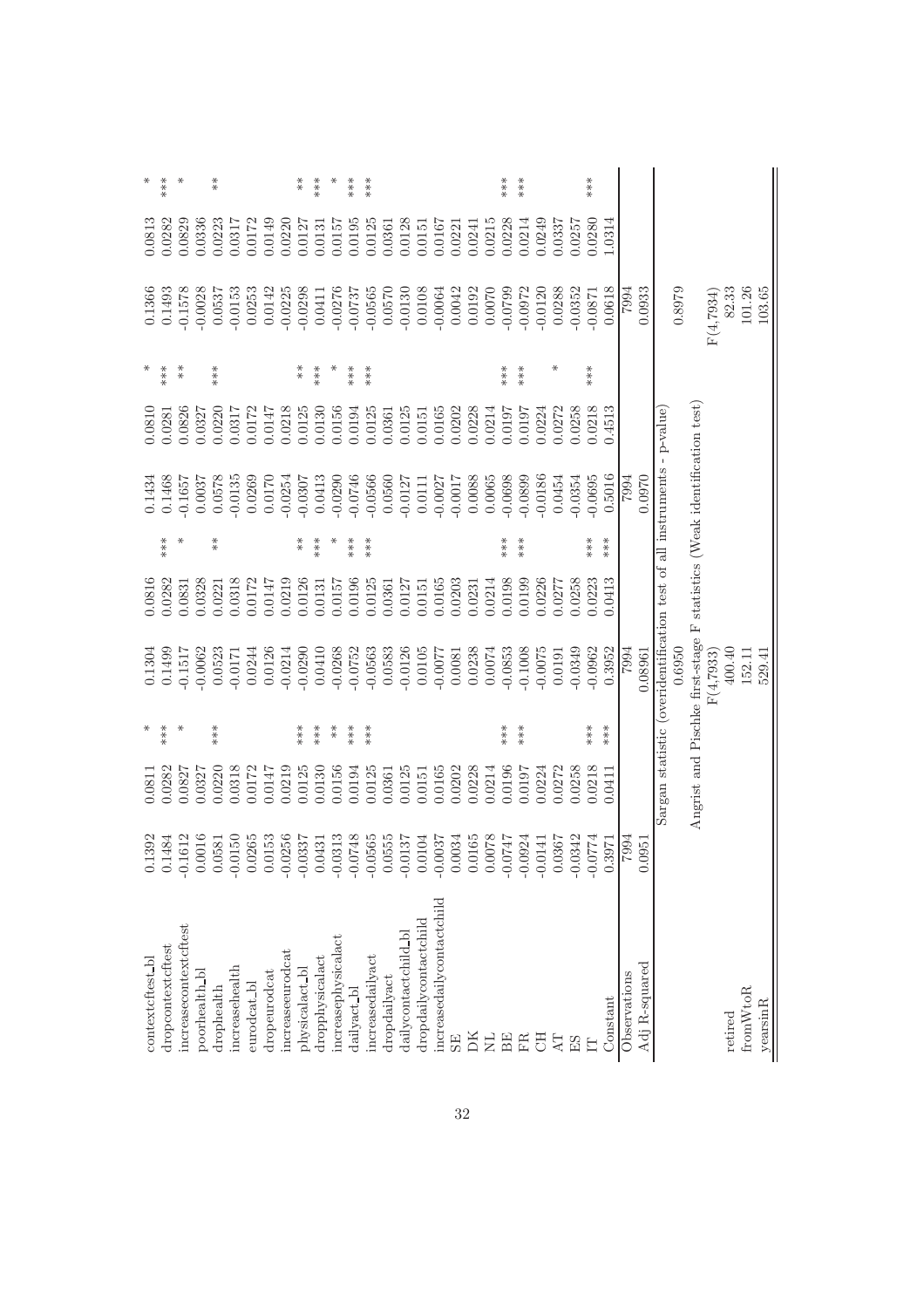| Table 10: High decrease - Males and Females 80- - IV PROBIT |  |  |  |  |
|-------------------------------------------------------------|--|--|--|--|
|-------------------------------------------------------------|--|--|--|--|

|                           |              | Age dummies |               |              | Continuous Age |               |
|---------------------------|--------------|-------------|---------------|--------------|----------------|---------------|
|                           | dy/dx        | Std.Err.    |               | dy/dx        | Std.Err.       |               |
| yearsinR                  | 0.0147       | 0.0025      | ***           | 0.0127       | 0.0062         | $**$          |
| low_cognition             | $-0.1843$    | 0.0104      | ***           | $-0.1841$    | 0.0104         | ***           |
| female                    | -0.0135      | 0.0110      |               | $-0.0137$    | 0.0110         |               |
| wave_2                    | $-0.0152$    | 0.0130      |               | $-0.0114$    | 0.0164         |               |
| age60.69                  | 0.0409       | 0.0189      | **            |              |                |               |
| age70_79                  | 0.0521       | 0.0279      | $\frac{1}{2}$ |              |                |               |
| age80                     | 0.0486       | 0.0481      |               |              |                |               |
| age                       |              |             |               | 0.0181       | 0.0166         |               |
| $\mathrm{age}^2$          |              |             |               | $-0.0001$    | 0.0001         |               |
| jobexperience40           | 0.0513       | 0.0122      | $***$         | 0.0466       | 0.0174         | $***$         |
| eqincomeQ2                | -0.0341      | 0.0137      | **            | -0.0335      | 0.0138         | **            |
| eqincomeQ3                | $-0.0304$    | 0.0143      | $**$          | $-0.0297$    | 0.0143         | $**$          |
| eqincomeQ4                | $-0.0270$    | 0.0152      | $\frac{1}{2}$ | $-0.0263$    | 0.0152         | $\ast$        |
| missingincome_bl          | 0.0464       | 0.0140      | ***           | 0.0471       | 0.0139         | ***           |
|                           |              |             | ***           |              |                | ***           |
| missingincomeW4           | 0.0498       | 0.0175      | ***           | 0.0508       | 0.0176         | ***           |
| nomissingincomeW4         | $-0.0535$    | 0.0123      |               | $-0.0536$    | 0.0123         |               |
| fewbooks                  | 0.0128       | 0.0115      | ***           | 0.0133       | 0.0117         | ***           |
| mathskills                | -0.0328      | 0.0101      | $**$          | -0.0328      | 0.0101         | $**$          |
| ruralarea                 | 0.0237       | 0.0104      | **            | 0.0238       | 0.0104         | $**$          |
| highschool                | $-0.0269$    | 0.0124      | ***           | $-0.0269$    | 0.0124         | ***           |
| college                   | $-0.0465$    | 0.0145      | **            | $-0.0474$    | 0.0150         | $\frac{1}{2}$ |
| public                    | -0.0243      | 0.0116      |               | $-0.0232$    | 0.0118         |               |
| selfemployed              | 0.0051       | 0.0151      |               | 0.0038       | 0.0154         |               |
| partner                   | 0.0104       | 0.0134      |               | 0.0097       | 0.0134         |               |
| nogstest_bl               | 0.0179       | 0.0532      |               | 0.0159       | 0.0531         |               |
| dropgstest                | 0.0859       | 0.0306      | ***           | 0.0847       | 0.0306         | ***           |
| increasegstest            | -0.0062      | 0.0591      |               | $-0.0037$    | 0.0595         |               |
| alonecftest_bl            | $-0.0667$    | 0.0263      | **            | $-0.0667$    | 0.0263         | **            |
| dropalonecftest           | 0.0128       | 0.0177      |               | 0.0135       | 0.0177         |               |
| increasealonecftest       | $-0.0355$    | 0.0245      |               | $-0.0357$    | 0.0245         |               |
| contextcftest_bl          | 0.1447       | 0.0956      |               | 0.1490       | 0.0965         |               |
| dropcontextcftest         | 0.1572       | 0.0343      | ***           | 0.1561       | 0.0343         | ***           |
| increasecontextcftest     | $-0.1265$    | 0.0522      | $**$          | $-0.1284$    | 0.0519         | $**$          |
| poorhealth_bl             | -0.0025      | 0.0324      |               | $-0.0017$    | 0.0327         |               |
| drophealth                | 0.0505       | 0.0237      | **            | 0.0515       | 0.0239         | **            |
| increasehealth            | $-0.0125$    | 0.0312      |               | $-0.0109$    | 0.0313         |               |
| eurodcat_bl               | 0.0266       | 0.0185      |               | 0.0268       | 0.0186         |               |
| dropeurodcat              | 0.0113       | 0.0155      |               | 0.0121       | 0.0157         |               |
| increaseeurodcat          | -0.0226      | 0.0217      |               | $-0.0231$    | 0.0218         |               |
| physicalact bl            | $-0.0297$    | 0.0133      | **            | $-0.0295$    | 0.0132         | $**$          |
| dropphysicalact           | 0.0414       | 0.0143      | $***$         | 0.0412       | 0.0143         | $* * *$       |
| increasephysicalact       | $-0.0282$    | 0.0156      | ×,            | $-0.0284$    | 0.0156         | $\frac{1}{2}$ |
| dailyact_bl               | $-0.0734$    | 0.0172      | ***           | $-0.0736$    | 0.0172         | ***           |
| dropdailyact              | 0.0678       | 0.0433      |               | 0.0678       | 0.0433         |               |
| increasedailyact          | $-0.0585$    | 0.0134      | ***           | $-0.0586$    | 0.0134         | $***$         |
| dailycontactchild_bl      | $-0.0161$    | 0.0131      |               | $-0.0159$    | 0.0131         |               |
| dropdailycontactchild     | 0.0123       | 0.0165      |               | 0.0126       | 0.0165         |               |
| increasedailycontactchild | $-0.0107$    | 0.0167      |               | $-0.0097$    | 0.0169         |               |
| SЕ                        | 0.0075       | 0.0214      |               | 0.0067       | 0.0219         |               |
| DK                        | 0.0257       | 0.0243      |               | 0.0223       | 0.0256         |               |
| ΝL                        | 0.0088       | 0.0226      |               | 0.0095       | 0.0227         |               |
| BE                        | $-0.0827$    | 0.0175      | ***           | $-0.0796$    | 0.0188         | ***           |
| FR.                       |              |             | ***           |              |                | ***           |
|                           | -0.0987      | 0.0167      |               | $-0.0965$    | 0.0172         |               |
| CH<br>AT                  | $-0.0080$    | 0.0232      |               | $-0.0092$    | 0.0235         |               |
|                           | 0.0201       | 0.0288      |               | 0.0253       | 0.0319         |               |
| ES                        | -0.0367      | 0.0241      | ***           | $-0.0361$    | 0.0242         | ***           |
| IT                        | $-0.0889$    | 0.0190      |               | $-0.0842$    | 0.0220         |               |
|                           |              |             |               |              |                |               |
| Observations              | 7994         |             |               | 7994         |                |               |
| Log likelihood            | $-24705.463$ |             |               | $-24559.491$ |                |               |
|                           |              |             |               |              |                |               |

Amemiya-Lee-Newey minimum chi-sq statistic (p-value) 0.5936 0.8666

Notes: Significance levels as follows: p-value \*\*\*  $\leq 0.01$ , \*\*  $\leq 0.05$ , \*  $\leq 0.1$ .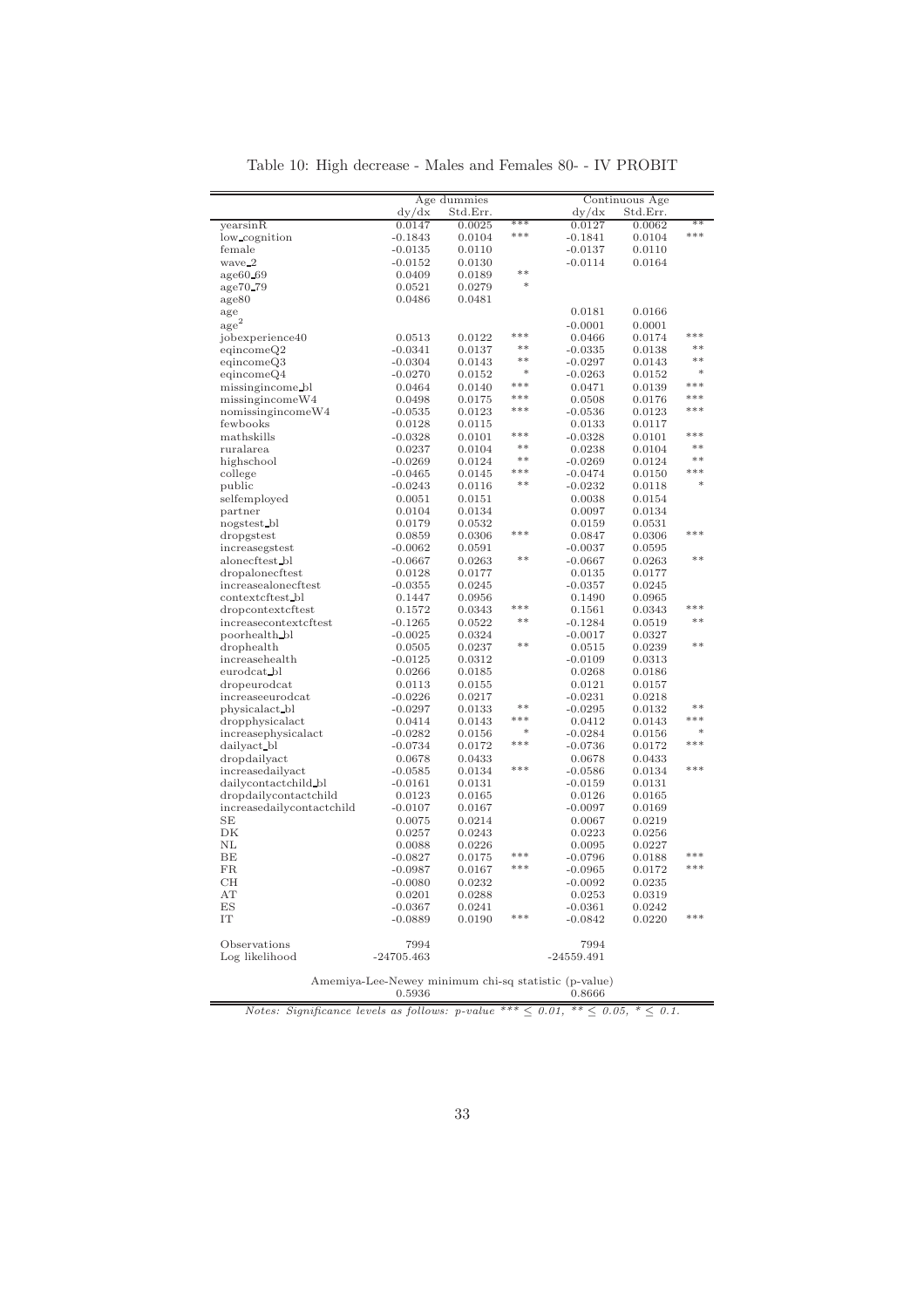|                           |                                                      | Males            |               |                     | Females         |          |
|---------------------------|------------------------------------------------------|------------------|---------------|---------------------|-----------------|----------|
|                           | dy/dx                                                | Std.Err.         |               | dy/dx               | Std.Err.        |          |
| yearsinR                  | 0.0102                                               | 0.0029           | ***           | 0.0141              | 0.0031          | ***      |
| lowcognition              | $-0.1971$                                            | 0.0142           | $* * *$       | $-0.1745$           | 0.0155          | ***      |
| wave_2                    | $-0.0240$                                            | 0.0170           |               | 0.0040              | 0.0202          |          |
| $age60_69$                | 0.0372                                               | 0.0271           |               | 0.0560              | 0.0269          | $**$     |
| age70.79                  | 0.0806                                               | 0.0367           | $**$          | 0.0676              | 0.0381          |          |
| age80                     | 0.1037                                               | 0.0646           |               | 0.0812              | 0.0688          |          |
| jobexperience40           | 0.0479                                               | 0.0159           | ***           | 0.0494              | 0.0189          | ***      |
| eqincomeQ2                | $-0.0590$                                            | 0.0177           | ***           | $-0.0130$           | 0.0205          |          |
| eqincomeQ3                | $-0.0610$                                            | 0.0184           | $* * *$       | $-0.0174$           | 0.0216          |          |
| eqincomeQ4                | $-0.0529$                                            | 0.0197           | ***           | $-0.0225$           | 0.0234          |          |
| missingincome_bl          | 0.0472                                               | 0.0187           | $* *$         | 0.0471              | 0.0211          | $**$     |
| missingincomeW4           | 0.0558                                               | 0.0236           | **            | 0.0463              | 0.0261          | sk.      |
| nomissingincomeW4         | $-0.0343$                                            | 0.0168           | **            | $-0.0825$           | 0.0180          | ***      |
| fewbooks                  | 0.0243                                               | 0.0154           |               | 0.0080              | 0.0172          |          |
| mathskills                | $-0.0404$                                            | 0.0135           | ***           | $-0.0259$           | 0.0152          | ×,       |
| ruralarea                 | 0.0327                                               | 0.0141           | **            | 0.0070              | 0.0152          |          |
| highschool                | $-0.0475$                                            | 0.0169           | $***$         | $-0.0094$           | 0.0182          |          |
| college                   | $-0.0551$                                            | 0.0202           | ***           | $-0.0370$           | 0.0212          |          |
| public                    | $-0.0334$                                            | 0.0160           | **            | $-0.0163$           | 0.0170          |          |
| selfemployed              | 0.0086                                               | 0.0190           |               | $-0.0113$           | 0.0241          |          |
| partner                   | $-0.0144$                                            | 0.0213           |               | 0.0289              | 0.0178          |          |
| nogstest_bl               | 0.0358                                               | 0.0741           |               | $-0.0319$           | 0.0689          |          |
| dropgstest                | 0.1003                                               | 0.0421           | **            | 0.0656              | 0.0400          |          |
| increasegstest            | $-0.0252$                                            | 0.0795           |               | 0.0416              | 0.0937          |          |
| alonecftest_bl            | $-0.0807$                                            | 0.0307           | ***           | $-0.0253$           | 0.0486          |          |
| dropalonecftest           | 0.0283                                               | 0.0227           |               | 0.0004              | 0.0283          |          |
| increasealonecftest       | $-0.0760$                                            | 0.0269           | $* * *$       | 0.0484              | 0.0544          |          |
| contextcftest_bl          | 0.0962                                               | 0.1206           |               | 0.2822              | 0.1534          | sk.      |
| dropcontextcftest         | 0.1307                                               | 0.0447           | ***           | 0.1829              | 0.0506          | sk sk sk |
| increasecontextcftest     | $-0.1078$                                            | 0.0792           |               | $-0.1727$           | 0.0553          | sk sk sk |
| poorhealth bl             | 0.0242                                               | 0.0462           |               | $-0.0383$           | 0.0431          |          |
| drophealth                | 0.0507                                               | 0.0307           | $\frac{1}{2}$ | 0.0337              | 0.0344          |          |
| increasehealth            | $-0.0410$                                            | 0.0388           |               | 0.0456              | 0.0523          |          |
| eurodcat_bl               | 0.0137                                               | 0.0298           |               | 0.0329              | 0.0229          |          |
| dropeurodcat              | 0.0175                                               | 0.0221           |               | 0.0168              | 0.0216          |          |
| increaseeurodcat          | 0.0078                                               | 0.0375           |               | $-0.0408$           | 0.0261          |          |
| physicalact_bl            | $-0.0450$                                            | 0.0179           | **            | $-0.0139$           | 0.0199          |          |
| dropphysicalact           | 0.0550                                               | 0.0194           | $* * *$       | 0.0323              | 0.0216          |          |
| increasephysicalact       | $-0.0059$                                            | 0.0220           |               | $-0.0612$           | 0.0215          | $***$    |
| dailyact_bl               | $-0.0657$                                            | 0.0243           | ***           | $-0.0823$           | 0.0246          | ***      |
| dropdailyact              | 0.0579                                               | 0.0565           |               | 0.0609              | 0.0633          |          |
| increasedailyact          | $-0.0605$                                            | 0.0173           | $***$         | $-0.0600$           | 0.0212          | sk sk sk |
| dailycontactchild bl      | $-0.0097$                                            | 0.0178           |               | $-0.0168$           | 0.0193          |          |
| dropdailycontactchild     | 0.0196                                               | 0.0216           |               | $-0.0064$           | 0.0253          |          |
| increasedailycontactchild | $-0.0156$                                            | 0.0233           |               | 0.0061              | 0.0239          |          |
| SE                        | $-0.0267$                                            | 0.0283           |               | 0.0488              | 0.0325          |          |
| DK                        | 0.0300                                               | 0.0339           |               | 0.0224              | 0.0341          |          |
| ΝL                        | $-0.0272$                                            | 0.0276           |               | 0.0443              | 0.0388          |          |
| BE                        | $-0.1111$                                            | 0.0221           | ***           | $-0.0360$           | 0.0292          |          |
| FR                        |                                                      |                  | ***           |                     |                 | **       |
| CH                        | $-0.1198$                                            | 0.0218           | *             | $-0.0674$           | 0.0265          |          |
| AT                        | $-0.0492$<br>0.0212                                  | 0.0291           |               | 0.0506              | 0.0384          |          |
|                           |                                                      | 0.0399           | $***$         | 0.0476              | 0.044           |          |
| ES<br>IT                  | $-0.0863$<br>$-0.1214$                               | 0.0271<br>0.0236 | ***           | 0.0116<br>$-0.0338$ | 0.048<br>0.0324 |          |
|                           |                                                      |                  |               |                     |                 |          |
| Observations              | 4674                                                 |                  |               | 3588                |                 |          |
| Log likelihood            | $-14357.525$                                         |                  |               | $-11139.957$        |                 |          |
|                           | Amemiya-Lee-Newey minimum chi-sq statistic (p-value) |                  |               |                     |                 |          |
|                           | 0.7988                                               |                  |               | 0.7317              |                 |          |

Table 11: High decrease - Separately by gender - IV PROBIT

Notes: Significance levels as follows:  $p$ -value \*\*\*  $\leq 0.01$ , \*\*  $\leq 0.05$ , \*  $\leq 0.1$ .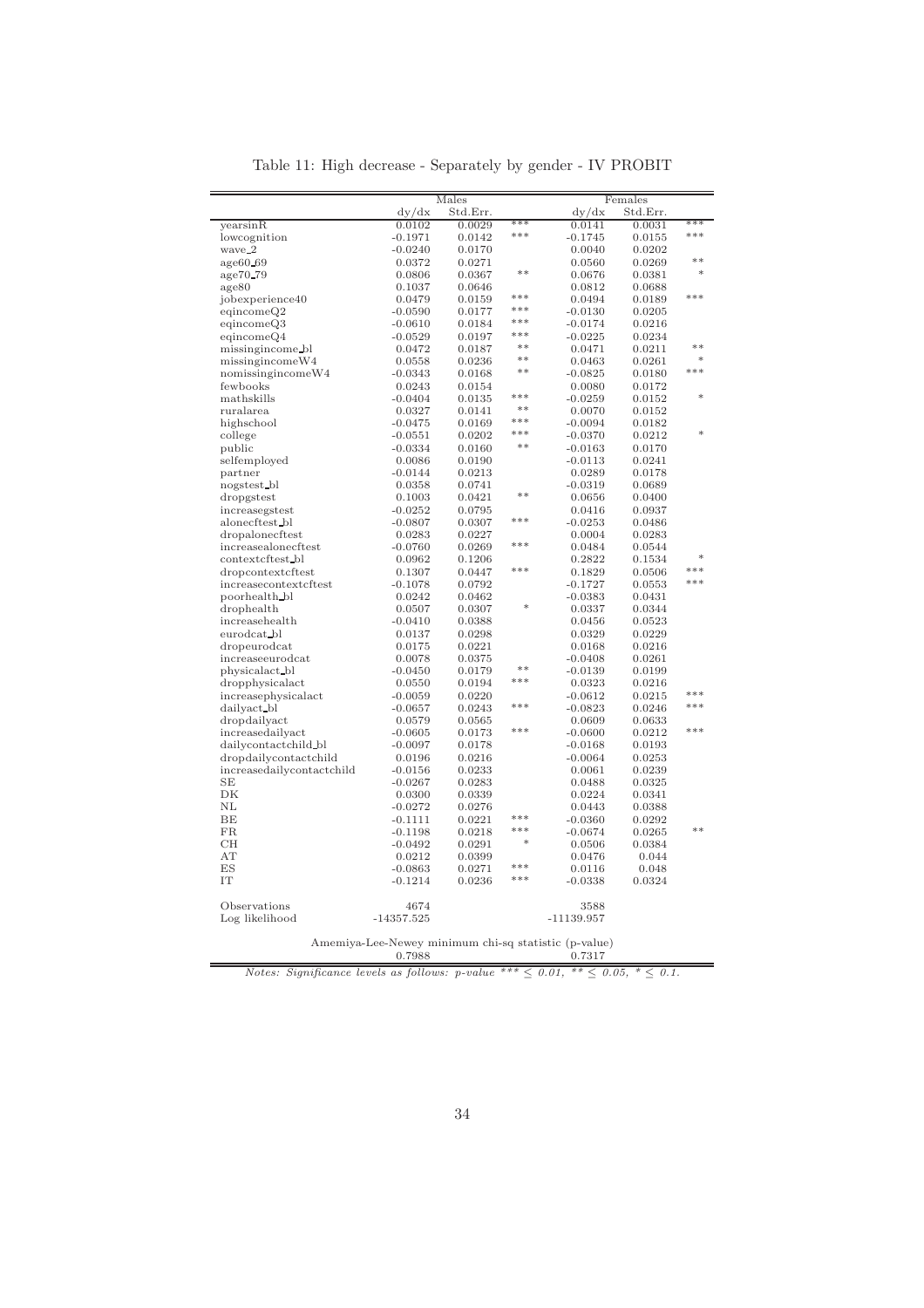|                           | dy/dx               | Std.Err. |          | dy/dx        | Std.Err. |       |
|---------------------------|---------------------|----------|----------|--------------|----------|-------|
| yearsinR                  | 0.0089              | 0.0022   | ***      | 0.0099       | 0.0024   | ***   |
| low_cognition             | $-0.1300$           | 0.0105   | $* * *$  | $-0.1962$    | 0.0111   | ***   |
| female                    | $-0.0197$           | 0.0111   | ×,       | $-0.0206$    | 0.0117   | ×,    |
| wave_2                    | $-0.0081$           | 0.0132   |          | $-0.0102$    | 0.0140   |       |
| age60.69                  | 0.0513              | 0.0193   | ***      | 0.0352       | 0.0193   | *     |
| age70_79                  | 0.1003              | 0.0269   | ***      | 0.0702       | 0.0275   | $**$  |
| age80                     | 0.1259              | 0.0487   | $**$     | 0.0703       | 0.0484   |       |
| jobexperience40           | 0.0481              | 0.0120   | ***      | 0.0269       | 0.0127   | **    |
| eqincomeQ2                | $-0.0073$           | 0.0142   |          | $-0.0454$    | 0.0147   | ***   |
| eqincomeQ3                | $-0.0022$           | 0.0148   |          | -0.0494      | 0.0152   | ***   |
| eqincomeQ4                | $-0.0113$           | 0.0157   |          | -0.0466      | 0.0162   | ***   |
| missingincome bl          | 0.0337              | 0.0143   | $**$     | 0.0575       | 0.0150   | ***   |
| missingincomeW4           | 0.0462              | 0.0174   | $***$    | 0.0600       | 0.0184   | ***   |
| nomissingincomeW4         | $-0.0343$           | 0.0126   | $***$    | $-0.0624$    | 0.0132   | ***   |
| fewbooks                  | 0.0256              | 0.0116   | $**$     | 0.0266       | 0.0123   | $**$  |
| mathskills                |                     |          | $**$     |              |          | ***   |
| ruralarea                 | $-0.0204$<br>0.0183 | 0.0102   | ×,       | $-0.0399$    | 0.0108   |       |
|                           |                     | 0.0104   |          | 0.0130       | 0.0110   |       |
| highschool                | $-0.0192$           | 0.0126   | ***      | $-0.0219$    | 0.0134   | $***$ |
| college                   | $-0.0424$           | 0.0148   |          | $-0.0496$    | 0.0157   |       |
| public                    | $-0.0123$           | 0.0118   |          | $-0.0189$    | 0.0125   |       |
| selfemployed              | 0.0081              | 0.0152   |          | 0.0118       | 0.0162   |       |
| partner                   | 0.0078              | 0.0134   |          | 0.0121       | 0.0143   |       |
| nogstest_bl               | 0.0250              | 0.0541   |          | $-0.0655$    | 0.0506   |       |
| dropgstest                | 0.1012              | 0.0296   | $***$    | $-0.0068$    | 0.0278   |       |
| increasegstest            | $-0.0152$           | 0.0587   |          | 0.1037       | 0.0742   |       |
| alonecftest bl            | $-0.0569$           | 0.0259   | **       | $-0.0385$    | 0.0270   |       |
| dropalonecftest           | 0.0162              | 0.0178   |          | 0.0343       | 0.0191   | sk.   |
| increasealonecftest       | $-0.0379$           | 0.0249   |          | $-0.0225$    | 0.0280   |       |
| contextcftest_bl          | $-0.0109$           | 0.0829   |          | 0.2309       | 0.0972   | $**$  |
| dropcontextcftest         | 0.1351              | 0.0328   | $***$    | 0.1557       | 0.0338   | $***$ |
| increasecontextcftest     | $-0.0153$           | 0.0839   |          | $-0.1860$    | 0.0538   | ***   |
| poorhealth bl             | $-0.0200$           | 0.0314   |          | 0.0181       | 0.0361   |       |
| drophealth                | 0.0807              | 0.0240   | ***      | 0.0283       | 0.0242   |       |
| increasehealth            | 0.0242              | 0.0334   |          | $-0.0192$    | 0.0335   |       |
| eurodcat_bl               | 0.0311              | 0.0186   | sk.      | 0.0024       | 0.0191   |       |
| dropeurodcat              | $-0.0086$           | 0.0151   |          | 0.0100       | 0.0164   |       |
| increaseeurodcat          | $-0.0109$           | 0.0223   |          | $-0.0279$    | 0.0237   |       |
| physicalact_bl            | $-0.0036$           | 0.0133   |          | $-0.0204$    | 0.0141   |       |
| dropphysicalact           | 0.0194              | 0.0140   |          | 0.0407       | 0.0150   | ***   |
| increasephysicalact       | $-0.0220$           | 0.0161   |          | $-0.0307$    | 0.0170   | s).   |
| dailyact_bl               | $-0.0637$           | 0.0180   | ***      | $-0.0592$    | 0.0201   | $***$ |
| dropdailyact              | 0.0329              | 0.0402   |          | 0.0611       | 0.0435   |       |
| increasedailyact          | $-0.0518$           | 0.0135   | ***      | $-0.0424$    | 0.0141   | ***   |
| dailycontactchild bl      | $-0.0067$           | 0.0132   |          | $-0.0054$    | 0.0140   |       |
| dropdailycontactchild     | 0.0207              | 0.0167   |          | $-0.0093$    | 0.0170   |       |
|                           |                     |          |          |              |          |       |
| increasedailycontactchild | $-0.0144$           | 0.0167   |          | $-0.0170$    | 0.0178   | $**$  |
| SЕ                        | 0.0156              | 0.0215   |          | 0.0597       | 0.0241   | ***   |
| DK                        | 0.0207              | 0.0237   |          | 0.0804       | 0.0270   | $**$  |
| NL                        | $-0.0106$           | 0.0220   | sk sk sk | 0.0608       | 0.0257   | sk.   |
| BE                        | $-0.0750$           | 0.0182   | $***$    | $-0.0372$    | 0.0215   | ***   |
| <b>FR</b>                 | $-0.1021$           | 0.0171   |          | $-0.0551$    | 0.0210   |       |
| CH                        | $-0.0007$           | 0.0236   |          | 0.0337       | 0.0265   |       |
| AT                        | 0.0298              | 0.0294   |          | 0.0717       | 0.0328   | $**$  |
| ES                        | $-0.0943$           | 0.0212   | ***      | -0.0218      | 0.0278   |       |
| IT                        | $-0.0853$           | 0.0195   | ***      | $-0.0365$    | 0.0237   |       |
|                           |                     |          |          |              |          |       |
| Observations              | 8262                |          |          | 8262         |          |       |
| Log likelihood            | $-25835.982$        |          |          | $-26178.078$ |          |       |
|                           |                     |          |          |              |          |       |

Table 12: High decrease - Separately by trial - IV PROBIT

First trial Second trial

Amemiya-Lee-Newey minimum chi-sq statistic (p-value) 0.3594 0.4670 Notes: Significance levels as follows: p-value \*\*\*  $\leq 0.01$ , \*\*  $\leq 0.05$ , \*  $\leq 0.1$ .

 $=$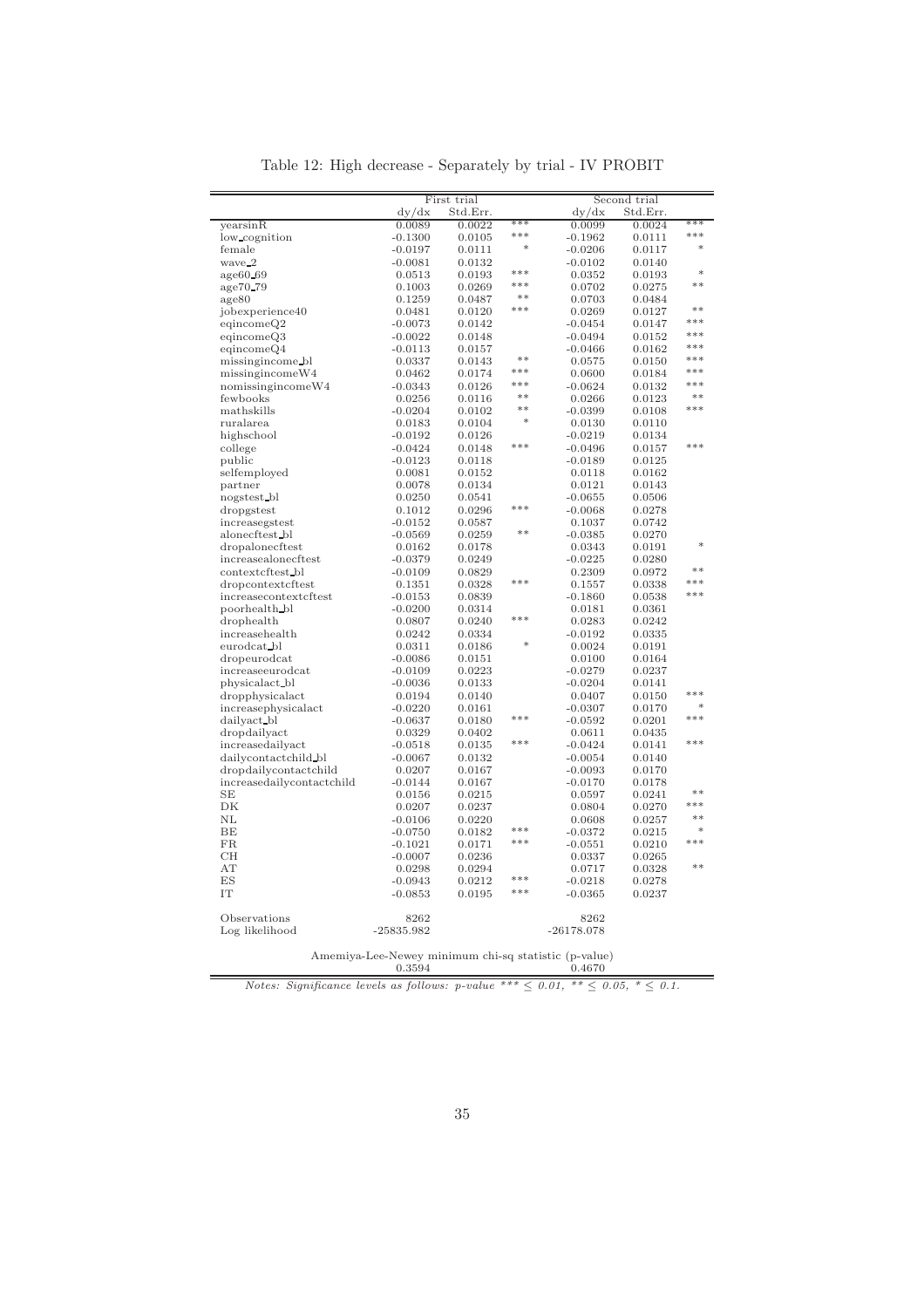|                                  | Alternative definition of R                          |                  |                        |                     | Non linear effects |               |
|----------------------------------|------------------------------------------------------|------------------|------------------------|---------------------|--------------------|---------------|
|                                  | Std.Err.<br>dy/dx                                    |                  |                        | Std.Err.<br>dy/dx   |                    |               |
| yearsinR                         | 0.0123                                               | 0.0022           | ***                    |                     |                    |               |
| $log(yearsinR+1)$                |                                                      |                  |                        | 0.0774              | 0.0140             | ***           |
| lowcognition                     | $-0.1866$                                            | 0.0105           | ***                    | $-0.1864$           | 0.0105             | ***           |
| female                           | $-0.0167$                                            | 0.0109           |                        | $-0.0149$           | 0.0110             |               |
| wave_2                           | $-0.0133$                                            | 0.0129           |                        | $-0.0162$           | 0.0130             |               |
| age60.69                         | 0.0457                                               | 0.0190           | sk sk                  | 0.0296              | 0.0197             |               |
| age70_79                         | 0.0750                                               | 0.0259           | $***$<br>$\frac{1}{2}$ | 0.0232              | 0.0323             |               |
| age80                            | 0.0858                                               | 0.0459           | ***                    | 0.0721              | 0.0487             | ***           |
| jobexperience40                  | 0.0493                                               | 0.0119           | $***$                  | 0.0457              | 0.0117             | $***$         |
| eqincomeQ2                       | $-0.0387$                                            | 0.0134           | $* * *$                | $-0.0363$           | 0.0134             | $**$          |
| eqincomeQ3                       | $-0.0370$                                            | 0.0140           | $**$                   | $-0.0322$           | 0.0142<br>0.0153   | $\ast$        |
| eqincomeQ4<br>missingincome_bl   | $-0.0335$<br>0.0482                                  | 0.015<br>0.0139  | ***                    | $-0.0255$<br>0.0504 | 0.0139             | ***           |
| missingincomeW4                  | 0.0553                                               | 0.0175           | $***$                  | 0.0572              | 0.0175             | $***$         |
| nomissingincomeW4                | $-0.0546$                                            | 0.0122           | $***$                  | $-0.0547$           | 0.0122             | ***           |
| fewbooks                         | 0.0159                                               | 0.0114           |                        | 0.0145              | 0.0114             |               |
| mathskills                       | $-0.0335$                                            | 0.0101           | $***$                  | $-0.0346$           | 0.0101             | $***$         |
| ruralarea                        | 0.0235                                               | 0.0103           | $**$                   | 0.0220              | 0.0103             | $**$          |
| highschool                       | $-0.0266$                                            | 0.0123           | **                     | $-0.0268$           | 0.0123             | $**$          |
| college                          | $-0.0431$                                            | 0.0146           | $***$                  | $-0.0419$           | 0.0146             | ***           |
| public                           | $-0.0264$                                            | 0.0115           | **                     | $-0.0273$           | 0.0116             | $**$          |
| selfemployed                     | 0.0034                                               | 0.0149           |                        | 0.0044              | 0.0150             |               |
| partner                          | 0.0109                                               | 0.0132           |                        | 0.0085              | 0.0132             |               |
| nogstest_bl                      | 0.0171                                               | 0.0523           |                        | 0.0206              | 0.0526             |               |
| dropgstest                       | 0.0792                                               | 0.0288           | ***                    | 0.0853              | 0.0290             | ***           |
| increasegstest                   | $-0.0063$                                            | 0.0586           |                        | $-0.0127$           | 0.0576             |               |
| alonecftest bl                   | $-0.0649$                                            | 0.0258           | **                     | $-0.0664$           | 0.0258             | $**$          |
| dropalonecftest                  | 0.0187                                               | 0.0176           |                        | 0.0178              | 0.0176             |               |
| increasealonecftest              | $-0.0377$                                            | 0.0242           |                        | $-0.0385$           | 0.0241             |               |
| contextcftest_bl                 | 0.1644                                               | 0.0956           | $\frac{1}{2}$          | 0.1706              | 0.0960             | $\frac{1}{2}$ |
| dropcontextcftest                | 0.1570                                               | 0.0335           | ***                    | 0.1510              | 0.0333             | ***           |
| increasecontextcftest            | $-0.1368$                                            | 0.0503           | $***$                  | $-0.1401$           | 0.0493             | ***           |
| poorhealth bl                    | $-0.0054$                                            | 0.0317           | $\frac{1}{2}$          | $-0.0067$           | 0.0315             | sk.           |
| drophealth                       | 0.0421                                               | 0.0228           |                        | 0.0437              | 0.0228             |               |
| increasehealth                   | $-0.0009$                                            | 0.0315           |                        | 0.0021              | 0.0315             | $\frac{1}{2}$ |
| eurodcat_bl                      | 0.0281                                               | 0.0183<br>0.0214 |                        | 0.0327<br>$-0.0316$ | 0.0184<br>0.0211   |               |
| dropeurodcat<br>increaseeurodcat | $-0.0266$                                            |                  |                        |                     |                    |               |
| physicalact_bl                   | 0.0175<br>$-0.0317$                                  | 0.0154<br>0.0132 | sk sk                  | 0.0172<br>$-0.0331$ | 0.0154<br>0.0132   | sk sk         |
| dropphysicalact                  | 0.0446                                               | 0.0144           | $* * *$                | 0.0428              | 0.0143             | ***           |
| increasephysicalact              | $-0.0315$                                            | 0.0155           | $**$                   | $-0.0339$           | 0.0154             | $**$          |
| dailyact_bl                      | $-0.0732$                                            | 0.0173           | ***                    | $-0.0767$           | 0.0171             | $***$         |
| dropdailyact                     | 0.0633                                               | 0.0421           |                        | 0.0658              | 0.0423             |               |
| increasedailyact                 | $-0.0614$                                            | 0.0133           | $***$                  | $-0.0611$           | 0.0133             | $***$         |
| dailycontactchild_bl             | $-0.0172$                                            | 0.0130           |                        | $-0.0128$           | 0.0130             |               |
| dropdailycontactchild            | 0.0108                                               | 0.0164           |                        | 0.0107              | 0.0164             |               |
| increasedailycontactchild        | $-0.0104$                                            | 0.0165           |                        | $-0.0076$           | 0.0166             |               |
| SE                               | 0.0079                                               | 0.0213           |                        | 0.0106              | 0.0214             |               |
| DK                               | 0.0209                                               | 0.0236           |                        | 0.0175              | 0.0235             |               |
| <b>NL</b>                        | 0.0047                                               | 0.0225           |                        | 0.0066              | 0.0226             |               |
| BE                               | $-0.0773$                                            | 0.0177           | $***$                  | $-0.0761$           | 0.0178             | $***$         |
| <b>FR</b>                        | $-0.0983$                                            | 0.0168           | $* * *$                | $-0.0981$           | 0.0168             | $***$         |
| CH                               | $-0.0072$                                            | 0.0233           |                        | $-0.0067$           | 0.0234             |               |
| AT                               | 0.0304                                               | 0.0291           | $**$                   | 0.0200              | 0.0289             | sk sk         |
| ES                               | $-0.0476$                                            | 0.0234           | ***                    | $-0.0475$           | 0.0234             | ***           |
| IT                               | $-0.0826$                                            | 0.0191           |                        | $-0.0847$           | 0.0191             |               |
| Observations                     | 8262                                                 |                  |                        | 8262                |                    |               |
| Log likelihood                   | $-26054.846$                                         |                  |                        | $-10748.721$        |                    |               |
|                                  |                                                      |                  |                        |                     |                    |               |
|                                  | Amemiya-Lee-Newey minimum chi-sq statistic (p-value) |                  |                        |                     |                    |               |

Table 13: High decrease - Alternative definition of R and non linear effects - IV PROBIT

Notes: Significance levels as follows: p-value \*\*\*  $\leq 0.01$ , \*\*  $\leq 0.05$ , \*  $\leq 0.1$ .

0.7685 0.1909

 $=$